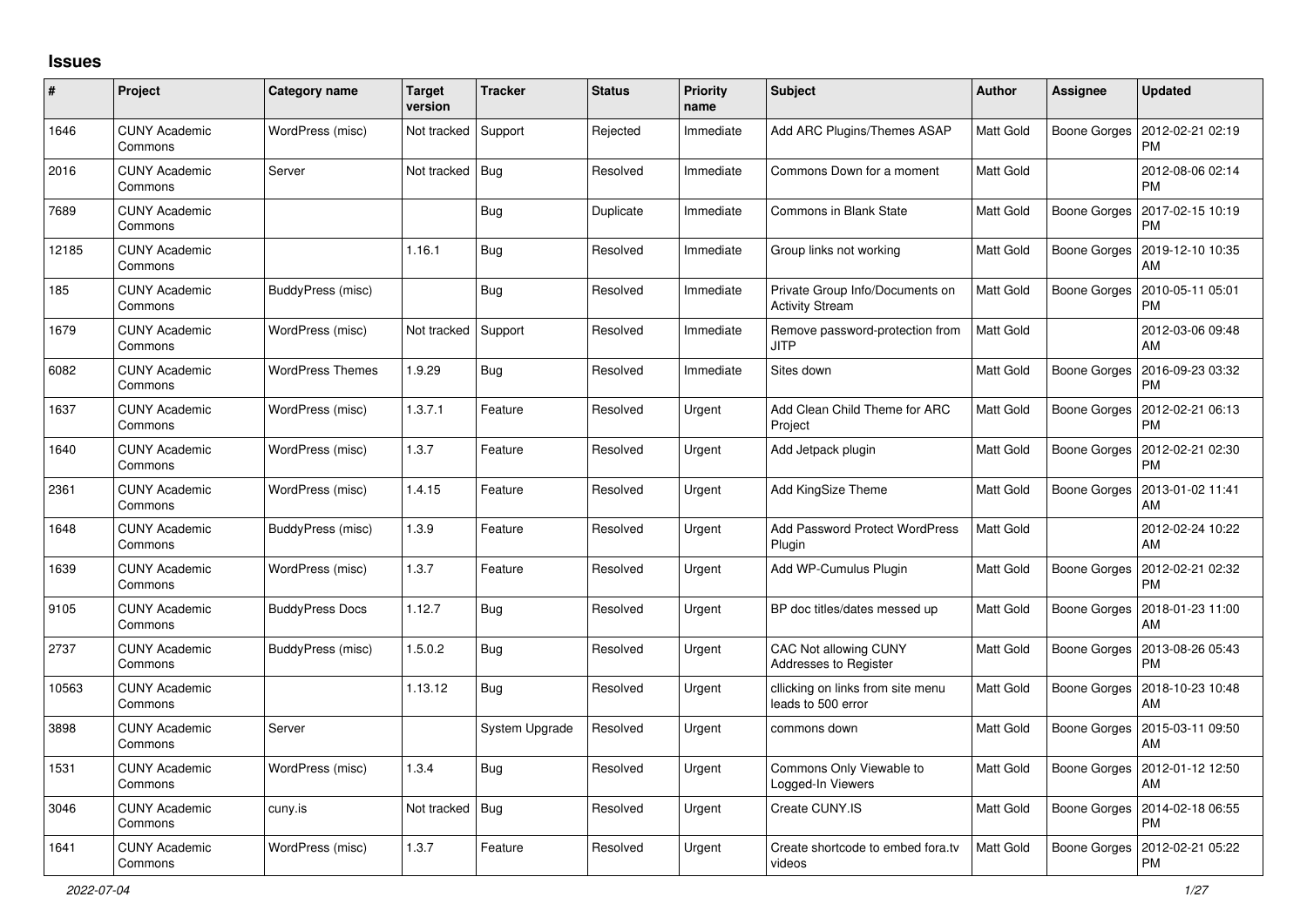| $\#$  | Project                         | Category name              | <b>Target</b><br>version | <b>Tracker</b> | <b>Status</b> | <b>Priority</b><br>name | <b>Subject</b>                                                   | Author           | Assignee     | <b>Updated</b>                |
|-------|---------------------------------|----------------------------|--------------------------|----------------|---------------|-------------------------|------------------------------------------------------------------|------------------|--------------|-------------------------------|
| 3079  | <b>CUNY Academic</b><br>Commons | cuny.is                    | Not tracked              | Bug            | Resolved      | Urgent                  | cuny.is request                                                  | Matt Gold        | Boone Gorges | 2014-02-26 07:47<br><b>PM</b> |
| 2479  | <b>CUNY Academic</b><br>Commons | BuddyPress (misc)          | 1.4.21                   | <b>Bug</b>     | Resolved      | Urgent                  | Double posting, double notification<br>of message posted via RBE | <b>Matt Gold</b> | Raymond Hoh  | 2013-04-09 02:04<br>AM        |
| 3057  | <b>CUNY Academic</b><br>Commons | Reply By Email             | Not tracked              | Bug            | Resolved      | Urgent                  | Double RBE Posts                                                 | Matt Gold        | Boone Gorges | 2014-02-20 10:14<br><b>PM</b> |
| 3547  | <b>CUNY Academic</b><br>Commons | <b>Email Notifications</b> | Not tracked              | Bug            | Resolved      | Urgent                  | Email notifications not working                                  | Matt Gold        | Matt Gold    | 2016-01-26 05:11<br><b>PM</b> |
| 3557  | <b>CUNY Academic</b><br>Commons | My Commons                 | 1.7.1                    | <b>Bug</b>     | Resolved      | Urgent                  | Fix typo on My Commons overlay                                   | <b>Matt Gold</b> | Boone Gorges | 2014-10-15 11:02<br><b>PM</b> |
| 71    | <b>CUNY Academic</b><br>Commons | Group Forums               |                          | Bug            | Resolved      | Urgent                  | Forum of Private Group Not Hidden                                | Matt Gold        | Boone Gorges | 2009-11-24 10:15<br><b>PM</b> |
| 4639  | <b>CUNY Academic</b><br>Commons | Home Page                  | Not tracked              | Bug            | Resolved      | Urgent                  | Front page slider stopped working                                | Matt Gold        | Boone Gorges | 2015-09-21 03:44<br><b>PM</b> |
| 2629  | <b>CUNY Academic</b><br>Commons | WordPress (misc)           | 1.5                      | <b>Bug</b>     | Rejected      | Urgent                  | images not showing in slider on<br>homepage                      | Matt Gold        | Raymond Hoh  | 2013-07-10 11:10<br>AM        |
| 3058  | <b>CUNY Academic</b><br>Commons | BuddyPress (misc)          | 1.5.18.1                 | Bug            | Resolved      | Urgent                  | Main navigation bar not working                                  | <b>Matt Gold</b> | Boone Gorges | 2014-02-21 09:28<br>AM        |
| 1638  | <b>CUNY Academic</b><br>Commons | WordPress (misc)           | 1.3.7                    | Feature        | Rejected      | Urgent                  | Make Clean Child Theme Available<br>only to ARC blog             | <b>Matt Gold</b> | Boone Gorges | 2012-02-21 02:39<br><b>PM</b> |
| 3598  | <b>CUNY Academic</b><br>Commons | Reply By Email             |                          | Bug            | Resolved      | Urgent                  | RBE message not posted                                           | Matt Gold        | Boone Gorges | 2014-10-27 09:34<br><b>PM</b> |
| 126   | <b>CUNY Academic</b><br>Commons | Upgrades                   |                          | <b>Bug</b>     | Resolved      | Urgent                  | Report of Lost Forum Attachments<br>after Upgrade                | <b>Matt Gold</b> | Boone Gorges | 2009-12-09 03:23<br><b>PM</b> |
| 6869  | <b>CUNY Academic</b><br>Commons | <b>Email Notifications</b> |                          | Bug            | Resolved      | Urgent                  | Report: Email notifications not<br>going out                     | <b>Matt Gold</b> | Raymond Hoh  | 2016-11-29 09:44<br><b>PM</b> |
| 2773  | NYCDH Community Site            |                            |                          | Bug            | Resolved      | Urgent                  | Severe site weirdness                                            | Matt Gold        | Raymond Hoh  | 2018-02-21 07:13<br><b>PM</b> |
| 14896 | <b>CUNY Academic</b><br>Commons |                            |                          | <b>Bug</b>     | Resolved      | Urgent                  | site down for maintenance                                        | Matt Gold        | Boone Gorges | 2021-10-26 11:01<br>AM        |
| 2034  | <b>CUNY Academic</b><br>Commons | WordPress (misc)           | 1.4.2                    | Bug            | Resolved      | Urgent                  | Spacing issue on reply-by-email                                  | <b>Matt Gold</b> | Raymond Hoh  | 2012-08-13 02:41<br><b>PM</b> |
| 2762  | <b>NYCDH Community Site</b>     |                            |                          | Bug            | Resolved      | Urgent                  | Unable to Delete Spam Groups                                     | Matt Gold        | Raymond Hoh  | 2013-09-04 11:23<br><b>PM</b> |
| 2729  | <b>CUNY Academic</b><br>Commons | BuddyPress (misc)          | 1.5.0.2                  | Bug            | Resolved      | Urgent                  | Update Positions to Include<br>Missing Colleges                  | Matt Gold        | Boone Gorges | 2013-08-26 09:54<br>AM        |
| 2068  | CUNY Academic<br>Commons        | WordPress (misc)           | Not tracked              | Support        | Resolved      | Urgent                  | User Blog Not Accessible                                         | Matt Gold        | Boone Gorges | 2012-08-28 07:35<br>PM        |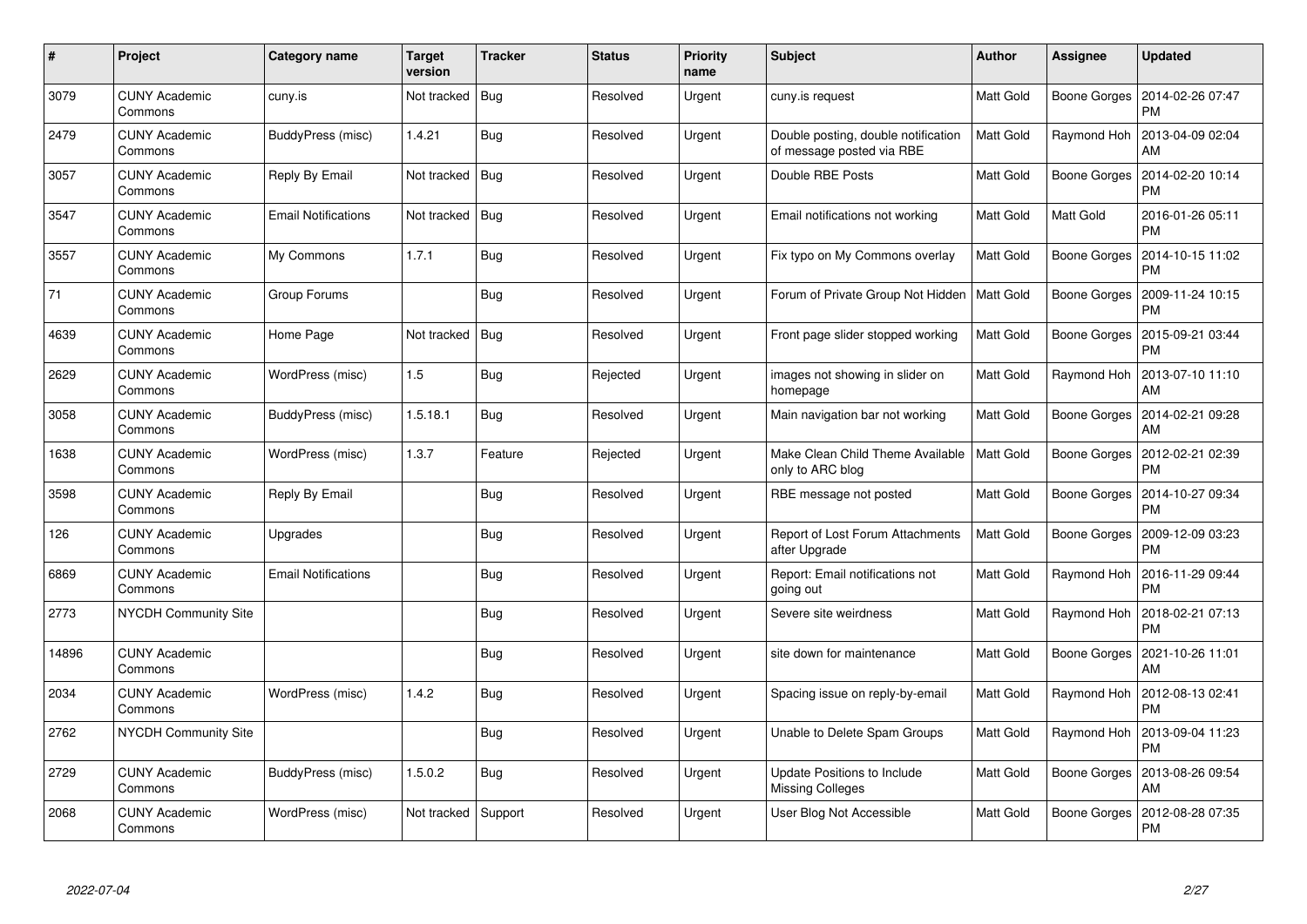| $\#$  | Project                         | Category name            | <b>Target</b><br>version | <b>Tracker</b> | <b>Status</b> | <b>Priority</b><br>name | <b>Subject</b>                                                             | <b>Author</b>    | Assignee          | <b>Updated</b>                |
|-------|---------------------------------|--------------------------|--------------------------|----------------|---------------|-------------------------|----------------------------------------------------------------------------|------------------|-------------------|-------------------------------|
| 165   | <b>CUNY Academic</b><br>Commons | Wiki                     |                          | <b>Bug</b>     | Resolved      | Urgent                  | White Screen of Death on<br><b>Commons MediaWiki</b>                       | <b>Matt Gold</b> | Boone Gorges      | 2010-02-28 12:44<br><b>PM</b> |
| 3393  | <b>CUNY Academic</b><br>Commons | <b>WordPress Themes</b>  | Not tracked              | Bug            | Resolved      | Urgent                  | Widgets reset on JITP                                                      | Matt Gold        | Matt Gold         | 2014-09-01 08:51<br><b>PM</b> |
| 1829  | <b>CUNY Academic</b><br>Commons | WordPress (misc)         |                          | Bug            | Rejected      | High                    | 'No Image' checkbox on Featured<br>Content widget is not working           | Matt Gold        | Dominic Giglio    | 2012-07-04 06:02<br><b>PM</b> |
| 4004  | <b>CUNY Academic</b><br>Commons | Group Forums             | Not tracked              | Support        | Resolved      | High                    | "Duplicate topic detected" error<br>message when posting to group<br>forum | Matt Gold        | Boone Gorges      | 2015-04-20 10:21<br>AM        |
| 9977  | <b>CUNY Academic</b><br>Commons | <b>WordPress Plugins</b> | 1.13.5                   | Bug            | Rejected      | High                    | ACERT website down                                                         | Matt Gold        | Boone Gorges      | 2018-07-03 02:09<br><b>PM</b> |
| 360   | CUNY Academic<br>Commons        | BuddyPress (misc)        | 1.0.3                    | Bug            | Resolved      | High                    | <b>Activity Feed Problems</b>                                              | Matt Gold        | Boone Gorges      | 2010-09-28 11:45<br>AM        |
| 5925  | <b>CUNY Academic</b><br>Commons | <b>WordPress Plugins</b> | 1.9.26                   | Feature        | Resolved      | High                    | Add Github Embed plugin                                                    | Matt Gold        | Boone Gorges      | 2016-08-24 12:56<br><b>PM</b> |
| 2775  | <b>CUNY Academic</b><br>Commons | BuddyPress (misc)        | 1.5.1.1                  | Bug            | Resolved      | High                    | Add Lehman College to List of<br>Colleges in Profiles                      | <b>Matt Gold</b> | Boone Gorges      | 2013-09-06 04:40<br><b>PM</b> |
| 1818  | <b>CUNY Academic</b><br>Commons | WordPress (misc)         | 1.3.12                   | Feature        | Resolved      | High                    | Add news announcement scroll<br>plugin                                     | Matt Gold        | Boone Gorges      | 2012-04-09 03:15<br><b>PM</b> |
| 2380  | <b>CUNY Academic</b><br>Commons | commonsinabox.org        |                          | Bug            | Resolved      | High                    | Add search to Commonsinabox.org                                            | Matt Gold        | Boone Gorges      | 2013-03-20 11:41<br>AM        |
| 2538  | <b>CUNY Academic</b><br>Commons | WordPress (misc)         | 1.4.25                   | Bug            | Resolved      | High                    | Add security plugins                                                       | Matt Gold        | Boone Gorges      | 2013-04-22 10:37<br>AM        |
| 115   | <b>CUNY Academic</b><br>Commons | Upgrades                 |                          | <b>Bug</b>     | Resolved      | High                    | Alliw spreadsheet attachments on<br>forum posts                            | <b>Matt Gold</b> | Boone Gorges      | 2009-12-06 12:13<br>AM        |
| 7823  | <b>CUNY Academic</b><br>Commons | Home Page                |                          | Feature        | Resolved      | High                    | animated gif on frontpage                                                  | Matt Gold        | Boone Gorges      | 2017-03-22 04:36<br><b>PM</b> |
| 340   | <b>CUNY Academic</b><br>Commons | BuddyPress (misc)        | 1.1                      | Bug            | Resolved      | High                    | BP Admin Bar Menu Mouseover<br>Areas Too Sensitive                         | Matt Gold        | Boone Gorges      | 2010-12-01 09:48<br>AM        |
| 4180  | <b>CUNY Academic</b><br>Commons | WordPress (misc)         | Not tracked              | Bug            | Resolved      | High                    | Cache issues: site deletion process                                        | Matt Gold        | Boone Gorges      | 2016-02-07 10:05<br><b>PM</b> |
| 205   | <b>CUNY Academic</b><br>Commons | BuddyPress (misc)        |                          | Bug            | Resolved      | High                    | <b>Cannot Create Account</b>                                               | Matt Gold        | Boone Gorges      | 2010-05-20 03:18<br><b>PM</b> |
| 2349  | <b>CUNY Academic</b><br>Commons | commonsinabox.org        |                          | Bug            | Resolved      | High                    | CBOX header image position off                                             | Matt Gold        | Boone Gorges      | 2012-12-15 10:21<br><b>PM</b> |
| 98    | <b>CUNY Academic</b><br>Commons | Wiki                     |                          | <b>Bug</b>     | Resolved      | High                    | <b>CICDev Authentication request on</b><br>wiki                            | <b>Matt Gold</b> | Lucas<br>Thurston | 2009-12-03 11:45<br>AM        |
| 12341 | <b>CUNY Academic</b><br>Commons |                          |                          | Bug            | Abandoned     | High                    | Commons down                                                               | Matt Gold        |                   | 2020-02-11 10:45<br>AM        |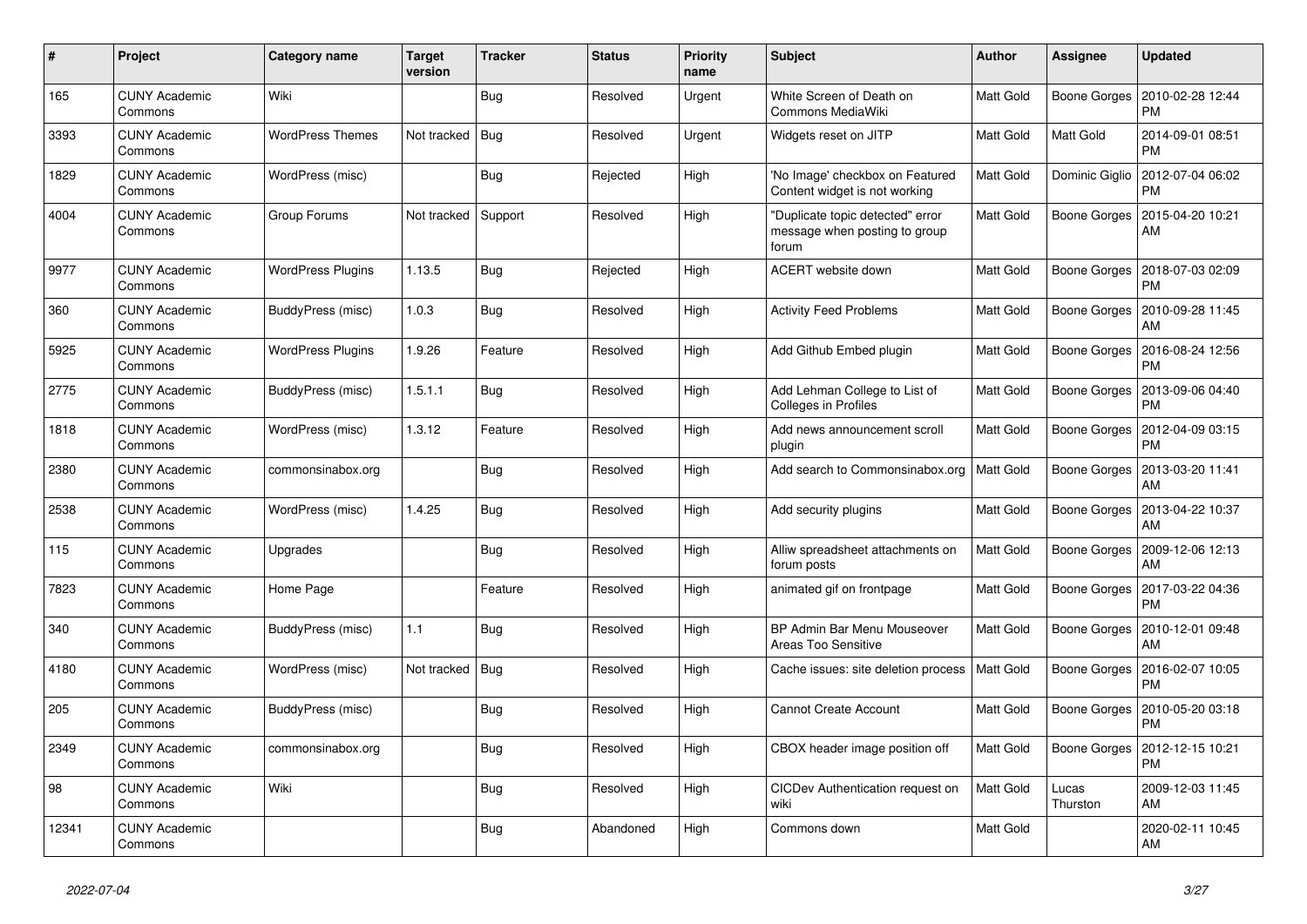| #     | Project                         | <b>Category name</b>       | <b>Target</b><br>version | <b>Tracker</b> | <b>Status</b> | <b>Priority</b><br>name | <b>Subject</b>                                                                  | <b>Author</b>    | <b>Assignee</b>     | <b>Updated</b>                               |
|-------|---------------------------------|----------------------------|--------------------------|----------------|---------------|-------------------------|---------------------------------------------------------------------------------|------------------|---------------------|----------------------------------------------|
| 2892  | <b>CUNY Academic</b><br>Commons | BuddyPress (misc)          |                          | <b>Bug</b>     | Rejected      | High                    | Commons homepage - blog<br>column                                               | <b>Matt Gold</b> | Boone Gorges        | 2013-11-14 01:00<br><b>PM</b>                |
| 212   | <b>CUNY Academic</b><br>Commons | BuddyPress (misc)          |                          | Feature        | Resolved      | High                    | Create a way for group members to<br>send out email announcements               | <b>Matt Gold</b> | <b>Boone Gorges</b> | 2010-05-12 10:11<br>AM                       |
| 158   | <b>CUNY Academic</b><br>Commons | WordPress (misc)           |                          | Feature        | Resolved      | High                    | Create Featured Group Widget for<br>Homepage                                    | <b>Matt Gold</b> | Boone Gorges        | 2010-06-22 06:53<br><b>PM</b>                |
| 502   | <b>CUNY Academic</b><br>Commons | <b>WordPress Themes</b>    | 1.14                     | Feature        | Duplicate     | High                    | <b>Create Site Templates</b>                                                    | Matt Gold        | Chris Stein         | 2018-10-24 12:34<br><b>PM</b>                |
| 10950 | <b>CUNY Academic</b><br>Commons |                            |                          | Support        | Resolved      | High                    | Create slide for system<br>maintenance                                          | Matt Gold        | scott voth          | 2019-01-12 10:23<br>AM                       |
| 4660  | <b>CUNY Academic</b><br>Commons | Events                     | Not tracked              | Bug            | Resolved      | High                    | Creating new event leads to<br>whitescreen                                      | Matt Gold        | Boone Gorges        | 2015-09-22 05:56<br><b>PM</b>                |
| 3648  | <b>CUNY Academic</b><br>Commons | cuny.is                    | Not tracked              | Bug            | Resolved      | High                    | cuny.is request                                                                 | Matt Gold        |                     | Boone Gorges   2014-11-11 06:54<br><b>PM</b> |
| 2082  | <b>CUNY Academic</b><br>Commons | BuddyPress (misc)          | 1.4.8                    | Support        | Resolved      | High                    | Default: No Email?                                                              | Matt Gold        | Dominic Giglio      | 2012-10-19 04:55<br><b>PM</b>                |
| 49    | <b>CUNY Academic</b><br>Commons |                            |                          | Bug            | Resolved      | High                    | Development Site Showing Up in<br>Google Results                                | <b>Matt Gold</b> | Zach Davis          | 2009-10-20 06:23<br><b>PM</b>                |
| 5691  | <b>CUNY Academic</b><br>Commons | <b>Blogs (BuddyPress)</b>  | Future<br>release        | <b>Bug</b>     | Assigned      | High                    | Differing numbers on Sites display                                              | <b>Matt Gold</b> | Raymond Hoh         | 2016-06-13 01:37<br><b>PM</b>                |
| 2245  | <b>CUNY Academic</b><br>Commons | WordPress (misc)           | 1.4.15                   | <b>Bug</b>     | Resolved      | High                    | Domain mapping issues -- Site<br>warnings                                       | Matt Gold        | Dominic Giglio      | 2012-12-27 03:59<br><b>PM</b>                |
| 1418  | <b>CUNY Academic</b><br>Commons | Wiki                       | 1.3                      | <b>Bug</b>     | Resolved      | High                    | Don't see BP Admin Bar on cdev<br>Wiki page                                     | <b>Matt Gold</b> | Boone Gorges        | 2011-12-09 08:58<br>AM                       |
| 3164  | <b>CUNY Academic</b><br>Commons | Reply By Email             | 1.6.7.1                  | <b>Bug</b>     | Resolved      | High                    | Duplicate RBE messages                                                          | Matt Gold        | Raymond Hoh         | 2014-06-24 12:23<br><b>PM</b>                |
| 2564  | <b>CUNY Academic</b><br>Commons | WordPress (misc)           | 1.4.32                   | Bug            | Resolved      | High                    | Editing blog posts connected to<br>groups creates activity<br>item/notification | <b>Matt Gold</b> | Boone Gorges        | 2013-07-17 08:39<br>AM                       |
| 11174 | <b>CUNY Academic</b><br>Commons | <b>Email Notifications</b> | 1.14.8                   | <b>Bug</b>     | Resolved      | High                    | Email notifications of spammed<br>comment on groupblog                          | <b>Matt Gold</b> | Raymond Hoh         | 2019-03-11 11:42<br><b>PM</b>                |
| 3205  | <b>CUNY Academic</b><br>Commons | <b>Commons Profile</b>     | 1.6.3                    | Bug            | Resolved      | High                    | Email profile field not showing up                                              | <b>Matt Gold</b> | Boone Gorges        | 2014-05-12 02:18<br><b>PM</b>                |
| 1995  | <b>CUNY Academic</b><br>Commons | WordPress (misc)           | 1.3.17                   | <b>Bug</b>     | Rejected      | High                    | <b>Featured Content Box Only</b><br>Rendering on Login                          | Matt Gold        | Boone Gorges        | 2012-07-15 10:21<br>AM                       |
| 3053  | <b>CUNY Academic</b><br>Commons | Groups (misc)              | Not tracked              | Publicity      | Resolved      | High                    | Find groups to help publicize the<br>CUE conference                             | <b>Matt Gold</b> | Sarah<br>Morgano    | 2014-02-21 03:22<br><b>PM</b>                |
| 455   | <b>CUNY Academic</b><br>Commons | WordPress (misc)           |                          | Bug            | Resolved      | High                    | Fix errors caused by More Privacy<br><b>Options Disabling</b>                   | <b>Matt Gold</b> | Boone Gorges        | 2010-12-08 10:47<br><b>PM</b>                |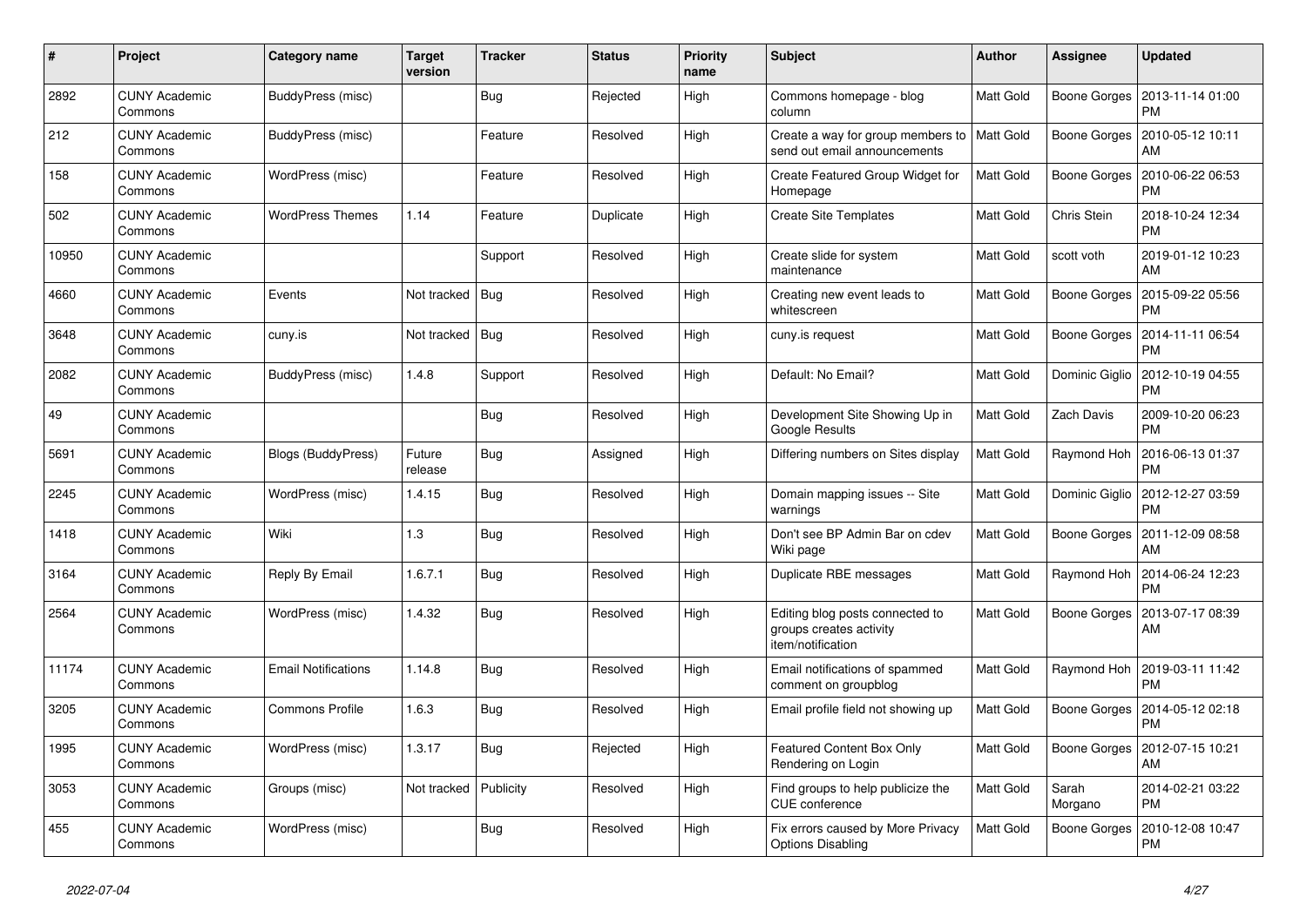| $\pmb{\#}$ | Project                         | Category name              | <b>Target</b><br>version | <b>Tracker</b> | <b>Status</b> | <b>Priority</b><br>name | <b>Subject</b>                                        | <b>Author</b>    | Assignee       | Updated                               |
|------------|---------------------------------|----------------------------|--------------------------|----------------|---------------|-------------------------|-------------------------------------------------------|------------------|----------------|---------------------------------------|
| 3428       | <b>CUNY Academic</b><br>Commons | Twitter page               | 1.6.14                   | <b>Bug</b>     | Resolved      | High                    | Fix typo on Twitter page                              | Matt Gold        | Dominic Giglio | 2014-09-01 08:53<br><b>PM</b>         |
| 2280       | <b>CUNY Academic</b><br>Commons | commonsinabox.org          | Not tracked              | Bug            | Resolved      | High                    | Forum links not working                               | Matt Gold        | Boone Gorges   | 2012-11-20 12:33<br><b>PM</b>         |
| 8582       | NYCDH Community Site            |                            |                          | <b>Bug</b>     | Resolved      | High                    | Forum post doesn't work                               | Matt Gold        | Raymond Hoh    | 2018-02-21 07:13<br>РM                |
| 2582       | <b>NYCDH Community Site</b>     |                            |                          | Bug            | Rejected      | High                    | Forum posting/notification problem                    | Matt Gold        | Raymond Hoh    | 2013-05-20 09:16<br><b>PM</b>         |
| 10789      | <b>CUNY Academic</b><br>Commons | <b>Email Notifications</b> | 1.14.2                   | <b>Bug</b>     | Resolved      | High                    | Forum Posts not generating email<br>notifications     | <b>Matt Gold</b> | Boone Gorges   | 2018-12-10 07:19<br><b>PM</b>         |
| 3601       | <b>CUNY Academic</b><br>Commons | <b>Email Notifications</b> | 1.7.3                    | <b>Bug</b>     | Resolved      | High                    | Forum replies do not show up on<br>the group homepage | Matt Gold        | Raymond Hoh    | 2014-11-10 01:24<br><b>PM</b>         |
| 3480       | <b>CUNY Academic</b><br>Commons | WordPress (misc)           | Not tracked              | Bug            | Resolved      | High                    | Games site shows up as<br>archived/suspended          | Matt Gold        | Boone Gorges   | 2014-09-21 09:34<br>PM                |
| 4010       | CUNY Academic<br>Commons        | <b>WordPress Plugins</b>   | 1.7.20                   | <b>Bug</b>     | Resolved      | High                    | GC Digital Fellows site down                          | Matt Gold        |                | 2015-04-22 10:30<br>AM                |
| 9112       | <b>CUNY Academic</b><br>Commons |                            | Not tracked              | Bug            | Resolved      | High                    | <b>GCDI</b> site down                                 | <b>Matt Gold</b> | Boone Gorges   | 2018-01-23 10:18<br><b>PM</b>         |
| 1362       | <b>CUNY Academic</b><br>Commons | WordPress (misc)           | Not tracked              | $ $ Bug        | Resolved      | High                    | Google Malware Warning                                | Matt Gold        |                | 2011-11-23 12:15<br><b>PM</b>         |
| 3608       | <b>CUNY Academic</b><br>Commons | <b>Email Notifications</b> | 1.7.3                    | <b>Bug</b>     | Resolved      | High                    | Group email plain-text formatting<br>problem          | Matt Gold        | Raymond Hoh    | 2014-11-11 12:19<br><b>PM</b>         |
| 4816       | <b>CUNY Academic</b><br>Commons | Group Invitations          | 1.8.15                   | <b>Bug</b>     | Resolved      | High                    | Group invite email notifications not<br>received      | Matt Gold        | Boone Gorges   | 2015-10-26 11:56<br>AM                |
| 370        | <b>CUNY Academic</b><br>Commons | Registration               | Future<br>release        | Feature        | Assigned      | High                    | <b>Guest Accounts</b>                                 | Matt Gold        | Matt Gold      | 2015-04-09 09:33<br><b>PM</b>         |
| 15135      | <b>CUNY Academic</b><br>Commons | Toolbar                    | 1.19.1                   | Bug            | Resolved      | High                    | Header design spacing                                 | Matt Gold        | Boone Gorges   | 2022-01-11 04:41<br>РM                |
| 469        | <b>CUNY Academic</b><br>Commons | WordPress (misc)           | Not tracked              | Bug            | Resolved      | High                    | Help with a blog using a deleted<br>theme             | Matt Gold        | Boone Gorges   | 2010-12-13 05:09<br><b>PM</b>         |
| 444        | <b>CUNY Academic</b><br>Commons | WordPress (misc)           | 1.1.1                    | Bug            | Resolved      | High                    | Hero Slides Not Showing Up in<br>Firefox              | Matt Gold        |                | Boone Gorges   2010-12-08 08:41<br>AM |
| 220        | CUNY Academic<br>Commons        | BuddyPress (misc)          |                          | <b>Bug</b>     | Resolved      | High                    | Hidden Groups showing up in<br>homepage group listing | Matt Gold        | Boone Gorges   | 2010-05-07 10:30<br>AM                |
| 3910       | <b>CUNY Academic</b><br>Commons | Home Page                  | 1.7.15.2                 | Bug            | Resolved      | High                    | Home Page Display Errors                              | Matt Gold        | Boone Gorges   | 2015-03-17 10:21<br>AM                |
| 5179       | <b>CUNY Academic</b><br>Commons | Homepage Slides            | 1.9.6                    | <b>Bug</b>     | Resolved      | High                    | homepage slider image broken                          | Matt Gold        | Raymond Hoh    | 2016-02-01 11:26<br>PM                |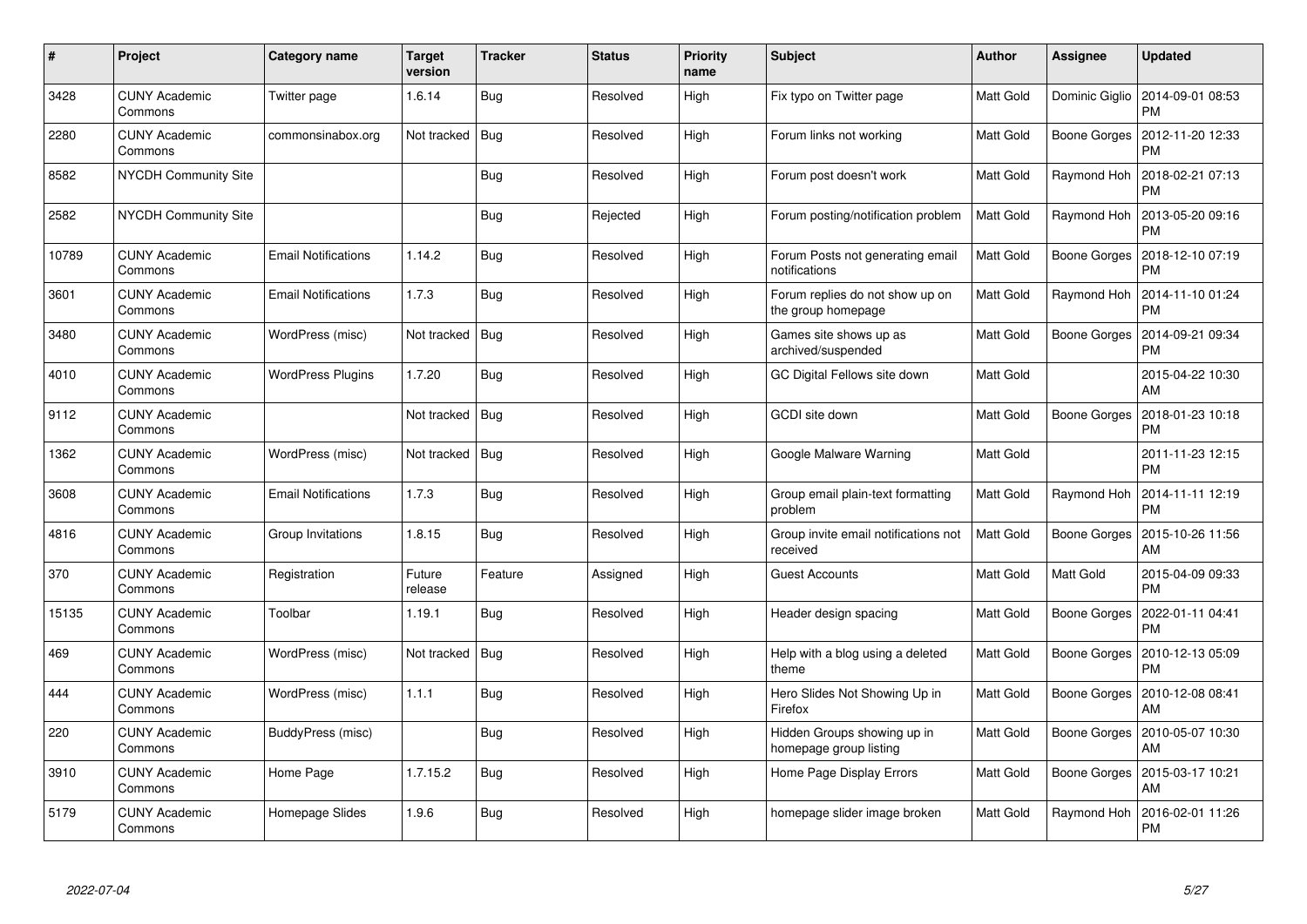| #     | Project                         | <b>Category name</b> | <b>Target</b><br>version | <b>Tracker</b> | <b>Status</b> | <b>Priority</b><br>name | <b>Subject</b>                                            | <b>Author</b>    | Assignee           | <b>Updated</b>                |
|-------|---------------------------------|----------------------|--------------------------|----------------|---------------|-------------------------|-----------------------------------------------------------|------------------|--------------------|-------------------------------|
| 1116  | <b>CUNY Academic</b><br>Commons | WordPress (misc)     | Not tracked              | <b>Bug</b>     | Resolved      | High                    | Image Upload Error                                        | <b>Matt Gold</b> |                    | 2011-08-27 08:44<br>AM        |
| 1916  | <b>CUNY Academic</b><br>Commons | WordPress (misc)     | 1.3.14                   | <b>Bug</b>     | Resolved      | High                    | Images Breaking on Help Blog and<br><b>Ground Control</b> | <b>Matt Gold</b> | Boone Gorges       | 2012-05-26 07:54<br><b>PM</b> |
| 1231  | <b>CUNY Academic</b><br>Commons | WordPress (misc)     | Not tracked              | Bug            | Duplicate     | High                    | Inaccessible Site on the Commons                          | <b>Matt Gold</b> |                    | 2011-10-13 08:56<br>AM        |
| 123   | <b>CUNY Academic</b><br>Commons | Upgrades             |                          | Feature        | Resolved      | High                    | Install Bug Report code onto<br>Homepage                  | Matt Gold        | <b>CIC Michael</b> | 2010-05-20 05:42<br><b>PM</b> |
| 507   | <b>CUNY Academic</b><br>Commons | BuddyPress (misc)    | 1.1.6                    | <b>Bug</b>     | Resolved      | High                    | Invite Anyone Rejects CUNY Email<br>Addresses             | Matt Gold        | Boone Gorges       | 2010-12-21 11:26<br>AM        |
| 106   | <b>CUNY Academic</b><br>Commons | Upgrades             |                          | <b>Bug</b>     | Resolved      | High                    | <b>ITPF09 Forum Issue</b>                                 | Matt Gold        | Boone Gorges       | 2009-12-03 04:49<br><b>PM</b> |
| 476   | <b>CUNY Academic</b><br>Commons | WordPress (misc)     | 1.1.3                    | <b>Bug</b>     | Resolved      | High                    | Limited Email Domains List Empty<br>After Site Upgrade    | Matt Gold        | Boone Gorges       | 2010-12-13 07:02<br><b>PM</b> |
| 107   | <b>CUNY Academic</b><br>Commons | Upgrades             |                          | <b>Bug</b>     | Resolved      | High                    | Log In Problem                                            | Matt Gold        | Boone Gorges       | 2009-12-04 12:02<br>AM        |
| 3555  | <b>CUNY Academic</b><br>Commons | Publicity            | Not tracked              | Bug            | Resolved      | High                    | Mailchimp email display issue                             | <b>Matt Gold</b> | <b>Matt Gold</b>   | 2017-11-15 05:47<br><b>PM</b> |
| 5022  | <b>CUNY Academic</b><br>Commons | Wiki                 | 1.9.1                    | Bug            | Resolved      | High                    | Main nav bar different on wiki page                       | <b>Matt Gold</b> | Boone Gorges       | 2015-12-11 09:31<br><b>PM</b> |
| 568   | <b>CUNY Academic</b><br>Commons | BuddyPress (misc)    | 1.1.10                   | <b>Bug</b>     | Resolved      | High                    | Member reports trouble uploading<br>documents to groups   | <b>Matt Gold</b> | Boone Gorges       | 2011-02-10 02:33<br><b>PM</b> |
| 1754  | <b>CUNY Academic</b><br>Commons | WordPress (misc)     | 1.3.10                   | <b>Bug</b>     | Resolved      | High                    | Members receiving dev site<br>comment spam                | Matt Gold        | Boone Gorges       | 2012-03-20 01:05<br><b>PM</b> |
| 209   | <b>CUNY Academic</b><br>Commons | BuddyPress (misc)    |                          | <b>Bug</b>     | Resolved      | High                    | Members Report that Forum<br>Attachments not working      | <b>Matt Gold</b> | Boone Gorges       | 2010-05-14 12:13<br><b>PM</b> |
| 574   | <b>CUNY Academic</b><br>Commons | BuddyPress (misc)    | 1.1.10                   | <b>Bug</b>     | Resolved      | High                    | Members unable to read<br>documents posted to groups      | Matt Gold        | Boone Gorges       | 2011-02-10 03:01<br><b>PM</b> |
| 451   | <b>CUNY Academic</b><br>Commons | BuddyPress (misc)    | Not tracked              | <b>Bug</b>     | Resolved      | High                    | Members Unable to Upload<br>Documents to Groups           | Matt Gold        | Boone Gorges       | 2010-12-09 12:32<br><b>PM</b> |
| 2230  | <b>CUNY Academic</b><br>Commons | WordPress (misc)     | 1.4.10                   | <b>Bug</b>     | Resolved      | High                    | MESTC page scrambled                                      | <b>Matt Gold</b> | Dominic Giglio     | 2012-11-20 02:39<br><b>PM</b> |
| 163   | <b>CUNY Academic</b><br>Commons | WordPress (misc)     |                          | Bug            | Resolved      | High                    | Missing plugins                                           | Matt Gold        | Boone Gorges       | 2010-05-11 08:38<br><b>PM</b> |
| 111   | <b>CUNY Academic</b><br>Commons | Upgrades             |                          | <b>Bug</b>     | Resolved      | High                    | More Privacy Options and BP Feed   Matt Gold              |                  | Boone Gorges       | 2010-02-25 12:24<br><b>PM</b> |
| 15239 | CUNY Academic<br>Commons        | Group Forums         | 1.19.3                   | <b>Bug</b>     | Resolved      | High                    | multiple notifications of forum post                      | <b>Matt Gold</b> | Raymond Hoh        | 2022-02-01 10:10<br><b>PM</b> |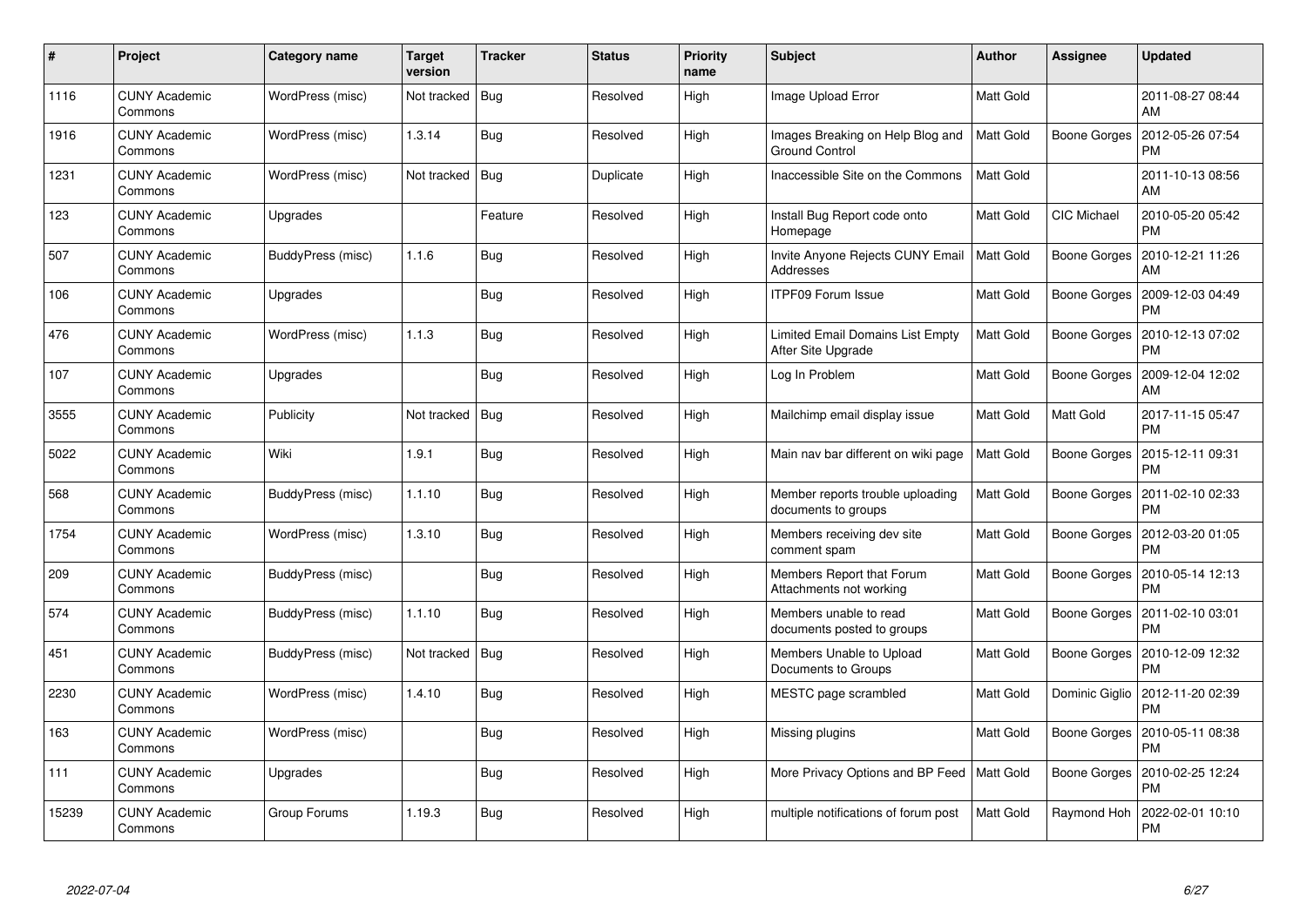| #     | Project                         | <b>Category name</b>       | <b>Target</b><br>version | <b>Tracker</b> | <b>Status</b> | <b>Priority</b><br>name | <b>Subject</b>                                                                  | Author           | <b>Assignee</b> | <b>Updated</b>                                 |
|-------|---------------------------------|----------------------------|--------------------------|----------------|---------------|-------------------------|---------------------------------------------------------------------------------|------------------|-----------------|------------------------------------------------|
| 1453  | <b>CUNY Academic</b><br>Commons | BuddyPress (misc)          |                          | <b>Bug</b>     | Rejected      | High                    | Multiple problems with featured<br>image widget for blog posts                  | <b>Matt Gold</b> |                 | Dominic Giglio   2012-07-02 04:22<br><b>PM</b> |
| 4196  | <b>CUNY Academic</b><br>Commons |                            |                          | Bug            | Rejected      | High                    | News feed weirdness                                                             | <b>Matt Gold</b> |                 | Boone Gorges   2015-06-25 03:41<br><b>PM</b>   |
| 346   | <b>CUNY Academic</b><br>Commons | BuddyPress (misc)          | 1.0.3                    | <b>Bug</b>     | Resolved      | High                    | News Nav Bar Link on Wiki Pages<br>Points to Wrong Page                         | <b>Matt Gold</b> | Boone Gorges    | 2010-09-20 05:28<br><b>PM</b>                  |
| 222   | <b>CUNY Academic</b><br>Commons | BuddyPress (misc)          |                          | i Bug          | Resolved      | High                    | No way for group admins to invite<br>new members                                | <b>Matt Gold</b> | Boone Gorges    | 2010-05-11 09:02<br><b>PM</b>                  |
| 2055  | <b>CUNY Academic</b><br>Commons | WordPress (misc)           | 1.4.3                    | Bug            | Resolved      | High                    | Non-CUNY Sign-Ups not enabled                                                   | Matt Gold        |                 | Boone Gorges   2012-08-23 12:51<br><b>PM</b>   |
| 1068  | <b>CUNY Academic</b><br>Commons | WordPress (misc)           | 1.2.5                    | Bug            | Rejected      | High                    | Notification of Update in a Private<br>Group Shows up in Public Feed            | Matt Gold        |                 | Boone Gorges   2011-07-21 11:27<br><b>PM</b>   |
| 10970 | <b>CUNY Academic</b><br>Commons | Reply By Email             | Not tracked              | Bug            | Resolved      | High                    | Post by email failure                                                           | Matt Gold        | Raymond Hoh     | 2019-01-22 12:05<br><b>PM</b>                  |
| 3853  | <b>CUNY Academic</b><br>Commons | BuddyPress (misc)          | 1.7.16                   | <b>Bug</b>     | Resolved      | High                    | Post erroneously ascribed to wrong<br>author in activity feed                   | <b>Matt Gold</b> | Raymond Hoh     | 2015-03-21 01:13<br><b>PM</b>                  |
| 322   | <b>CUNY Academic</b><br>Commons | BuddyPress (misc)          | 1.0.2                    | Feature        | Resolved      | High                    | Raising Limitation on Emailed<br>Invites                                        | <b>Matt Gold</b> |                 | Boone Gorges   2010-09-03 07:07<br>AM          |
| 2046  | <b>CUNY Academic</b><br>Commons | BuddyPress (misc)          | 1.4.3                    | <b>Bug</b>     | Resolved      | High                    | <b>RBE Delayed Post</b>                                                         | Matt Gold        | Raymond Hoh     | 2012-08-27 11:55<br>AM                         |
| 3563  | <b>CUNY Academic</b><br>Commons | Reply By Email             | Not tracked              | Bug            | Resolved      | High                    | RBE posting lags                                                                | <b>Matt Gold</b> | Boone Gorges    | 2014-10-21 11:33<br>AM                         |
| 13500 | <b>CUNY Academic</b><br>Commons | <b>Email Notifications</b> |                          | Bug            | Rejected      | High                    | Received multiple notifications for a   Matt Gold<br>single post                |                  | Raymond Hoh     | 2022-04-27 04:29<br><b>PM</b>                  |
| 2635  | <b>CUNY Academic</b><br>Commons | WordPress (misc)           | Not tracked              | Support        | Resolved      | High                    | Recover content of deleted blog<br>from backup                                  | <b>Matt Gold</b> | Matt Gold       | 2013-06-17 10:53<br>AM                         |
| 2035  | <b>CUNY Academic</b><br>Commons | BuddyPress (misc)          | 1.4.3                    | Support        | Resolved      | High                    | Reply by Email - some possible<br>confusion                                     | Matt Gold        | Raymond Hoh     | 2012-08-19 08:58<br>AM                         |
| 8023  | <b>CUNY Academic</b><br>Commons | Reply By Email             | 1.10.18                  | <b>Bug</b>     | Resolved      | High                    | Reply to CAC Message gets<br>posted to forum                                    | Matt Gold        | Raymond Hoh     | 2017-04-25 02:35<br><b>PM</b>                  |
| 137   | <b>CUNY Academic</b><br>Commons | Upgrades                   |                          | <b>Bug</b>     | Resolved      | High                    | Reports of Inability to<br>Attach/Download Attachments to<br>Forum Posts        | <b>Matt Gold</b> |                 | Boone Gorges   2009-12-10 11:41<br>AM          |
| 2702  | <b>CUNY Academic</b><br>Commons | WordPress (misc)           | Not tracked Publicity    |                | Resolved      | High                    | Revise GCDI text                                                                | Matt Gold        | scott voth      | 2014-02-08 02:37<br><b>PM</b>                  |
| 256   | <b>CUNY Academic</b><br>Commons | BuddyPress (misc)          | Not tracked   Bug        |                | Resolved      | High                    | Security warnings on site                                                       | Matt Gold        |                 | Boone Gorges   2014-05-01 09:23<br>AM          |
| 7907  | <b>CUNY Academic</b><br>Commons | WordPress (misc)           |                          | <b>Bug</b>     | Resolved      | High                    | Site header image shows up for<br>logged in user but not for logged<br>out user | Matt Gold        |                 | Boone Gorges   2017-04-04 03:16<br><b>PM</b>   |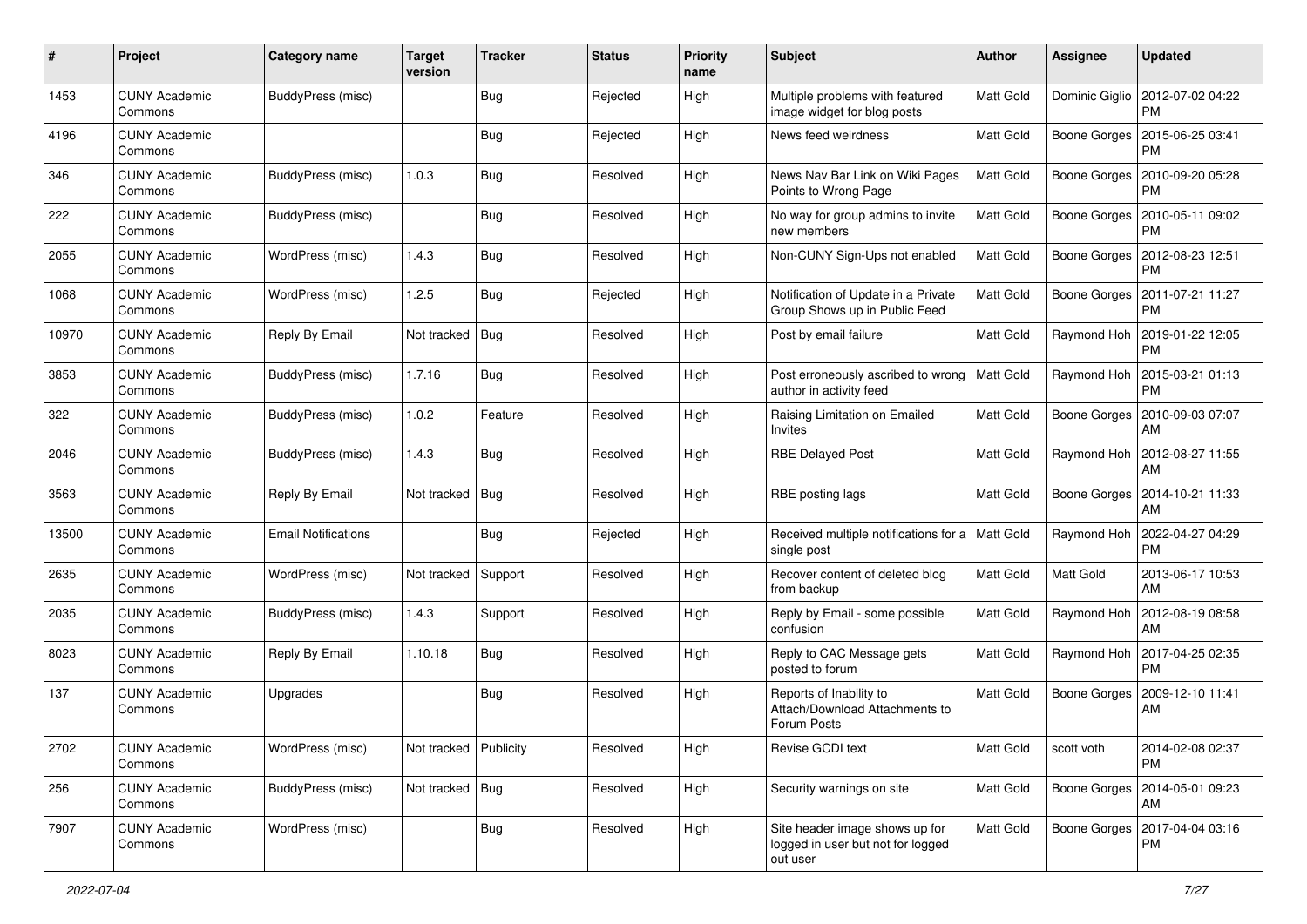| #     | Project                         | <b>Category name</b>     | <b>Target</b><br>version | <b>Tracker</b> | <b>Status</b> | <b>Priority</b><br>name | <b>Subject</b>                                                                                    | <b>Author</b>    | Assignee            | <b>Updated</b>                        |
|-------|---------------------------------|--------------------------|--------------------------|----------------|---------------|-------------------------|---------------------------------------------------------------------------------------------------|------------------|---------------------|---------------------------------------|
| 1547  | <b>CUNY Academic</b><br>Commons | WordPress (misc)         | 1.3.5                    | <b>Bug</b>     | Resolved      | High                    | Spam Registrations                                                                                | <b>Matt Gold</b> | Boone Gorges        | 2012-01-16 08:23<br><b>PM</b>         |
| 2019  | <b>CUNY Academic</b><br>Commons | WordPress (misc)         | 1.4                      | <b>Bug</b>     | Resolved      | High                    | Unable to Add New User to Blog                                                                    | Matt Gold        | <b>Boone Gorges</b> | 2012-08-08 04:21<br><b>PM</b>         |
| 457   | <b>CUNY Academic</b><br>Commons | <b>BuddyPress (misc)</b> | 1.1.2                    | Bug            | Resolved      | High                    | Unable to Upload Documents as<br>Forum Attachments                                                | Matt Gold        | Boone Gorges        | 2010-12-10 06:56<br><b>PM</b>         |
| 100   | <b>CUNY Academic</b><br>Commons | Upgrades                 |                          | <b>Bug</b>     | Resolved      | High                    | Unclickable title links on group<br>forum                                                         | Matt Gold        | Boone Gorges        | 2009-12-03 09:19<br>AM                |
| 48    | <b>CUNY Academic</b><br>Commons | Group Forums             |                          | Bug            | Resolved      | High                    | <b>Unsubscribed Users Receiving</b><br>Commons Forum Posts via Email                              | Matt Gold        | Boone Gorges        | 2009-10-17 07:01<br><b>PM</b>         |
| 3676  | <b>CUNY Academic</b><br>Commons | WordPress (misc)         | 1.7.4                    | Feature        | Resolved      | High                    | Update WP to 4.0.1                                                                                | Matt Gold        | Boone Gorges        | 2014-11-21 10:49<br>AM                |
| 87    | <b>CUNY Academic</b><br>Commons | Upgrades                 |                          | <b>Bug</b>     | Resolved      | High                    | Upgrade MediaWiki Skin                                                                            | Matt Gold        | Boone Gorges        | 2009-12-03 08:24<br>AM                |
| 1151  | <b>CUNY Academic</b><br>Commons | Wiki                     | Not tracked              | Feature        | Rejected      | High                    | Upgrade MediaWiki to latest                                                                       | Matt Gold        | Dominic Giglio      | 2016-12-12 10:46<br>AM                |
| 3914  | <b>CUNY Academic</b><br>Commons | <b>WordPress Plugins</b> | 1.7.15.1                 | Feature        | Resolved      | High                    | Upgrade Yoast's SEO plugin                                                                        | Matt Gold        | Boone Gorges        | 2015-03-13 05:30<br><b>PM</b>         |
| 6992  | <b>CUNY Academic</b><br>Commons | Registration             | Not tracked              | Support        | Resolved      | High                    | User cannot activate account                                                                      | Matt Gold        | Boone Gorges        | 2016-12-08 11:13<br>AM                |
| 301   | <b>CUNY Academic</b><br>Commons | BuddyPress (misc)        |                          | <b>Bug</b>     | Resolved      | High                    | User unable to upload documents                                                                   | Matt Gold        | Boone Gorges        | 2010-08-25 12:06<br><b>PM</b>         |
| 2738  | <b>CUNY Academic</b><br>Commons | BuddyPress (misc)        | 1.5.0.2                  | <b>Bug</b>     | Resolved      | High                    | Users Unable to Change Email<br>Address in Settings                                               | Matt Gold        | Boone Gorges        | 2013-08-28 09:05<br><b>PM</b>         |
| 2018  | <b>CUNY Academic</b><br>Commons | WordPress (misc)         | 1.4                      | Bug            | Resolved      | High                    | <b>WP Nav Bar Overflow</b>                                                                        | Matt Gold        | Boone Gorges        | 2012-08-06 12:58<br><b>PM</b>         |
| 3655  | <b>CUNY Academic</b><br>Commons | Group Forums             | Not tracked              | Bug            | Resolved      | High                    | xlsx attachments not allowed in<br>forums                                                         | Matt Gold        |                     | Boone Gorges   2014-11-21 10:41<br>AM |
| 12581 | <b>CUNY Academic</b><br>Commons | cuny.is                  | Not tracked              | Bug            | Rejected      | High                    | YOURLS shortlinks not working                                                                     | <b>Matt Gold</b> | Boone Gorges        | 2020-03-27 10:25<br>AM                |
| 11800 | <b>CUNY Academic</b><br>Commons | Groups (misc)            | 1.15.9                   | <b>Bug</b>     | Resolved      | Normal                  | CUNY-wide' Campus option not<br>saving on groups/sites                                            | Matt Gold        | Boone Gorges        | 2019-08-27 04:17<br><b>PM</b>         |
| 3293  | <b>CUNY Academic</b><br>Commons | BuddyPress (misc)        |                          | Bug            | Rejected      | Normal                  | Page Not Found' Message<br>Received After Clicking on<br>View/Reply Link in Email<br>Notification | Matt Gold        | <b>Boone Gorges</b> | 2014-07-02 08:47<br><b>PM</b>         |
| 4602  | <b>CUNY Academic</b><br>Commons | Group Forums             | Future<br>release        | Bug            | Duplicate     | Normal                  | "Home" button in forum search<br>leads to CAC homepage rather<br>than group homepage              | Matt Gold        | Raymond Hoh         | 2015-11-09 06:43<br><b>PM</b>         |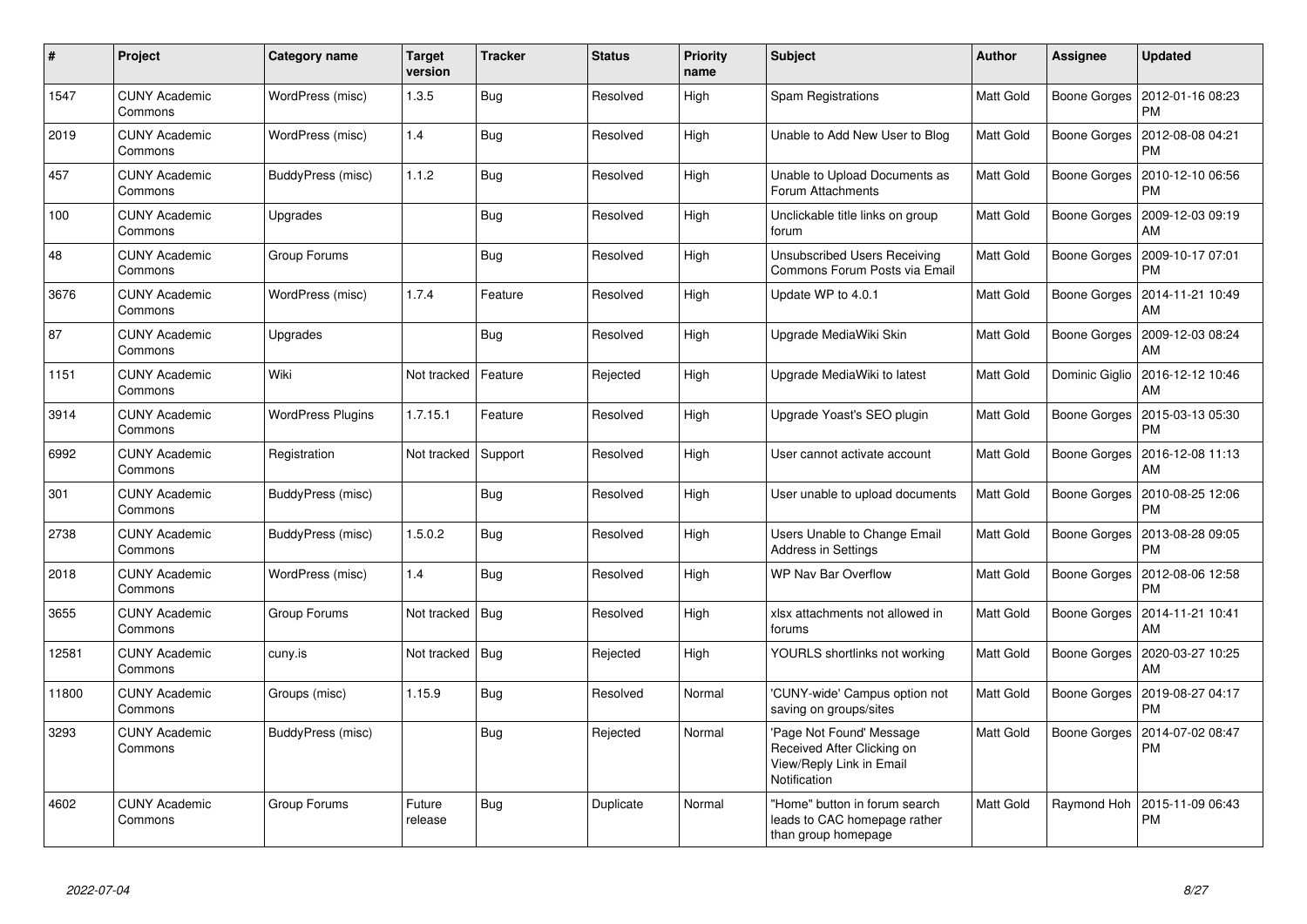| $\#$  | Project                         | Category name      | <b>Target</b><br>version | <b>Tracker</b> | <b>Status</b> | <b>Priority</b><br>name | <b>Subject</b>                                            | <b>Author</b>    | Assignee           | <b>Updated</b>                        |
|-------|---------------------------------|--------------------|--------------------------|----------------|---------------|-------------------------|-----------------------------------------------------------|------------------|--------------------|---------------------------------------|
| 2265  | <b>CUNY Academic</b><br>Commons |                    | Not tracked              | Bug            | Rejected      | Normal                  | "Need Support" widget in cbox<br>documentation            | Matt Gold        | Boone Gorges       | 2012-11-20 01:07<br><b>PM</b>         |
| 6671  | <b>CUNY Academic</b><br>Commons | Reply By Email     | Not tracked              | Bug            | Assigned      | Normal                  | "Post too often" RBE error<br>message                     | Matt Gold        | Raymond Hoh        | 2016-11-11 09:55<br>AM                |
| 10538 | <b>CUNY Academic</b><br>Commons |                    |                          | Bug            | Resolved      | Normal                  | 'This Site Can't be Reached"                              | Matt Gold        | Boone Gorges       | 2018-10-16 09:39<br><b>PM</b>         |
| 43    | <b>CUNY Academic</b><br>Commons | Group Forums       |                          | Feature        | Resolved      | Normal                  | 'Topic not found" Message for<br>non-logged in users      | Matt Gold        | Boone Gorges       | 2009-10-20 10:33<br>AM                |
| 12136 | <b>CUNY Academic</b><br>Commons | <b>Group Files</b> | 1.18.0                   | Bug            | Resolved      | Normal                  | "You must login" group file warning<br>shows after log in | Matt Gold        | Boone Gorges       | 2020-12-08 11:31<br>AM                |
| 2288  | <b>CUNY Academic</b><br>Commons | commonsinabox.org  |                          | Bug            | Rejected      | Normal                  | […] issue occurring on<br>commonsinabox.org               | Matt Gold        | Boone Gorges       | 2012-12-11 01:17<br>AM                |
| 2858  | <b>CUNY Academic</b><br>Commons | BuddyPress (misc)  | 1.5.7                    | Bug            | Resolved      | Normal                  | […] redux                                                 | Matt Gold        | Boone Gorges       | 2013-10-30 10:08<br><b>PM</b>         |
| 329   | <b>CUNY Academic</b><br>Commons |                    | Not tracked              | Support        | Resolved      | Normal                  | 10 Things to Do After You Sign Up                         | Matt Gold        | <b>Brian Foote</b> | 2016-01-26 10:51<br>AM                |
| 7715  | <b>CUNY Academic</b><br>Commons | Reply By Email     |                          | Bug            | Resolved      | Normal                  | 4 notifications of a single post by<br>email              | Matt Gold        | Raymond Hoh        | 2017-02-23 04:09<br><b>PM</b>         |
| 35    | <b>CUNY Academic</b><br>Commons | Group Forums       |                          | Bug            | Resolved      | Normal                  | 404 Email Notification Settings<br>Links                  | Matt Gold        | Boone Gorges       | 2009-12-10 09:24<br><b>PM</b>         |
| 10164 | <b>CUNY Academic</b><br>Commons | Group Forums       | 1.13.8                   | <b>Bug</b>     | Resolved      | Normal                  | A few oddities related to a<br>cross-posted forum post    | Matt Gold        | Boone Gorges       | 2018-08-17 10:12<br>AM                |
| 705   | <b>CUNY Academic</b><br>Commons | WordPress (misc)   | 1.2.1                    | Feature        | Resolved      | Normal                  | A way to mass upload files?                               | Matt Gold        | Boone Gorges       | 2011-04-27 12:04<br>AM                |
| 10263 | <b>CUNY Academic</b><br>Commons | Groups (misc)      | 1.17.0                   | Feature        | Resolved      | Normal                  | Accept multiple group membership<br>requests              | <b>Matt Gold</b> | Boone Gorges       | 2020-07-28 11:09<br>AM                |
| 8899  | <b>CUNY Academic</b><br>Commons | Accessibility      | 1.13                     | Feature        | Resolved      | Normal                  | <b>Accessibility Fixes</b>                                | Matt Gold        | Boone Gorges       | 2018-04-23 10:55<br>AM                |
| 2161  | <b>CUNY Academic</b><br>Commons | WordPress (misc)   | 1.5                      | Support        | Resolved      | Normal                  | <b>Account Confirmation Email Edits</b>                   | Matt Gold        | Chris Stein        | 2013-08-21 04:54<br><b>PM</b>         |
| 266   | <b>CUNY Academic</b><br>Commons | BuddyPress (misc)  | 1.0.1                    | Bug            | Resolved      | Normal                  | <b>Account Deletion Process</b>                           | Matt Gold        | Boone Gorges       | 2010-07-19 11:07<br>AM                |
| 1344  | <b>CUNY Academic</b><br>Commons | BuddyPress (misc)  | 1.3                      | Bug            | Resolved      | Normal                  | Activity Feed Items not Appearing<br>in Group             | Matt Gold        |                    | Boone Gorges   2011-11-14 11:26<br>AM |
| 1672  | <b>CUNY Academic</b><br>Commons | BuddyPress (misc)  | 1.3.11                   | Bug            | Resolved      | Normal                  | Activity replies in groups                                | Matt Gold        | Boone Gorges       | 2012-04-04 09:37<br>AM                |
| 11209 | CUNY Academic<br>Commons        | BuddyPress (misc)  | 1.14.11                  | <b>Bug</b>     | Resolved      | Normal                  | Activity timestamp errors                                 | Matt Gold        | Raymond Hoh        | 2019-04-23 12:27<br>PM                |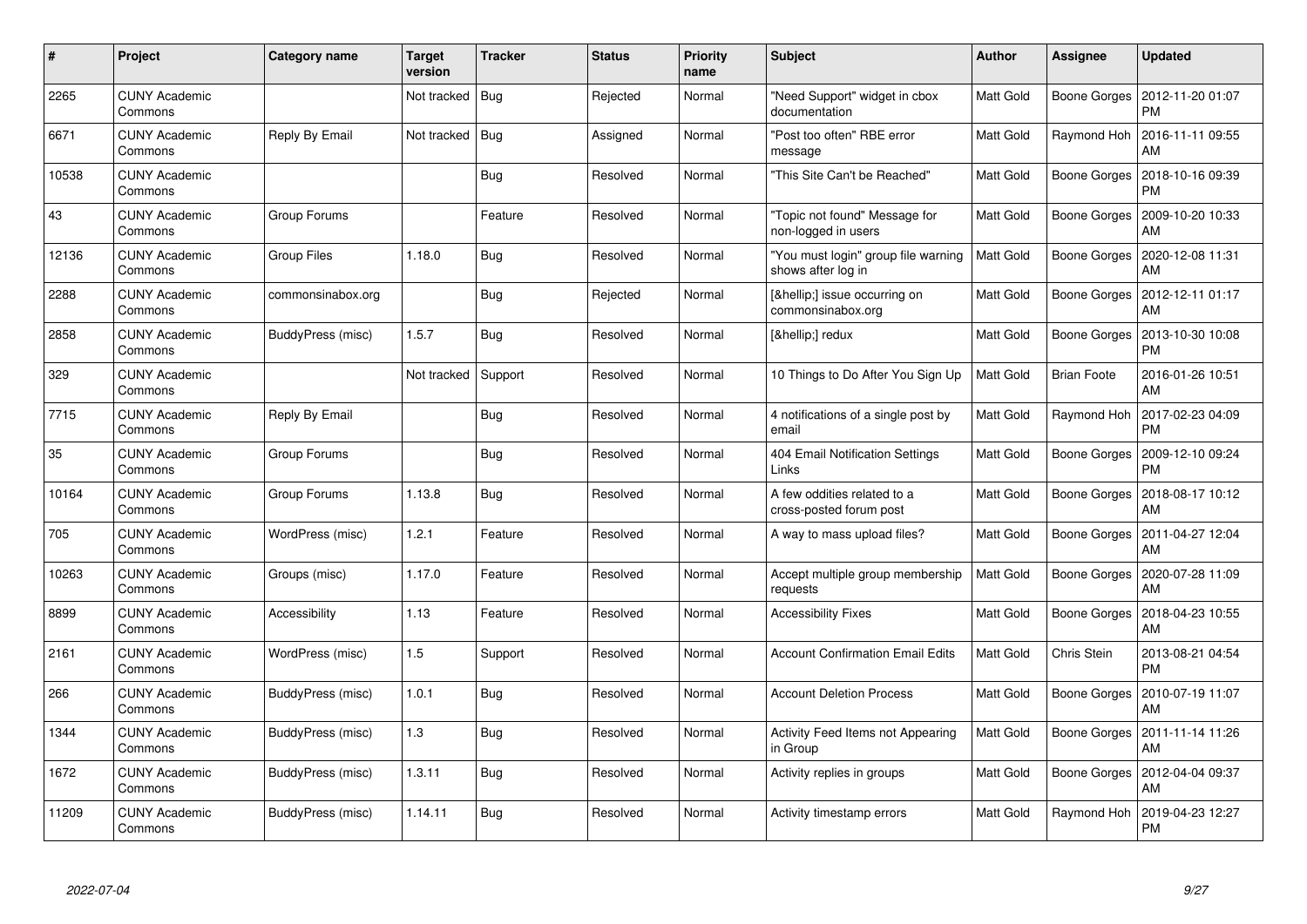| #     | Project                         | Category name              | <b>Target</b><br>version | <b>Tracker</b> | <b>Status</b> | <b>Priority</b><br>name | Subject                                                                                                                      | Author           | <b>Assignee</b>     | <b>Updated</b>                        |
|-------|---------------------------------|----------------------------|--------------------------|----------------|---------------|-------------------------|------------------------------------------------------------------------------------------------------------------------------|------------------|---------------------|---------------------------------------|
| 11016 | <b>CUNY Academic</b><br>Commons | Home Page                  | 1.14.7                   | <b>Bug</b>     | Resolved      | Normal                  | Activity timestamps on homepage<br>are borked                                                                                | <b>Matt Gold</b> | Raymond Hoh         | 2019-02-26 02:04<br><b>PM</b>         |
| 3729  | <b>CUNY Academic</b><br>Commons | WordPress (misc)           | 1.7.11                   | Feature        | Resolved      | Normal                  | Add 'contact us' line to failed login<br>screen                                                                              | <b>Matt Gold</b> | Daniel Jones        | 2015-02-02 01:16<br>AM                |
| 1178  | <b>CUNY Academic</b><br>Commons | WordPress (misc)           | 1.2.5                    | Feature        | Resolved      | Normal                  | Add "Chunk" Theme to the<br>Commons                                                                                          | Matt Gold        | <b>Boone Gorges</b> | 2011-11-14 08:25<br><b>PM</b>         |
| 119   | <b>CUNY Academic</b><br>Commons | Upgrades                   |                          | <b>Bug</b>     | Resolved      | Normal                  | Add "Create a Group" to BP Admin<br>bar at bottom of My Groups listing                                                       | Matt Gold        | CIC Michael         | 2010-05-11 04:40<br><b>PM</b>         |
| 261   | <b>CUNY Academic</b><br>Commons | BuddyPress (misc)          |                          | Feature        | Resolved      | Normal                  | Add "more groups" and "more<br>blogs" and "more members" links to<br>homepage under lists of recently<br>active groups/blogs | Matt Gold        | Boone Gorges        | 2010-06-24 03:44<br><b>PM</b>         |
| 486   | <b>CUNY Academic</b><br>Commons | BuddyPress (misc)          | 1.1.4                    | Feature        | Resolved      | Normal                  | Add "Post Topic" to Group Forum<br>pages                                                                                     | <b>Matt Gold</b> | <b>Boone Gorges</b> | 2010-12-16 11:13<br>AM                |
| 1527  | <b>CUNY Academic</b><br>Commons |                            | Not tracked              | Publicity      | Resolved      | Normal                  | Add "THEME SONG FOR OUR<br>TIME: SLF, OWS, CUNY AC" to<br><b>Commons Buzz</b>                                                | Matt Gold        | scott voth          | 2014-02-08 02:37<br><b>PM</b>         |
| 5519  | NYCDH Community Site            |                            |                          | Feature        | Resolved      | Normal                  | Add all NYCDH members to the<br>Announcements Group                                                                          | Matt Gold        | Raymond Hoh         | 2016-07-20 07:30<br><b>PM</b>         |
| 1387  | <b>CUNY Academic</b><br>Commons | BuddyPress (misc)          | Not tracked              | Feature        | Resolved      | Normal                  | Add Alumnus/a Category for BP<br><b>Profile Fields</b>                                                                       | Matt Gold        | Matt Gold           | 2011-11-29 12:04<br>AM                |
| 534   | <b>CUNY Academic</b><br>Commons | WordPress (misc)           | 1.1.10                   | Feature        | Resolved      | Normal                  | Add an apple-touch-icon.pgn of the<br>CUNY Favicon.ico to the root<br>directory at 114x114                                   | Matt Gold        | <b>Matt Gold</b>    | 2011-03-08 07:34<br>AM                |
| 647   | <b>CUNY Academic</b><br>Commons | WordPress (misc)           | 1.2                      | Feature        | Resolved      | Normal                  | Add Antisnews Theme                                                                                                          | Matt Gold        | Boone Gorges        | 2011-03-26 07:58<br><b>PM</b>         |
| 2653  | <b>CUNY Academic</b><br>Commons | WordPress (misc)           | 1.4.31                   | Feature        | Resolved      | Normal                  | Add AR2 beta theme                                                                                                           | <b>Matt Gold</b> | Boone Gorges        | 2013-07-11 11:42<br>AM                |
| 2847  | <b>CUNY Academic</b><br>Commons | WordPress (misc)           | 1.5.7                    | Feature        | Resolved      | Normal                  | Add Archive.org WP Plugin                                                                                                    | Matt Gold        | Boone Gorges        | 2013-11-01 02:41<br><b>PM</b>         |
| 257   | <b>CUNY Academic</b><br>Commons | BuddyPress (misc)          | 1.1                      | Feature        | Resolved      | Normal                  | Add avatar dimensions to the<br>Change Avatar page.                                                                          | <b>Matt Gold</b> | Chris Stein         | 2010-11-16 03:58<br><b>PM</b>         |
| 6623  | <b>CUNY Academic</b><br>Commons | <b>Email Notifications</b> | 1.10.1                   | <b>Bug</b>     | Resolved      | Normal                  | Add blank line in cross-posted<br>email notifications                                                                        | Matt Gold        | Daniel Jones        | 2016-11-08 01:07<br><b>PM</b>         |
| 2689  | <b>CUNY Academic</b><br>Commons | commonsinabox.org          | Not tracked              | Publicity      | Resolved      | Normal                  | Add BLSCI site to CBOX showcase   Matt Gold                                                                                  |                  | scott voth          | 2014-02-08 01:39<br><b>PM</b>         |
| 2806  | <b>CUNY Academic</b><br>Commons | WordPress (misc)           | 1.5.5                    | Feature        | Rejected      | Normal                  | Add Bones Theme                                                                                                              | Matt Gold        |                     | Boone Gorges   2013-10-11 11:28<br>AM |
| 16307 | <b>CUNY Academic</b><br>Commons |                            |                          | <b>Bug</b>     | New           | Normal                  | Add brief messaging to<br>accept/decline group membership<br>requests                                                        | Matt Gold        | Boone Gorges        | 2022-06-27 06:13<br>PM                |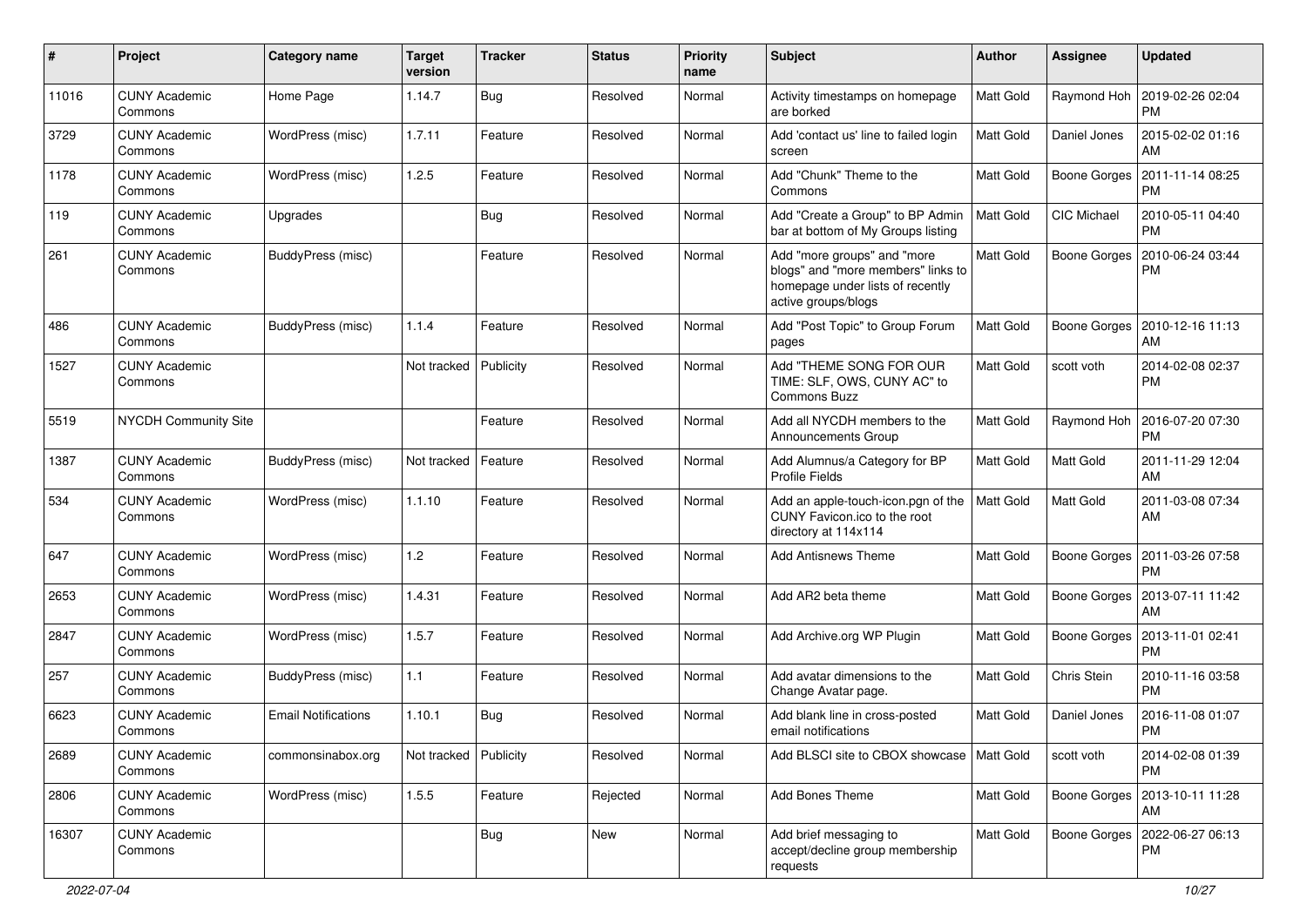| #    | Project                         | <b>Category name</b>    | <b>Target</b><br>version | <b>Tracker</b> | <b>Status</b> | <b>Priority</b><br>name | <b>Subject</b>                                                    | <b>Author</b>    | Assignee            | <b>Updated</b>                |
|------|---------------------------------|-------------------------|--------------------------|----------------|---------------|-------------------------|-------------------------------------------------------------------|------------------|---------------------|-------------------------------|
| 699  | <b>CUNY Academic</b><br>Commons | WordPress (misc)        | $1.2$                    | Feature        | Resolved      | Normal                  | Add BTCNew Plugin to the<br>Commons                               | <b>Matt Gold</b> | Raymond Hoh         | 2011-04-24 04:15<br><b>PM</b> |
| 782  | <b>CUNY Academic</b><br>Commons | BuddyPress (misc)       | 1.2.3                    | Feature        | Resolved      | Normal                  | Add Captcha Plugin                                                | Matt Gold        | Boone Gorges        | 2011-06-06 10:37<br>AM        |
| 2645 | <b>CUNY Academic</b><br>Commons | commonsinabox.org       | Not tracked              | Bug            | Resolved      | Normal                  | Add CASCI site to Showcase                                        | Matt Gold        | scott voth          | 2014-02-08 11:07<br>AM        |
| 1809 | <b>CUNY Academic</b><br>Commons | WordPress (misc)        | 1.3.11                   | Feature        | Resolved      | Normal                  | Add CataBlog Plugin                                               | Matt Gold        | Boone Gorges        | 2012-04-04 10:03<br>AM        |
| 2268 | <b>CUNY Academic</b><br>Commons |                         |                          | Bug            | Rejected      | Normal                  | Add CBOX icon to dashboard<br>menu?                               | Matt Gold        | Boone Gorges        | 2012-11-18 10:58<br><b>PM</b> |
| 2967 | <b>CUNY Academic</b><br>Commons | commonsinabox.org       | Not tracked              | Feature        | Resolved      | Normal                  | Add ccss5 to CBOX showcase                                        | Matt Gold        | scott voth          | 2014-01-26 01:24<br><b>PM</b> |
| 2711 | <b>CUNY Academic</b><br>Commons | BuddyPress (misc)       | 1.5.1                    | Feature        | Resolved      | Normal                  | Add Change Avatar Link/Interface<br>to Profile Editing Page       | Matt Gold        | <b>Boone Gorges</b> | 2013-08-28 12:40<br><b>PM</b> |
| 291  | <b>CUNY Academic</b><br>Commons | BuddyPress (misc)       | Future<br>release        | Feature        | Rejected      | Normal                  | Add Chat/IM functionality                                         | Matt Gold        | Boone Gorges        | 2015-11-12 01:36<br>AM        |
| 640  | <b>CUNY Academic</b><br>Commons | WordPress (misc)        | 1.2                      | Feature        | Resolved      | Normal                  | Add Clean Home Theme to Site                                      | <b>Matt Gold</b> | Matt Gold           | 2011-04-20 06:55<br><b>PM</b> |
| 2517 | <b>CUNY Academic</b><br>Commons | WordPress (misc)        | 1.4.22                   | <b>Bug</b>     | Resolved      | Normal                  | Add Constant Contact Plugin                                       | <b>Matt Gold</b> | <b>Boone Gorges</b> | 2013-03-20 01:53<br><b>PM</b> |
| 1434 | <b>CUNY Academic</b><br>Commons | WordPress (misc)        | Not tracked              | Outreach       | Resolved      | Normal                  | Add Converge Article to Commons<br>Buzz                           | <b>Matt Gold</b> | scott voth          | 2011-12-31 03:54<br><b>PM</b> |
| 7112 | <b>CUNY Academic</b><br>Commons | WordPress (misc)        | 1.14                     | Feature        | Resolved      | Normal                  | Add Copyright option/question to<br>users on blog creation wizard | Matt Gold        | Raymond Hoh         | 2018-11-14 10:34<br>AM        |
| 9801 | <b>CUNY Academic</b><br>Commons | Courses                 | 1.14                     | Feature        | Resolved      | Normal                  | Add courses item to main<br>Commons nav                           | Matt Gold        | Boone Gorges        | 2018-11-13 02:15<br><b>PM</b> |
| 1440 | <b>CUNY Academic</b><br>Commons | WordPress (misc)        | 1.3.1                    | Feature        | Resolved      | Normal                  | Add Custom Sidebar Plugin                                         | Matt Gold        | <b>Boone Gorges</b> | 2011-12-15 02:46<br><b>PM</b> |
| 1507 | <b>CUNY Academic</b><br>Commons | BuddyPress (misc)       | 1.3.3                    | Feature        | Resolved      | Normal                  | Add Custom Sidebar Plugin                                         | <b>Matt Gold</b> | Boone Gorges        | 2012-01-10 07:30<br><b>PM</b> |
| 3100 | <b>CUNY Academic</b><br>Commons | <b>WordPress Themes</b> | 1.5.20                   | <b>Bug</b>     | Resolved      | Normal                  | <b>Add Customizr Theme</b>                                        | Matt Gold        | Boone Gorges        | 2014-03-11 10:35<br><b>PM</b> |
| 5131 | <b>CUNY Academic</b><br>Commons | Commons In A Box        |                          | Outreach       | Resolved      | Normal                  | Add digital archaeology commons<br>to CBOX showcase               | <b>Matt Gold</b> | scott voth          | 2016-01-16 03:27<br><b>PM</b> |
| 2626 | <b>CUNY Academic</b><br>Commons | commonsinabox.org       | Not tracked              | Publicity      | Resolved      | Normal                  | Add Digital Historians site to CBOX<br>Showcase                   | <b>Matt Gold</b> | scott voth          | 2014-02-08 02:38<br><b>PM</b> |
| 3072 | CUNY Academic<br>Commons        | commonsinabox.org       | Not tracked              | Publicity      | Resolved      | Normal                  | Add Digital Thoreau to CBOX<br>showcase                           | <b>Matt Gold</b> | scott voth          | 2014-03-01 09:48<br>AM        |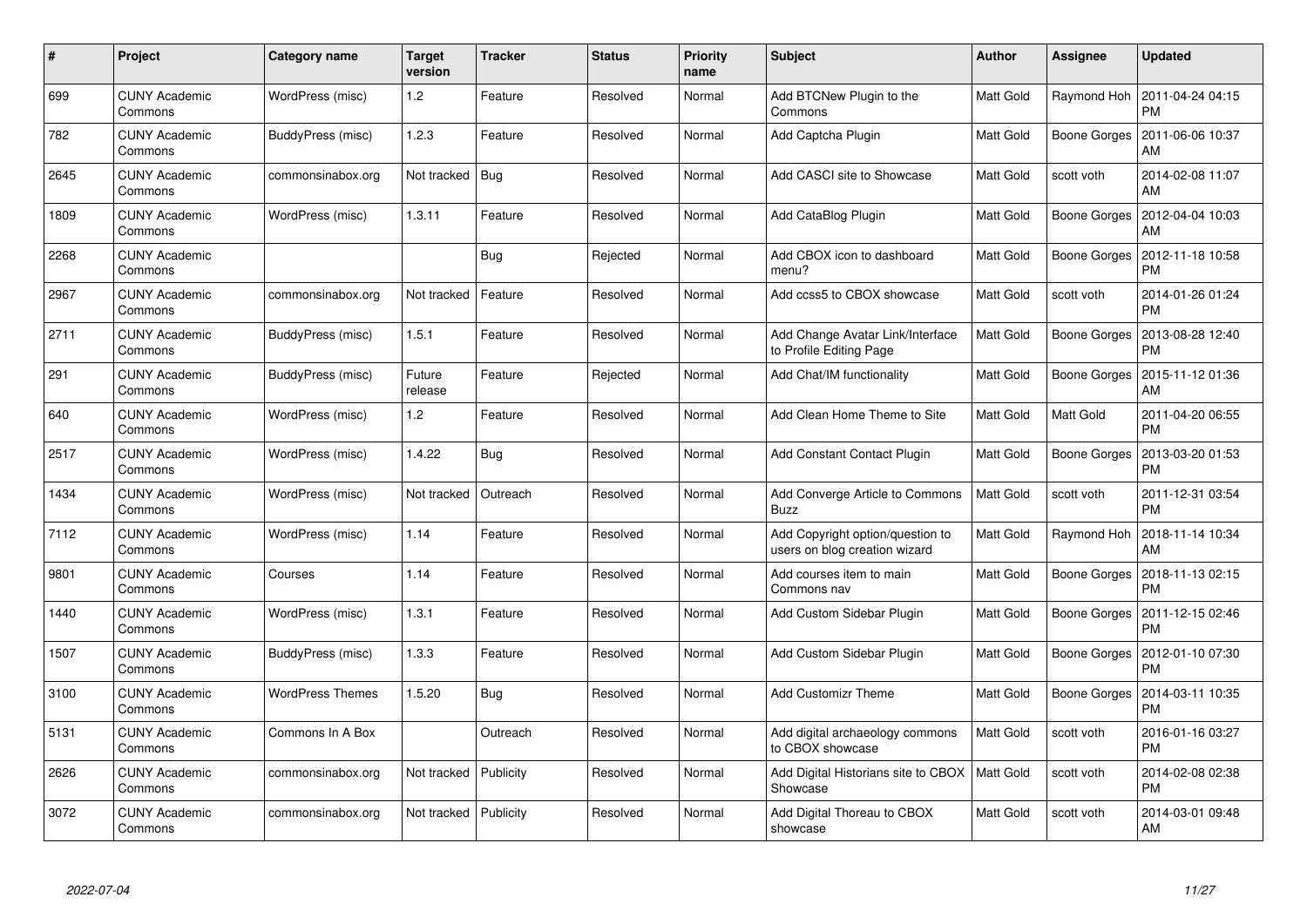| #    | Project                         | <b>Category name</b> | <b>Target</b><br>version | <b>Tracker</b> | <b>Status</b> | <b>Priority</b><br>name | <b>Subject</b>                                                                           | Author           | Assignee            | <b>Updated</b>                |
|------|---------------------------------|----------------------|--------------------------|----------------|---------------|-------------------------|------------------------------------------------------------------------------------------|------------------|---------------------|-------------------------------|
| 2060 | <b>CUNY Academic</b><br>Commons | WordPress (misc)     | 1.4.3                    | Support        | Resolved      | Normal                  | Add Digital University Theme to<br>Commons                                               | <b>Matt Gold</b> | Dominic Giglio      | 2012-08-27 03:38<br><b>PM</b> |
| 3796 | <b>CUNY Academic</b><br>Commons | Documentation        | Not tracked              | Documentation  | Resolved      | Normal                  | Add domain mapping info to Uses<br>sites page                                            | Matt Gold        | scott voth          | 2015-02-08 10:02<br><b>PM</b> |
| 2520 | <b>CUNY Academic</b><br>Commons | WordPress (misc)     | 1.4.22                   | <b>Bug</b>     | Resolved      | Normal                  | Add Edit Flow Plugin                                                                     | Matt Gold        | <b>Boone Gorges</b> | 2013-03-20 02:01<br><b>PM</b> |
| 544  | <b>CUNY Academic</b><br>Commons | WordPress (misc)     | 1.1.8                    | Feature        | Resolved      | Normal                  | Add Elegant Themes themepack to<br>site                                                  | <b>Matt Gold</b> | Matt Gold           | 2011-01-25 01:40<br>AM        |
| 2346 | <b>CUNY Academic</b><br>Commons | WordPress (misc)     | 1.4.16                   | Feature        | Resolved      | Normal                  | Add Enable Media Replace Plugin                                                          | <b>Matt Gold</b> | Boone Gorges        | 2013-01-08 03:53<br><b>PM</b> |
| 2007 | <b>CUNY Academic</b><br>Commons | WordPress (misc)     | 1.3.17                   | Feature        | Resolved      | Normal                  | Add Events Manager Plugin                                                                | Matt Gold        | Boone Gorges        | 2012-07-30 09:19<br>AM        |
| 349  | <b>CUNY Academic</b><br>Commons | BuddyPress (misc)    | $1.2$                    | Feature        | Resolved      | Normal                  | Add explanatory note to Group<br>Send Invites Page                                       | Matt Gold        | Boone Gorges        | 2011-03-08 08:44<br><b>PM</b> |
| 1074 | <b>CUNY Academic</b><br>Commons | WordPress (misc)     | 1.2.5                    | Feature        | Resolved      | Normal                  | Add Facebook Page Photo Gallery<br>plugin                                                | Matt Gold        | Boone Gorges        | 2011-09-12 06:11<br><b>PM</b> |
| 1437 | <b>CUNY Academic</b><br>Commons | WordPress (misc)     | 1.3                      | Feature        | Resolved      | Normal                  | Add FD Footnotes Plugin                                                                  | Matt Gold        | Boone Gorges        | 2011-12-14 01:00<br><b>PM</b> |
| 325  | <b>CUNY Academic</b><br>Commons | BuddyPress (misc)    | 1.3                      | Feature        | Resolved      | Normal                  | Add folder hierarchies to Group<br>Documents plugin                                      | Matt Gold        | Boone Gorges        | 2011-05-23 01:33<br>AM        |
| 2323 | <b>CUNY Academic</b><br>Commons | WordPress (misc)     | 1.4.12                   | Feature        | Resolved      | Normal                  | Add four themeforest themes                                                              | Matt Gold        | Dominic Giglio      | 2012-12-01 02:30<br><b>PM</b> |
| 3915 | <b>CUNY Academic</b><br>Commons | commonsinabox.org    | Not tracked              | Publicity      | Resolved      | Normal                  | Add Futures Initiative to CBOX<br>showcase                                               | Matt Gold        | scott voth          | 2015-03-19 09:34<br><b>PM</b> |
| 2113 | <b>CUNY Academic</b><br>Commons | WordPress (misc)     | 1.4.6                    | Support        | Resolved      | Normal                  | Add google docs shortcode<br>documentation to plugin                                     | Matt Gold        | Raymond Hoh         | 2012-09-30 10:57<br><b>PM</b> |
| 1073 | <b>CUNY Academic</b><br>Commons | WordPress (misc)     | 1.2.5                    | Feature        | Resolved      | Normal                  | Add Google Plus One Plugin                                                               | Matt Gold        | Boone Gorges        | 2011-09-12 06:06<br><b>PM</b> |
| 9010 | <b>CUNY Academic</b><br>Commons | Groups (misc)        | 1.13                     | Feature        | Resolved      | Normal                  | Add group email address in<br>prominent way to Group homepage                            | Matt Gold        | <b>Erik Trainer</b> | 2018-05-07 12:32<br><b>PM</b> |
| 546  | <b>CUNY Academic</b><br>Commons | BuddyPress (misc)    | 1.1.8                    | <b>Bug</b>     | Resolved      | Normal                  | Add Group/Group Blog Author<br>Syncing on an Automated Basis to<br>the Group Blog Plugin | Matt Gold        | Boone Gorges        | 2011-02-03 08:44<br>AM        |
| 77   | <b>CUNY Academic</b><br>Commons | Upgrades             |                          | Feature        | Resolved      | Normal                  | Add Help link to BP admin bar<br>under CUNY Academic Commons                             | Matt Gold        | CIC Michael         | 2009-12-02 06:46<br><b>PM</b> |
| 5521 | <b>NYCDH Community Site</b>     |                      |                          | Feature        | Resolved      | Normal                  | Add help text to registration<br>process re Announcement group<br>add                    | Matt Gold        | Raymond Hoh         | 2020-11-23 08:53<br><b>PM</b> |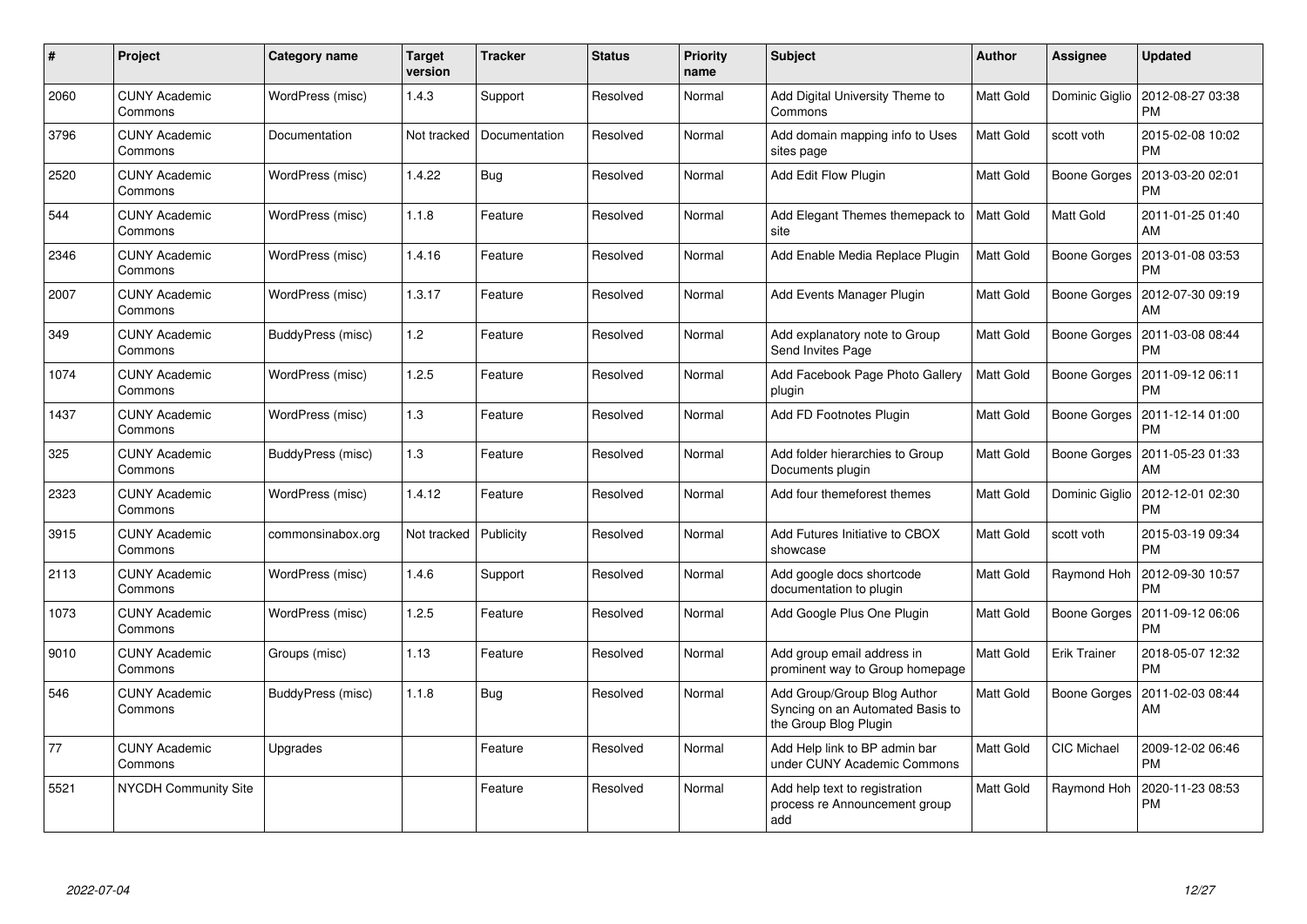| #     | Project                         | Category name           | <b>Target</b><br>version | <b>Tracker</b> | <b>Status</b> | <b>Priority</b><br>name | <b>Subject</b>                                                                         | Author           | <b>Assignee</b>     | <b>Updated</b>                |
|-------|---------------------------------|-------------------------|--------------------------|----------------|---------------|-------------------------|----------------------------------------------------------------------------------------|------------------|---------------------|-------------------------------|
| 2273  | <b>CUNY Academic</b><br>Commons | commonsinabox.org       | Not tracked              | Bug            | Resolved      | Normal                  | <b>Add Hosting</b><br>recommendations/minimum<br>requirements to CBOX<br>documentation | Matt Gold        | scott voth          | 2014-02-09 11:37<br>AM        |
| 3095  | <b>CUNY Academic</b><br>Commons | commonsinabox.org       | Not tracked              | Publicity      | Resolved      | Normal                  | Add Hostos site to CBOX<br>showcase                                                    | <b>Matt Gold</b> | scott voth          | 2014-08-20 07:06<br><b>PM</b> |
| 4078  | <b>CUNY Academic</b><br>Commons | Events                  | 1.8.12                   | Feature        | Resolved      | Normal                  | Add iCal link to Event Calendar<br>notification emails                                 | Matt Gold        | Raymond Hoh         | 2015-09-25 09:39<br>РM        |
| 4663  | <b>CUNY Academic</b><br>Commons | Events                  |                          | Feature        | Duplicate     | Normal                  | Add ICS download link to events<br>email notification                                  | <b>Matt Gold</b> | Boone Gorges        | 2015-09-22 08:10<br><b>PM</b> |
| 3220  | <b>CUNY Academic</b><br>Commons | <b>Public Portfolio</b> | Future<br>release        | Feature        | Assigned      | Normal                  | Add indent/outdent option to<br>Formatting Buttons on Profile Page                     | Matt Gold        | Boone Gorges        | 2014-05-21 10:39<br>PM        |
| 1889  | <b>CUNY Academic</b><br>Commons | WordPress (misc)        | 1.3.13                   | Feature        | Resolved      | Normal                  | Add jQuery Lightbox plugin                                                             | Matt Gold        | <b>Boone Gorges</b> | 2012-05-17 11:11<br>AM        |
| 10647 | <b>CUNY Academic</b><br>Commons | Publicity               |                          | Publicity      | Resolved      | Normal                  | Add JTD to list of Publications on<br>the Commmons                                     | <b>Matt Gold</b> | scott voth          | 2018-11-01 01:33<br><b>PM</b> |
| 627   | <b>CUNY Academic</b><br>Commons | BuddyPress (misc)       | 1.2                      | Feature        | Resolved      | Normal                  | Add LaTeX support for BP Group<br>Forums                                               | <b>Matt Gold</b> | Boone Gorges        | 2011-05-09 05:21<br><b>PM</b> |
| 777   | <b>CUNY Academic</b><br>Commons | WordPress (misc)        | Not tracked              | Bug            | Resolved      | Normal                  | Add Library Technology Journal<br>Article to Commons Buzz                              | Matt Gold        | scott voth          | 2011-06-19 01:00<br><b>PM</b> |
| 1673  | <b>CUNY Academic</b><br>Commons | WordPress (misc)        | Not tracked              | Support        | Resolved      | Normal                  | Add link to redmine on help page                                                       | <b>Matt Gold</b> | scott voth          | 2014-02-08 09:50<br>AM        |
| 1258  | <b>CUNY Academic</b><br>Commons | WordPress (misc)        | Not tracked              | Feature        | Resolved      | Normal                  | Add links to CAC Social Media<br>Accounts in Footer                                    | <b>Matt Gold</b> | Boone Gorges        | 2011-11-16 12:28<br><b>PM</b> |
| 795   | <b>CUNY Academic</b><br>Commons | Wiki                    | Not tracked              | Bug            | Resolved      | Normal                  | Add Links to Other Articles to<br>Wikipedia Page                                       | <b>Matt Gold</b> | scott voth          | 2011-06-19 01:00<br><b>PM</b> |
| 3201  | <b>CUNY Academic</b><br>Commons | commonsinabox.org       | Not tracked              | <b>Bug</b>     | Resolved      | Normal                  | Add MuseCommons to the<br>Showcase                                                     | Matt Gold        | scott voth          | 2014-07-12 01:29<br><b>PM</b> |
| 2262  | <b>CUNY Academic</b><br>Commons | commonsinabox.org       |                          | Feature        | Resolved      | Normal                  | Add new favicon to<br>commonsinabox.org                                                | Matt Gold        | <b>Boone Gorges</b> | 2012-11-18 10:51<br>PM        |
| 547   | <b>CUNY Academic</b><br>Commons | WordPress (misc)        | 1.1.8                    | Feature        | Resolved      | Normal                  | Add new themes                                                                         | <b>Matt Gold</b> | <b>Matt Gold</b>    | 2011-01-27 01:52<br><b>PM</b> |
| 380   | <b>CUNY Academic</b><br>Commons | WordPress (misc)        | 1.1                      | Feature        | Resolved      | Normal                  | Add New Themes to Site                                                                 | Matt Gold        | Matt Gold           | 2010-12-03 02:13<br>AM        |
| 95    | <b>CUNY Academic</b><br>Commons | Upgrades                |                          | Bug            | Resolved      | Normal                  | Add News/Dev Blog feeds to News<br>Page                                                | <b>Matt Gold</b> | Boone Gorges        | 2009-12-09 12:23<br><b>PM</b> |
| 1199  | <b>CUNY Academic</b><br>Commons | BuddyPress (misc)       | 1.4                      | Feature        | Resolved      | Normal                  | Add Option for Open Text Field to<br>BP Profile Checkbox Fields                        | <b>Matt Gold</b> | Boone Gorges        | 2012-08-01 05:23<br>PM        |
| 6220  | <b>CUNY Academic</b><br>Commons | Support                 | Not tracked              | Documentation  | Resolved      | Normal                  | Add password protection info to<br>privacy page                                        | Matt Gold        | scott voth          | 2016-10-16 11:36<br>AM        |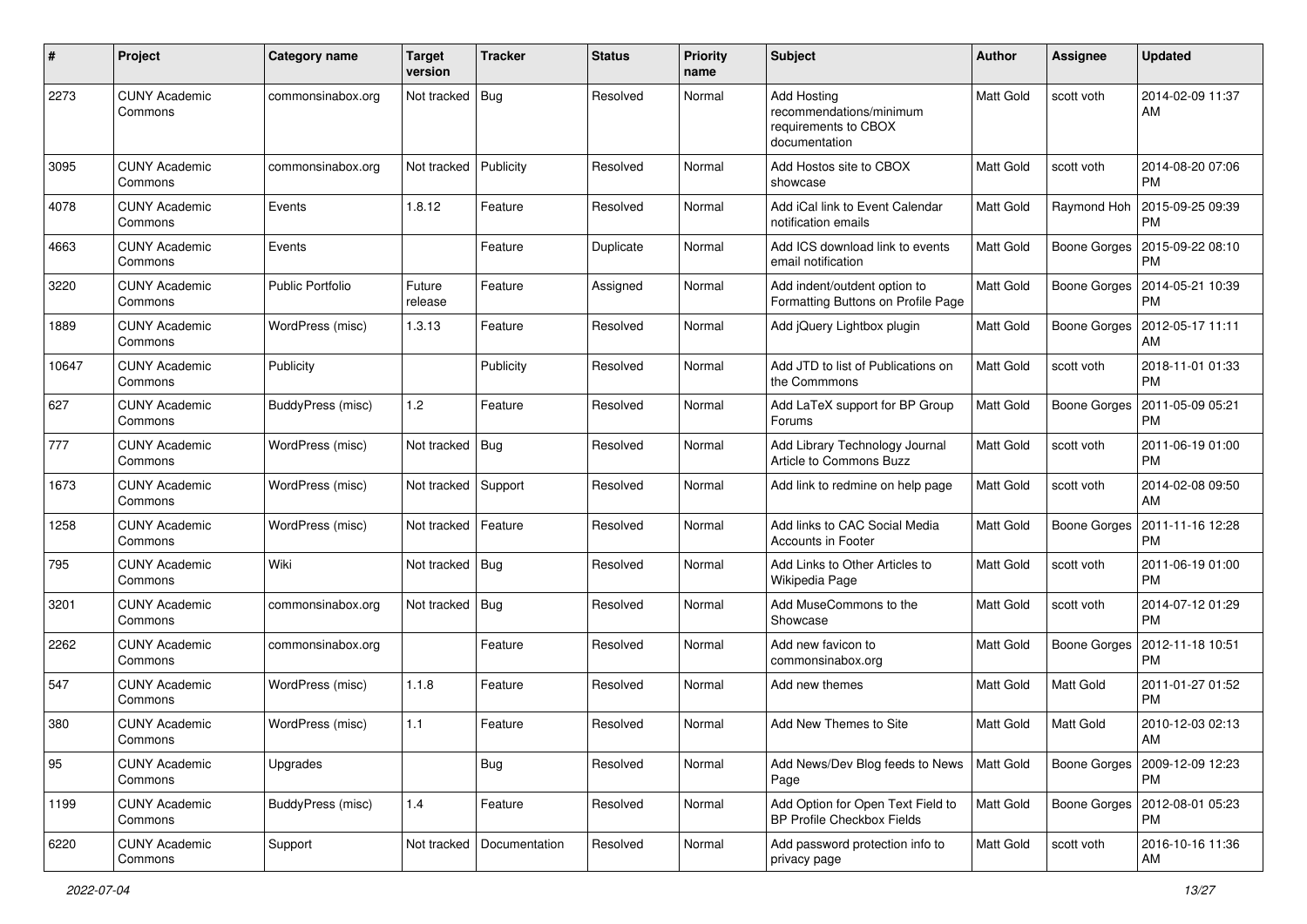| #     | Project                         | <b>Category name</b>    | <b>Target</b><br>version | <b>Tracker</b> | <b>Status</b> | <b>Priority</b><br>name | <b>Subject</b>                                                                      | <b>Author</b>    | Assignee            | <b>Updated</b>                               |
|-------|---------------------------------|-------------------------|--------------------------|----------------|---------------|-------------------------|-------------------------------------------------------------------------------------|------------------|---------------------|----------------------------------------------|
| 3561  | <b>CUNY Academic</b><br>Commons | Group Forums            | 1.7.1                    | Feature        | Resolved      | Normal                  | Add Post New Topics link to top of<br>forums                                        | <b>Matt Gold</b> | Boone Gorges        | 2014-10-21 06:48<br><b>PM</b>                |
| 1393  | <b>CUNY Academic</b><br>Commons | BuddyPress (misc)       | Not tracked              | Feature        | Resolved      | Normal                  | Add Postdoc option to Profile Role                                                  | <b>Matt Gold</b> | Matt Gold           | 2011-12-03 04:17<br><b>PM</b>                |
| 13347 | <b>CUNY Academic</b><br>Commons | <b>Public Portfolio</b> | 1.18.0                   | Feature        | Resolved      | Normal                  | Add Preferred Gender Pronouns to<br><b>CAC Profile</b>                              | Matt Gold        | Boone Gorges        | 2020-12-08 11:31<br>AM                       |
| 1130  | <b>CUNY Academic</b><br>Commons | WordPress (misc)        | 1.2.5                    | Feature        | Resolved      | Normal                  | Add PressWork Theme                                                                 | <b>Matt Gold</b> | Boone Gorges        | 2011-11-14 08:11<br><b>PM</b>                |
| 1934  | <b>CUNY Academic</b><br>Commons | WordPress (misc)        | 1.3.14                   | Feature        | Resolved      | Normal                  | Add Q and A Plugin                                                                  | Matt Gold        | Boone Gorges        | 2012-06-12 09:12<br>AM                       |
| 745   | <b>CUNY Academic</b><br>Commons | WordPress (misc)        | Not tracked              | Feature        | Resolved      | Normal                  | Add Radical Teacher Article to<br>Commons Buzz                                      | <b>Matt Gold</b> | scott voth          | 2011-05-12 09:40<br><b>PM</b>                |
| 1382  | <b>CUNY Academic</b><br>Commons | WordPress (misc)        | Not tracked              | Outreach       | Resolved      | Normal                  | <b>Add Recent Commons</b><br>Presentations to "Campus<br>Outreach" Tab on News Blog | Matt Gold        | scott voth          | 2016-03-04 08:48<br>AM                       |
| 2313  | <b>CUNY Academic</b><br>Commons | WordPress (misc)        | 1.4.12                   | Feature        | Resolved      | Normal                  | <b>Add Recovery Theme</b>                                                           | <b>Matt Gold</b> | Dominic Giglio      | 2012-11-29 04:01<br><b>PM</b>                |
| 2918  | <b>CUNY Academic</b><br>Commons | WordPress (misc)        | 1.5.11                   | Bug            | Resolved      | Normal                  | Add Sensitive WP Theme                                                              | <b>Matt Gold</b> | Boone Gorges        | 2013-12-03 03:17<br><b>PM</b>                |
| 2299  | <b>CUNY Academic</b><br>Commons | WordPress (misc)        | 1.4.12                   | Feature        | Resolved      | Normal                  | Add Shaken Grid Premium Theme                                                       | <b>Matt Gold</b> | Dominic Giglio      | 2012-11-29 04:01<br><b>PM</b>                |
| 1146  | <b>CUNY Academic</b><br>Commons | WordPress (misc)        | 1.3                      | Feature        | Resolved      | Normal                  | Add Shaken Grid Theme to Site                                                       | Matt Gold        | Matt Gold           | 2011-11-28 03:27<br><b>PM</b>                |
| 208   | <b>CUNY Academic</b><br>Commons | WordPress (misc)        |                          | Feature        | Resolved      | Normal                  | Add slide to homepage                                                               | <b>Matt Gold</b> | Boone Gorges        | 2010-05-05 07:07<br><b>PM</b>                |
| 1561  | <b>CUNY Academic</b><br>Commons | WordPress (misc)        | 1.3.12                   | Outreach       | Resolved      | Normal                  | Add Social Media Icons back to top<br>of side column of News page                   | Matt Gold        | Boone Gorges        | 2012-04-12 04:39<br><b>PM</b>                |
| 1560  | <b>CUNY Academic</b><br>Commons | BuddyPress (misc)       | 1.3.12                   | Outreach       | Resolved      | Normal                  | Add social media icons/info to<br>About page and Contact Us page                    | <b>Matt Gold</b> | Boone Gorges        | 2012-04-12 09:07<br>AM                       |
| 1549  | <b>CUNY Academic</b><br>Commons | WordPress (misc)        | 1.3.5                    | Bug            | Resolved      | Normal                  | Add SOPA Protest Plugin                                                             | <b>Matt Gold</b> | Boone Gorges        | 2012-01-17 06:19<br><b>PM</b>                |
| 1075  | <b>CUNY Academic</b><br>Commons | WordPress (misc)        | 1.2.5                    | Feature        | Resolved      | Normal                  | Add Spam Free WordPress plugin                                                      | <b>Matt Gold</b> | <b>Boone Gorges</b> | 2011-09-12 06:08<br><b>PM</b>                |
| 2839  | <b>CUNY Academic</b><br>Commons | WordPress (misc)        | 1.5.6                    | Feature        | Resolved      | Normal                  | Add Storify Plugin                                                                  | <b>Matt Gold</b> |                     | Boone Gorges   2013-10-26 07:21<br><b>PM</b> |
| 3519  | <b>CUNY Academic</b><br>Commons | commonsinabox.org       | Not tracked   Publicity  |                | Resolved      | Normal                  | Add SUNY Geneseo English to<br>CBOX showcase & Rearrange<br>order                   | Matt Gold        | scott voth          | 2014-10-10 12:08<br>AM                       |
| 3611  | <b>CUNY Academic</b><br>Commons | Publicity               | 1.7.3                    | Feature        | Resolved      | Normal                  | Add Susana's Video to a<br>Standalone page on the Commons                           | Matt Gold        | Dominic Giglio      | 2014-11-04 02:07<br><b>PM</b>                |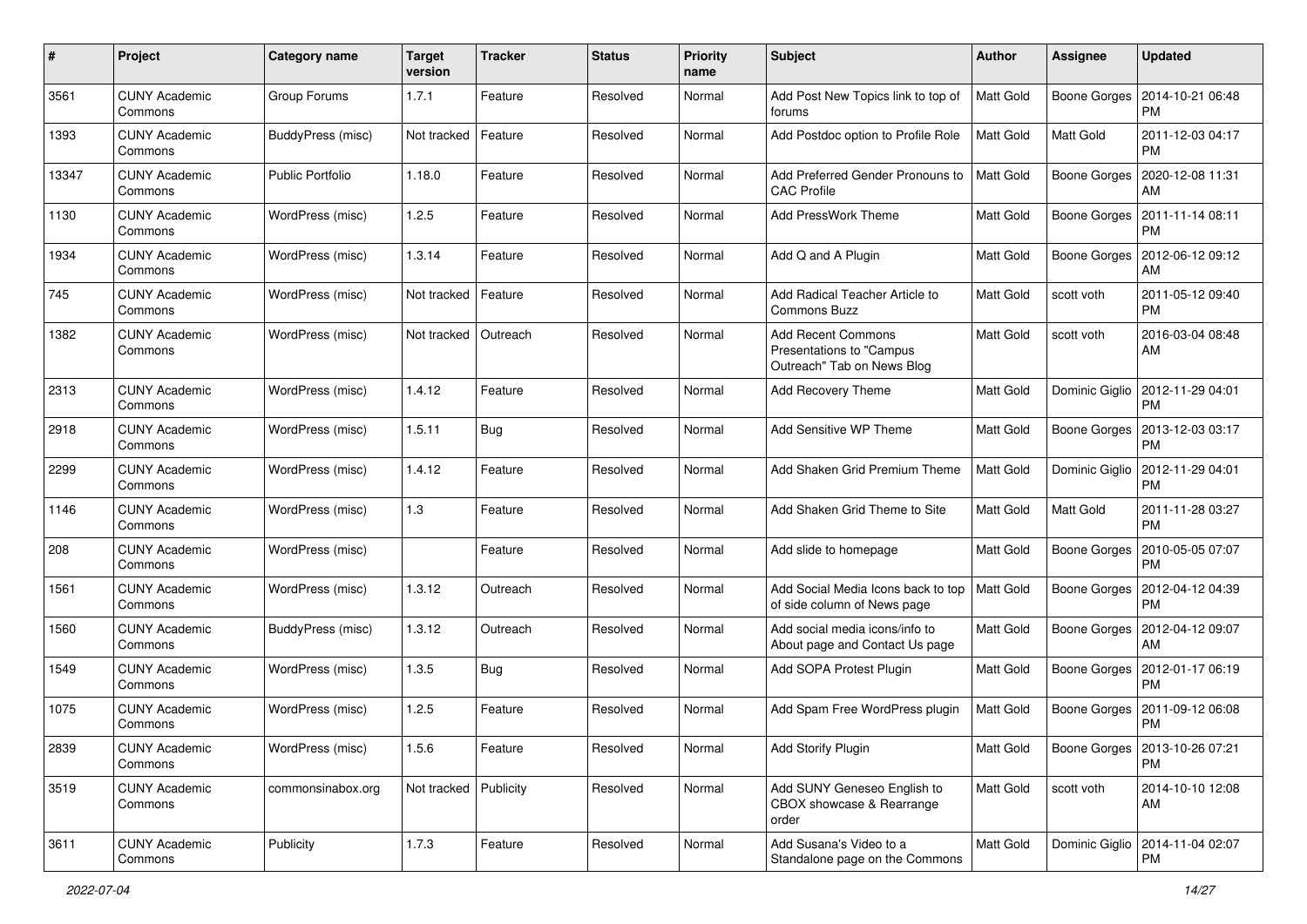| #    | Project                         | Category name     | <b>Target</b><br>version | <b>Tracker</b> | <b>Status</b> | <b>Priority</b><br>name | <b>Subject</b>                                                            | <b>Author</b>    | Assignee            | <b>Updated</b>                        |
|------|---------------------------------|-------------------|--------------------------|----------------|---------------|-------------------------|---------------------------------------------------------------------------|------------------|---------------------|---------------------------------------|
| 3610 | <b>CUNY Academic</b><br>Commons | Home Page         | 1.7.3                    | Feature        | Resolved      | Normal                  | Add Susana's Video to the<br>Homepage                                     | Matt Gold        | Dominic Giglio      | 2014-11-04 03:42<br><b>PM</b>         |
| 3820 | <b>CUNY Academic</b><br>Commons | commonsinabox.org | Not tracked              | Publicity      | Resolved      | Normal                  | Add Texas DH site to CBOX<br>showcase                                     | Matt Gold        | scott voth          | 2015-03-04 09:24<br>AM                |
| 1188 | <b>CUNY Academic</b><br>Commons | WordPress (misc)  | 1.2.5                    | Feature        | Resolved      | Normal                  | Add Text Expander Plugin                                                  | Matt Gold        | <b>Boone Gorges</b> | 2011-11-14 08:21<br><b>PM</b>         |
| 415  | <b>CUNY Academic</b><br>Commons | WordPress (misc)  | 1.1                      | Feature        | Resolved      | Normal                  | Add text sizer plugin to Commons                                          | Matt Gold        | Boone Gorges        | 2010-12-02 03:58<br><b>PM</b>         |
| 727  | <b>CUNY Academic</b><br>Commons | WordPress (misc)  | 1.2.1                    | <b>Bug</b>     | Resolved      | Normal                  | Add The Erudite Theme                                                     | Matt Gold        | Raymond Hoh         | 2011-05-01 05:02<br>AM                |
| 566  | <b>CUNY Academic</b><br>Commons | WordPress (misc)  | 1.1.10                   | Feature        | Resolved      | Normal                  | Add The Morning After Theme                                               | Matt Gold        | Matt Gold           | 2011-02-06 11:40<br><b>PM</b>         |
| 554  | <b>CUNY Academic</b><br>Commons | BuddyPress (misc) | Future<br>release        | Feature        | Assigned      | Normal                  | Add Trackback notifications to<br>site-wide activity feed                 | Matt Gold        | <b>Boone Gorges</b> | 2015-11-09 06:19<br><b>PM</b>         |
| 2301 | <b>CUNY Academic</b><br>Commons | WordPress (misc)  | 1.4.12                   | Feature        | Resolved      | Normal                  | Add Twenty Twelve JP365 Child<br>Theme                                    | Matt Gold        | Dominic Giglio      | 2012-11-29 03:41<br><b>PM</b>         |
| 2210 | <b>CUNY Academic</b><br>Commons | WordPress (misc)  | 1.4.9                    | <b>Bug</b>     | Resolved      | Normal                  | <b>Add Twenty Twelve Theme</b>                                            | Matt Gold        | Boone Gorges        | 2012-11-01 10:26<br>AM                |
| 711  | <b>CUNY Academic</b><br>Commons | WordPress (misc)  | 1.2.1                    | Feature        | Resolved      | Normal                  | Add Twitter Blackbird Pie Plugin                                          | Matt Gold        | Boone Gorges        | 2011-05-04 10:17<br>AM                |
| 2641 | <b>CUNY Academic</b><br>Commons | commonsinabox.org | Not tracked              | Feature        | Resolved      | Normal                  | Add UAA to CBOX Showcase                                                  | Matt Gold        | scott voth          | 2014-02-08 10:19<br>AM                |
| 5978 | <b>CUNY Academic</b><br>Commons | BuddyPress (misc) | Not tracked              | Feature        | Resolved      | Normal                  | Add Undergraduate Student to<br>Checkable filters on People page          | Matt Gold        | Boone Gorges        | 2016-09-04 09:48<br><b>PM</b>         |
| 5977 | <b>CUNY Academic</b><br>Commons | Registration      | Not tracked              | Feature        | Resolved      | Normal                  | Add Undergraduate Student to list<br>of Profile choices upon registration | <b>Matt Gold</b> | Boone Gorges        | 2016-09-04 09:47<br><b>PM</b>         |
| 2429 | <b>CUNY Academic</b><br>Commons | WordPress (misc)  |                          | Bug            | Rejected      | Normal                  | Add User Switching Plugin?                                                | Matt Gold        | Boone Gorges        | 2013-02-28 10:51<br>AM                |
| 1541 | <b>CUNY Academic</b><br>Commons | WordPress (misc)  | 1.3.4                    | Feature        | Resolved      | Normal                  | Add UserVoice embed code                                                  | Matt Gold        |                     | Boone Gorges   2012-01-13 10:17<br>AM |
| 2800 | <b>CUNY Academic</b><br>Commons | BuddyPress (misc) | 1.5.6                    | Feature        | Resolved      | Normal                  | Add Vimeo & Github social media<br>account fields to Profiles             | Matt Gold        | Dominic Giglio      | 2013-10-14 04:51<br><b>PM</b>         |
| 4111 | <b>CUNY Academic</b><br>Commons | commonsinabox.org | Not tracked              | Bug            | Resolved      | Normal                  | Add Virginia DH site to CBOX<br>showcase                                  | Matt Gold        | scott voth          | 2015-06-08 10:01<br><b>PM</b>         |
| 399  | <b>CUNY Academic</b><br>Commons | WordPress (misc)  | 1.1                      | Feature        | Resolved      | Normal                  | Add Widgetize Google Plugin                                               | Matt Gold        | <b>Boone Gorges</b> | 2010-11-23 05:40<br><b>PM</b>         |
| 236  | <b>CUNY Academic</b><br>Commons | WordPress (misc)  | 1.1                      | Feature        | Resolved      | Normal                  | Add WooThemes to Site                                                     | Matt Gold        | <b>Matt Gold</b>    | 2010-12-03 08:00<br>AM                |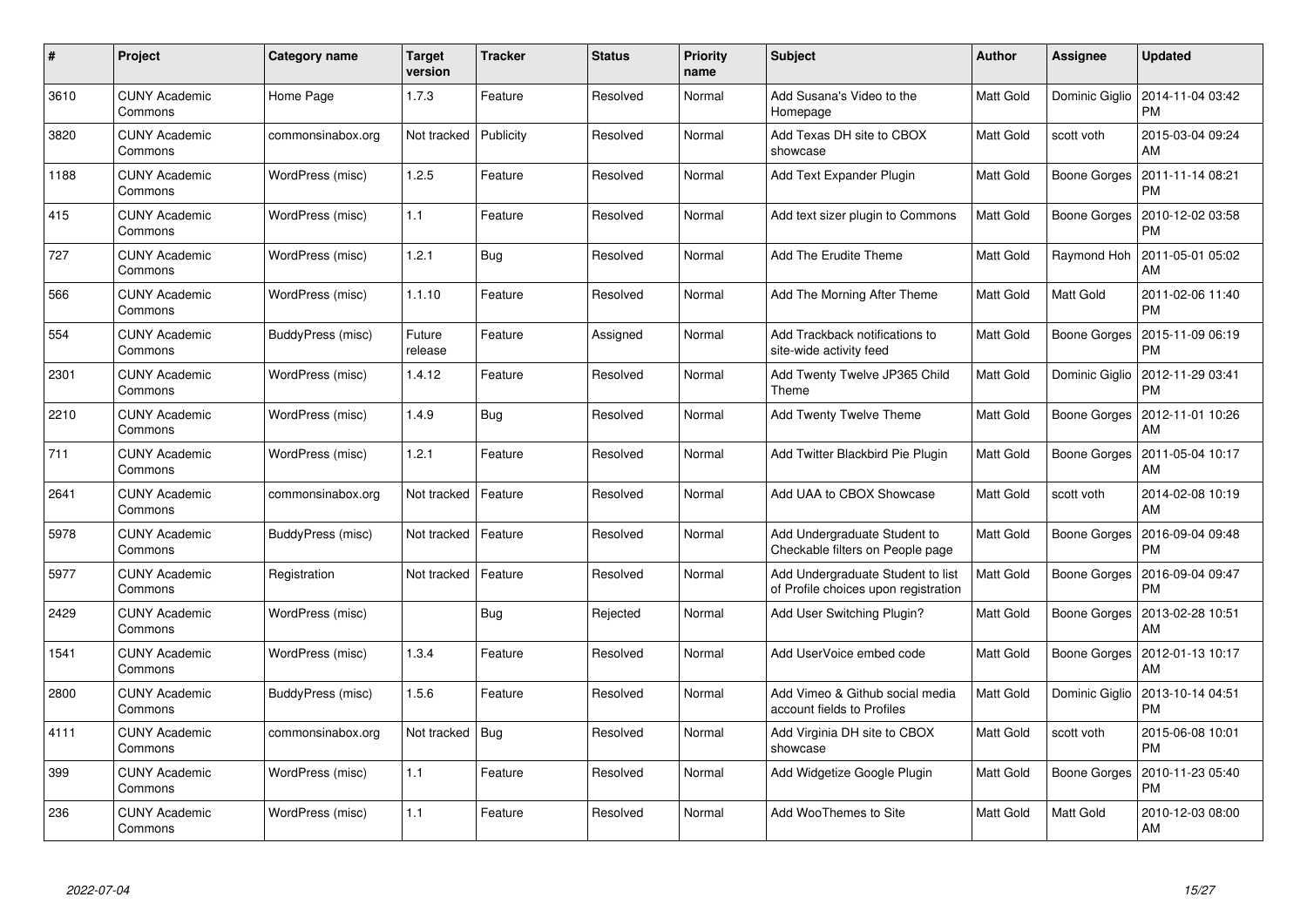| #     | Project                         | <b>Category name</b>     | <b>Target</b><br>version | <b>Tracker</b> | <b>Status</b> | <b>Priority</b><br>name | <b>Subject</b>                                                 | Author           | Assignee            | <b>Updated</b>                        |
|-------|---------------------------------|--------------------------|--------------------------|----------------|---------------|-------------------------|----------------------------------------------------------------|------------------|---------------------|---------------------------------------|
| 841   | <b>CUNY Academic</b><br>Commons | WordPress (misc)         | Not tracked              | Feature        | Resolved      | Normal                  | Add wordpressthemeshock<br>accolade to Commons Buzz            | Matt Gold        | scott voth          | 2011-06-22 09:36<br><b>PM</b>         |
| 2960  | <b>CUNY Academic</b><br>Commons | WordPress (misc)         | 1.5.16                   | Bug            | Resolved      | Normal                  | Add WP Accessibility Plugin                                    | Matt Gold        | Boone Gorges        | 2014-02-01 02:55<br><b>PM</b>         |
| 3760  | <b>CUNY Academic</b><br>Commons | <b>WordPress Plugins</b> | 1.7.11                   | Feature        | Resolved      | Normal                  | Add WP Accessiblity Plugin                                     | Matt Gold        | Raymond Hoh         | 2015-02-02 02:30<br>AM                |
| 2697  | <b>CUNY Academic</b><br>Commons | WordPress (misc)         | 1.5                      | Feature        | Resolved      | Normal                  | <b>Add WP Document Revisions</b><br>Plugin                     | Matt Gold        | Boone Gorges        | 2013-08-22 11:28<br>AM                |
| 1439  | <b>CUNY Academic</b><br>Commons | WordPress (misc)         | 1.3.1                    | Feature        | Resolved      | Normal                  | Add WP Hide Post Plugin                                        | <b>Matt Gold</b> | Boone Gorges        | 2011-12-15 02:50<br><b>PM</b>         |
| 1863  | <b>CUNY Academic</b><br>Commons | WordPress (misc)         | 1.3.13                   | Feature        | Resolved      | Normal                  | <b>Add WP Publication Repository</b><br>plugin                 | <b>Matt Gold</b> |                     | Boone Gorges   2012-05-10 01:57<br>AM |
| 2296  | <b>CUNY Academic</b><br>Commons | WordPress (misc)         | 1.4.12                   | Feature        | Resolved      | Normal                  | Add WP Retina Plugin                                           | Matt Gold        | Dominic Giglio      | 2012-12-02 09:10<br>AM                |
| 2185  | <b>CUNY Academic</b><br>Commons | BuddyPress (misc)        | 1.4.8                    | Feature        | Resolved      | Normal                  | Add WP Touch plugin                                            | Matt Gold        | Dominic Giglio      | 2012-10-15 01:33<br><b>PM</b>         |
| 1933  | <b>CUNY Academic</b><br>Commons | WordPress (misc)         | 1.3.14                   | Feature        | Resolved      | Normal                  | Add WP-Markdown Plugin                                         | <b>Matt Gold</b> | Boone Gorges        | 2012-06-12 08:56<br>AM                |
| 1438  | <b>CUNY Academic</b><br>Commons | WordPress (misc)         | 1.3.1                    | Feature        | Resolved      | Normal                  | Add WP-Print Plugin                                            | Matt Gold        | Boone Gorges        | 2011-12-15 02:49<br><b>PM</b>         |
| 496   | <b>CUNY Academic</b><br>Commons | WordPress (misc)         | 1.1.5                    | Feature        | Resolved      | Normal                  | Add wp-resume Plugin to Site                                   | Matt Gold        | <b>Boone Gorges</b> | 2010-12-20 10:09<br>AM                |
| 1093  | <b>CUNY Academic</b><br>Commons | WordPress (misc)         | 1.2.5                    | Feature        | Resolved      | Normal                  | Add WP-SyntaxEvolved Plugin                                    | Matt Gold        | Boone Gorges        | 2011-09-12 06:13<br><b>PM</b>         |
| 567   | <b>CUNY Academic</b><br>Commons | WordPress (misc)         | 1.1.10                   | Feature        | Resolved      | Normal                  | Add WPFolio and Bibliotype<br><b>Themes</b>                    | <b>Matt Gold</b> | Matt Gold           | 2011-02-21 04:16<br><b>PM</b>         |
| 5516  | <b>CUNY Academic</b><br>Commons | Social Paper             | 1.9.19                   | <b>Bug</b>     | Rejected      | Normal                  | Adding a link to Social Paper jumps<br>position to top of page | <b>Matt Gold</b> | Boone Gorges        | 2016-06-21 09:54<br><b>PM</b>         |
| 13581 | <b>CUNY Academic</b><br>Commons | Group Library            |                          | <b>Bug</b>     | Rejected      | Normal                  | Adding link to library didn't<br>generate notification email   | <b>Matt Gold</b> | Raymond Hoh         | 2020-11-17 12:33<br><b>PM</b>         |
| 56    | <b>CUNY Academic</b><br>Commons | BuddyPress (misc)        |                          | Bug            | Resolved      | Normal                  | Addition of a Profile Field Option<br>Removes Existing One     | Matt Gold        | Zach Davis          | 2009-10-27 05:14<br><b>PM</b>         |
| 1830  | <b>CUNY Academic</b><br>Commons |                          | Not tracked              | Support        | Resolved      | Normal                  | Addition to Help Wanted Blog                                   | <b>Matt Gold</b> | scott voth          | 2012-04-16 09:47<br><b>PM</b>         |
| 10209 | <b>CUNY Academic</b><br>Commons | BuddyPress (misc)        | 1.13.8                   | Bug            | Resolved      | Normal                  | Additional login prompt                                        | Matt Gold        | Raymond Hoh         | 2018-08-29 03:23<br><b>PM</b>         |
| 84    | <b>CUNY Academic</b><br>Commons | Upgrades                 |                          | <b>Bug</b>     | Resolved      | Normal                  | Additional QA round                                            | Matt Gold        | Zach Davis          | 2010-05-11 04:54<br><b>PM</b>         |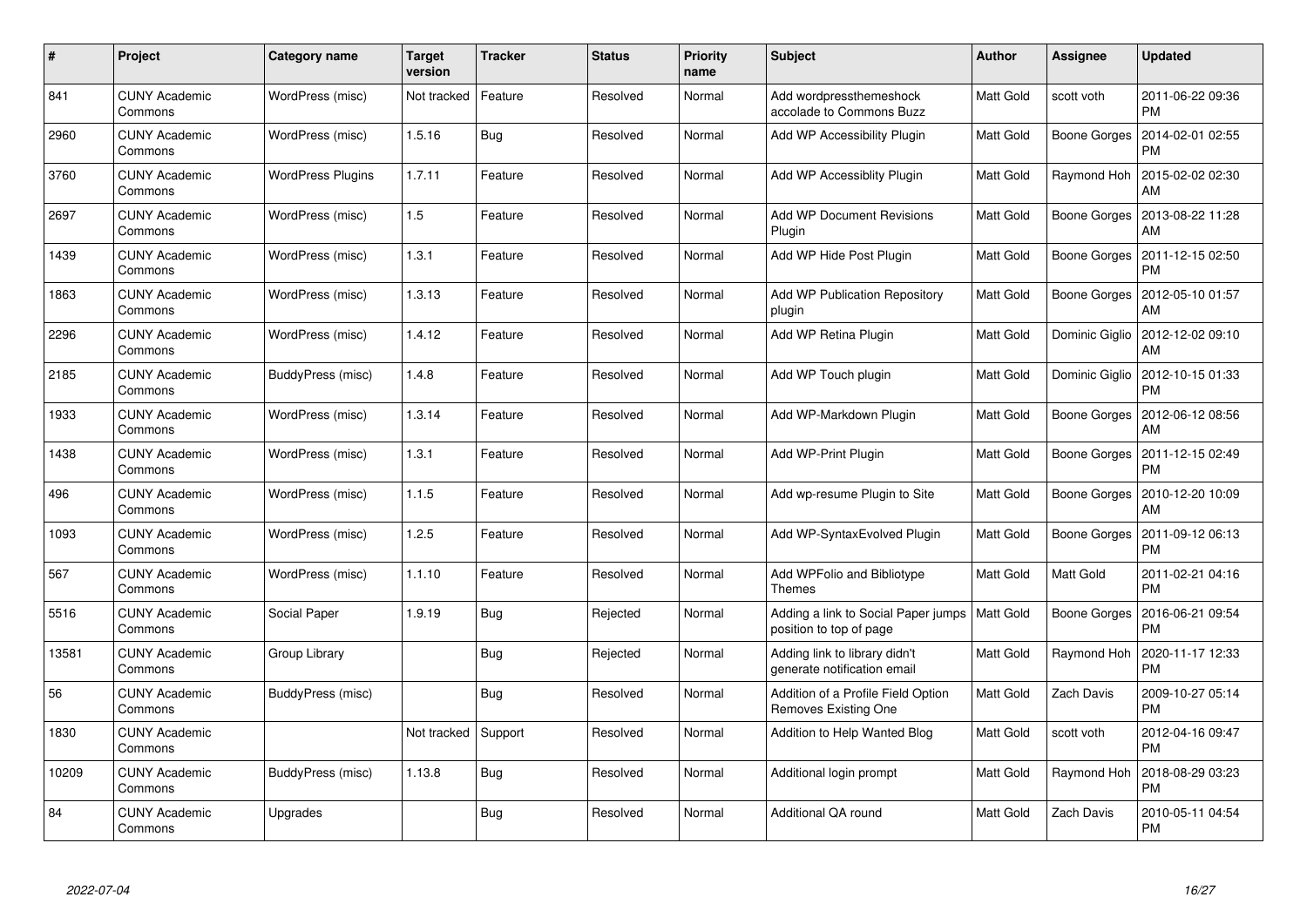| $\pmb{\#}$ | Project                         | <b>Category name</b>    | <b>Target</b><br>version | <b>Tracker</b> | <b>Status</b> | <b>Priority</b><br>name | <b>Subject</b>                                                                        | <b>Author</b>    | Assignee            | <b>Updated</b>                               |
|------------|---------------------------------|-------------------------|--------------------------|----------------|---------------|-------------------------|---------------------------------------------------------------------------------------|------------------|---------------------|----------------------------------------------|
| 3574       | <b>CUNY Academic</b><br>Commons | My Commons              |                          | Bug            | Duplicate     | Normal                  | Address awkward possessive<br>cases on My Commons page                                | <b>Matt Gold</b> | Raymond Hoh         | 2015-04-13 04:41<br><b>PM</b>                |
| 2733       | <b>CUNY Academic</b><br>Commons | <b>Public Portfolio</b> | 1.6                      | Bug            | Resolved      | Normal                  | Address UX issues in Profile<br>submenu on admin bar                                  | Matt Gold        | Chris Stein         | 2014-03-31 10:52<br><b>PM</b>                |
| 11223      | <b>CUNY Academic</b><br>Commons | Design                  | 1.15                     | Feature        | Resolved      | Normal                  | Adjust CC licensing statement on<br>sitewide footer                                   | <b>Matt Gold</b> | Sonja Leix          | 2019-05-07 02:31<br><b>PM</b>                |
| 12966      | <b>CUNY Academic</b><br>Commons | BuddyPress (misc)       | 1.16.15                  | Feature        | Resolved      | Normal                  | Adjust export data page language<br>to indicate that you should not<br>leave the page | Matt Gold        | Raymond Hoh         | 2020-07-14 12:07<br><b>PM</b>                |
| 2184       | <b>CUNY Academic</b><br>Commons | BuddyPress (misc)       | 1.4.9                    | Support        | Resolved      | Normal                  | Adjust Invite Directions to include<br>info about max invites                         | Matt Gold        | Boone Gorges        | 2012-11-03 04:23<br><b>PM</b>                |
| 2483       | <b>CUNY Academic</b><br>Commons | WordPress (misc)        | 1.4.21                   | Feature        | Resolved      | Normal                  | Advanced iFrame plugin request                                                        | <b>Matt Gold</b> | Boone Gorges        | 2013-03-11 03:06<br><b>PM</b>                |
| 1419       | <b>CUNY Academic</b><br>Commons | Wiki                    | 1.3                      | Bug            | Rejected      | Normal                  | Ajax autosuggest on wiki tags not<br>working                                          | Matt Gold        | Boone Gorges        | 2011-12-12 03:51<br><b>PM</b>                |
| 3267       | <b>CUNY Academic</b><br>Commons | Server                  | Not tracked              | Support        | Resolved      | Normal                  | Alert Domain-Mapped Blog Owners   Matt Gold<br>about upcoming downtime                |                  | scott voth          | 2014-08-24 02:09<br><b>PM</b>                |
| 14221      | <b>CUNY Academic</b><br>Commons | Group Forums            |                          | Feature        | Rejected      | Normal                  | Allow .ics files to be posted as<br>forum attachments                                 | Matt Gold        | Boone Gorges        | 2021-03-23 08:53<br><b>PM</b>                |
| 5606       | <b>CUNY Academic</b><br>Commons | Group Forums            | Not tracked              | Feature        | Resolved      | Normal                  | Allow .txt files as forum post<br>attachments                                         | <b>Matt Gold</b> | Boone Gorges        | 2016-05-24 07:37<br>AM                       |
| 539        | <b>CUNY Academic</b><br>Commons | BuddyPress (misc)       | 1.2                      | Feature        | Rejected      | Normal                  | Allow document category names to<br>be edited                                         | <b>Matt Gold</b> | Boone Gorges        | 2011-01-24 12:52<br><b>PM</b>                |
| 2948       | <b>CUNY Academic</b><br>Commons | WordPress (misc)        | Not tracked              | Feature        | Resolved      | Normal                  | Allow epub file uploads to blogs                                                      | Matt Gold        | Boone Gorges        | 2014-01-02 02:58<br><b>PM</b>                |
| 2322       | <b>CUNY Academic</b><br>Commons | BuddyPress (misc)       | 1.5                      | Feature        | Resolved      | Normal                  | Allow File uploads to be added<br>"quietly" (without email notification)              | <b>Matt Gold</b> | Dominic Giglio      | 2013-08-21 05:23<br><b>PM</b>                |
| 827        | <b>CUNY Academic</b><br>Commons | Groups (misc)           |                          | Feature        | Deferred      | Normal                  | Allow Groups to have sub-groups                                                       | <b>Matt Gold</b> | Chris Stein         | 2015-04-08 05:40<br><b>PM</b>                |
| 1504       | <b>CUNY Academic</b><br>Commons | BuddyPress (misc)       | 1.4                      | Feature        | Resolved      | Normal                  | Allow members to choose multiple<br>colleges on Profile pages                         | Matt Gold        | Boone Gorges        | 2012-08-01 03:34<br><b>PM</b>                |
| 1505       | <b>CUNY Academic</b><br>Commons | BuddyPress (misc)       | 1.4                      | Feature        | Duplicate     | Normal                  | Allow members to clear past status<br>updates                                         | <b>Matt Gold</b> | <b>Boone Gorges</b> | 2012-04-06 04:42<br><b>PM</b>                |
| 177        | <b>CUNY Academic</b><br>Commons | BuddyPress (misc)       |                          | Feature        | Resolved      | Normal                  | Allow members to edit forum posts                                                     | <b>Matt Gold</b> |                     | Boone Gorges   2010-05-11 10:01<br><b>PM</b> |
| 532        | <b>CUNY Academic</b><br>Commons | BuddyPress (misc)       | 1.3                      | Feature        | Resolved      | Normal                  | Allow members to paste in a group<br>of email addresses when sending<br>invites       | <b>Matt Gold</b> | Boone Gorges        | 2011-09-13 01:12<br><b>PM</b>                |
| 2192       | <b>CUNY Academic</b><br>Commons | <b>Group Files</b>      | 1.6                      | Feature        | Resolved      | Normal                  | Allow members to replace files                                                        | Matt Gold        | Boone Gorges        | 2014-03-21 03:37<br><b>PM</b>                |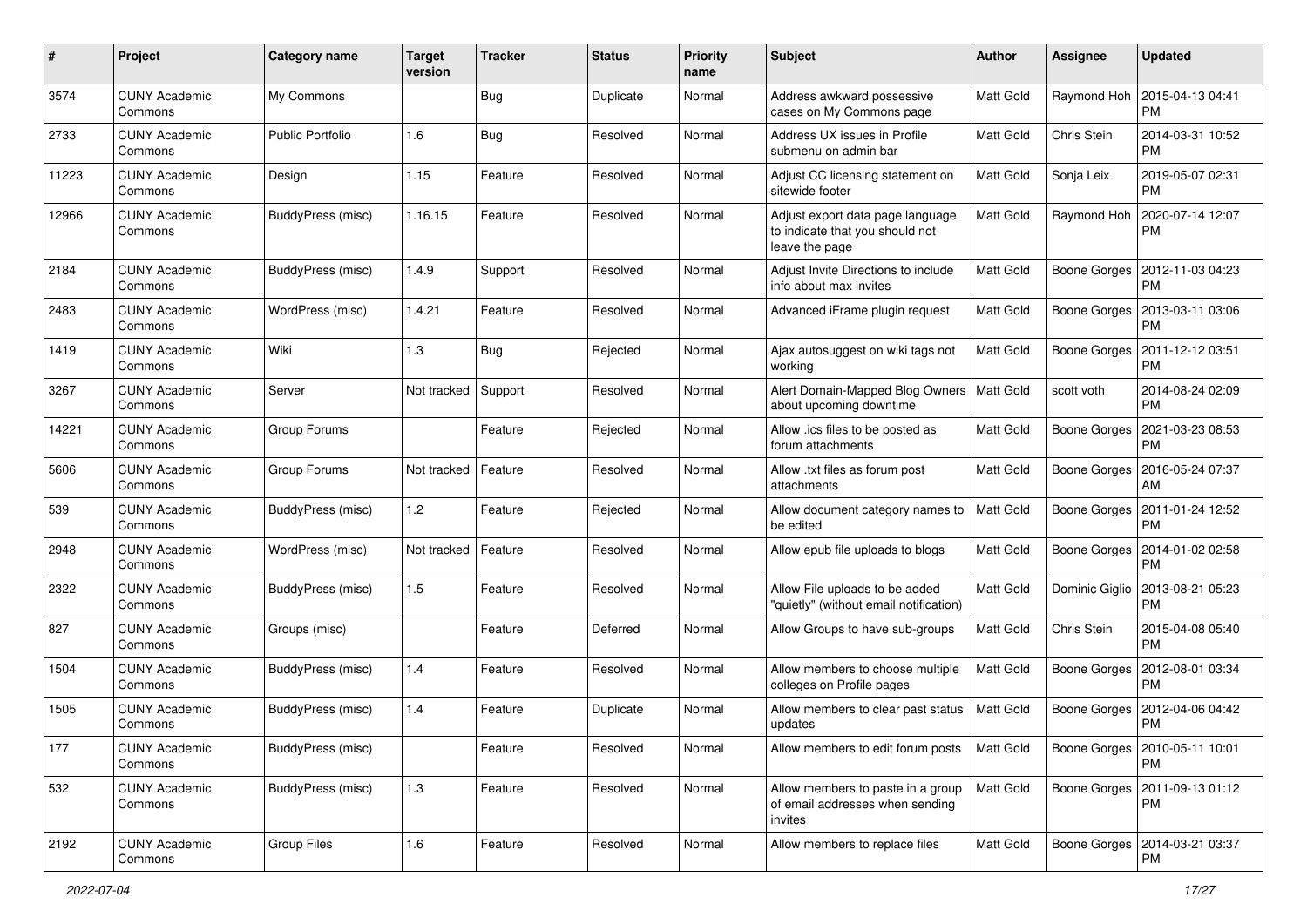| $\#$ | Project                         | <b>Category name</b>   | <b>Target</b><br>version | <b>Tracker</b> | <b>Status</b> | <b>Priority</b><br>name | <b>Subject</b>                                                                        | <b>Author</b>    | Assignee           | <b>Updated</b>                        |
|------|---------------------------------|------------------------|--------------------------|----------------|---------------|-------------------------|---------------------------------------------------------------------------------------|------------------|--------------------|---------------------------------------|
| 3308 | <b>CUNY Academic</b><br>Commons | Group Invitations      | Future<br>release        | Feature        | Assigned      | Normal                  | Allow members to rescind group<br>invitations                                         | Matt Gold        | Boone Gorges       | 2015-04-01 08:53<br><b>PM</b>         |
| 2833 | <b>CUNY Academic</b><br>Commons | <b>Group Files</b>     | 1.6                      | Bug            | Resolved      | Normal                  | Allow silent file deletions                                                           | Matt Gold        | Boone Gorges       | 2014-03-21 03:50<br><b>PM</b>         |
| 2033 | CUNY Academic<br>Commons        | BuddyPress (misc)      |                          | Feature        | Rejected      | Normal                  | Allow status update to be deleted<br>directly from profile page                       | <b>Matt Gold</b> | Boone Gorges       | 2012-08-10 04:51<br><b>PM</b>         |
| 2976 | <b>CUNY Academic</b><br>Commons | BuddyPress (misc)      | 1.5.16                   | Feature        | Resolved      | Normal                  | Allow users to permanently dismiss<br>notification of new profiles on<br>profile page | Matt Gold        | Boone Gorges       | 2014-02-01 02:56<br>PM                |
| 2523 | <b>CUNY Academic</b><br>Commons | <b>BuddyPress Docs</b> | Future<br>release        | Feature        | Assigned      | Normal                  | Allow Users to Upload Images to<br><b>BP</b> Docs                                     | <b>Matt Gold</b> | Boone Gorges       | 2015-11-09 06:14<br><b>PM</b>         |
| 1462 | CUNY Academic<br>Commons        | WordPress (misc)       | 1.3.13                   | Support        | Resolved      | Normal                  | Allowing registration by cuny.tv<br>domains                                           | Matt Gold        | Boone Gorges       | 2012-05-02 12:16<br><b>PM</b>         |
| 184  | <b>CUNY Academic</b><br>Commons | BuddyPress (misc)      |                          | Support        | Resolved      | Normal                  | Allowing Users to Delete Accounts                                                     | <b>Matt Gold</b> | Boone Gorges       | 2010-05-11 09:54<br><b>PM</b>         |
| 2755 | CUNY Academic<br>Commons        | BuddyPress (misc)      | 1.5.1                    | <b>Bug</b>     | Resolved      | Normal                  | Alphabetize list of colleges in<br>positions drop-down                                | <b>Matt Gold</b> | Boone Gorges       | 2013-08-29 09:30<br>AM                |
| 282  | <b>CUNY Academic</b><br>Commons | BuddyPress (misc)      | 1.1                      | Feature        | Resolved      | Normal                  | Alter "Kick and Ban" Group<br>Functionality                                           | Matt Gold        | Boone Gorges       | 2010-09-08 06:14<br>PM                |
| 5221 | <b>CUNY Academic</b><br>Commons | Reply By Email         | 1.10                     | Bug            | Resolved      | Normal                  | Alter Error messages for RBE                                                          | Matt Gold        | Raymond Hoh        | 2016-10-24 02:11<br>AM                |
| 1412 | CUNY Academic<br>Commons        | BuddyPress (misc)      | 1.3                      | Bug            | Resolved      | Normal                  | Alter text on pop-up message<br>about role field                                      | Matt Gold        | Boone Gorges       | 2011-12-08 12:58<br><b>PM</b>         |
| 2845 | <b>CUNY Academic</b><br>Commons | BuddyPress (misc)      | 1.5.7                    | Bug            | Resolved      | Normal                  | Anchor errors with bp activity items<br>created from associated blog<br>postings      | Matt Gold        | Boone Gorges       | 2013-11-01 08:15<br>PM                |
| 391  | <b>CUNY Academic</b><br>Commons | BuddyPress (misc)      | Not tracked              | Feature        | Resolved      | Normal                  | Announce changes to Group<br>Interface                                                | Matt Gold        | <b>Brian Foote</b> | 2010-12-09 05:18<br><b>PM</b>         |
| 1922 | <b>CUNY Academic</b><br>Commons | WordPress (misc)       | Not tracked              | Support        | Resolved      | Normal                  | Archiving files from a WP blog                                                        | Matt Gold        | Boone Gorges       | 2012-06-12 11:33<br>AM                |
| 374  | <b>CUNY Academic</b><br>Commons | WordPress (misc)       | Not tracked              | Support        | Resolved      | Normal                  | Ask CUNY Campuses to Whitelist<br>Commons Domain                                      | <b>Matt Gold</b> | Sarah<br>Morgano   | 2013-09-08 10:12<br><b>PM</b>         |
| 597  | <b>CUNY Academic</b><br>Commons | WordPress (misc)       | Not tracked   Support    |                | Resolved      | Normal                  | Assist Lehman Project with<br><b>Account Registrations</b>                            | Matt Gold        | <b>Matt Gold</b>   | 2011-11-03 10:20<br>PM                |
| 470  | <b>CUNY Academic</b><br>Commons | WordPress (misc)       | 1.0.3                    | Bug            | Duplicate     | Normal                  | Atahualpa Theme problems<br>following site upgrade                                    | Matt Gold        |                    | Boone Gorges   2010-12-13 10:59<br>AM |
| 506  | <b>CUNY Academic</b><br>Commons | BuddyPress (misc)      |                          | Feature        | Rejected      | Normal                  | Attachments for Group<br><b>Announcement Posts</b>                                    | Matt Gold        |                    | Boone Gorges   2016-10-24 11:20<br>AM |
| 4315 | <b>CUNY Academic</b><br>Commons | WordPress (misc)       | Not tracked $ $ Bug      |                | Resolved      | Normal                  | Authentication request                                                                | Matt Gold        |                    | Boone Gorges   2015-07-21 05:55<br>PM |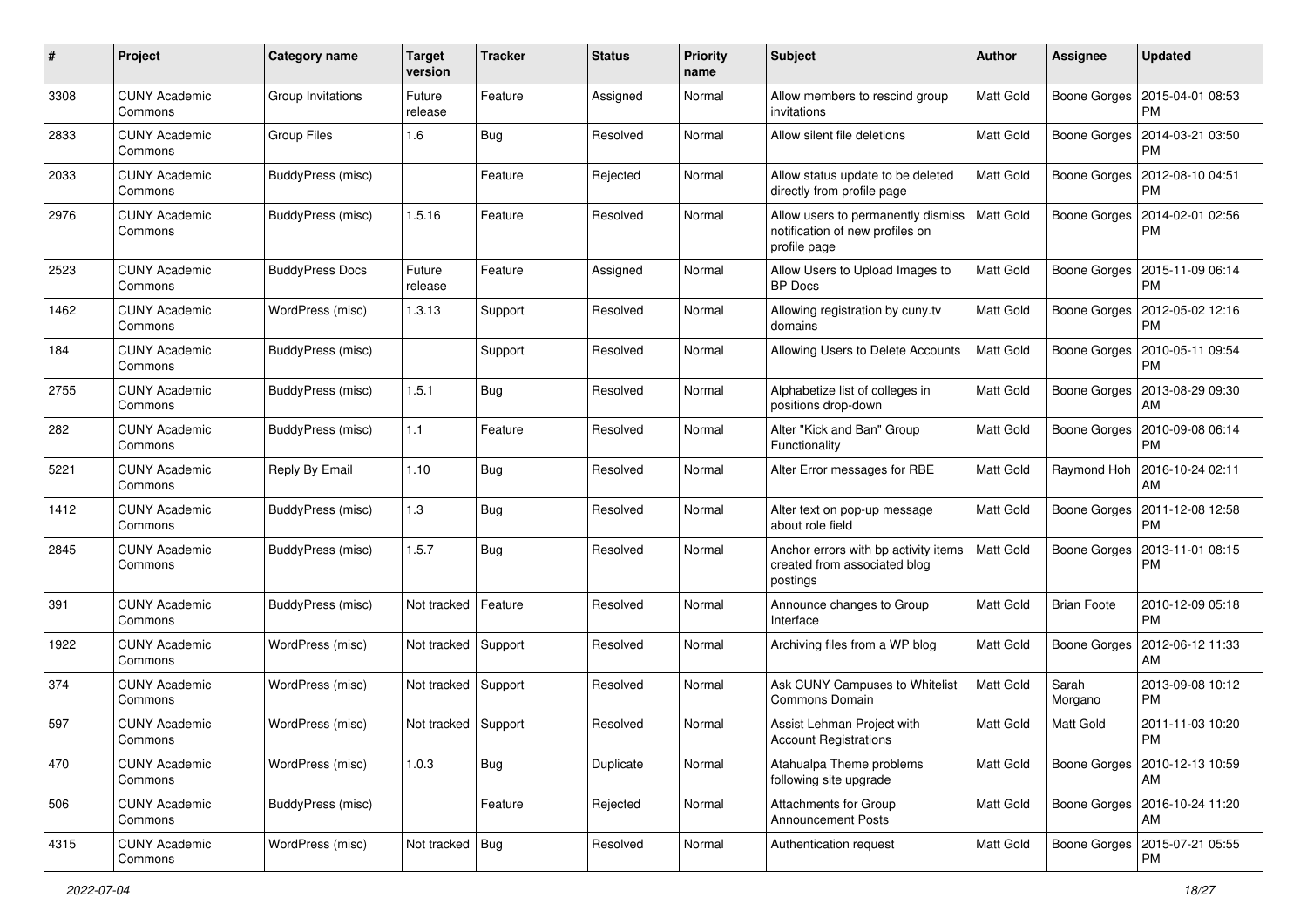| #    | Project                         | Category name     | <b>Target</b><br>version | <b>Tracker</b> | <b>Status</b> | <b>Priority</b><br>name | <b>Subject</b>                                                       | <b>Author</b>    | Assignee           | <b>Updated</b>                |
|------|---------------------------------|-------------------|--------------------------|----------------|---------------|-------------------------|----------------------------------------------------------------------|------------------|--------------------|-------------------------------|
| 2684 | <b>CUNY Academic</b><br>Commons | WordPress (misc)  |                          | <b>Bug</b>     | Rejected      | Normal                  | Authentication/Cookie problems                                       | Matt Gold        | Boone Gorges       | 2013-07-25 10:09<br><b>PM</b> |
| 5520 | <b>NYCDH Community Site</b>     |                   |                          | Feature        | Resolved      | Normal                  | Auto-Add Newly Registered<br>Members to the Announcements<br>Group   | Matt Gold        | Raymond Hoh        | 2016-05-03 07:25<br><b>PM</b> |
| 9235 | <b>CUNY Academic</b><br>Commons | Reply By Email    | 1.14                     | Bug            | Resolved      | Normal                  | Better RBE error messaging when<br>duplicate content is detected     | Matt Gold        | Raymond Hoh        | 2018-11-14 10:35<br>AM        |
| 635  | CUNY Academic<br>Commons        | BuddyPress (misc) | Future<br>release        | Feature        | Assigned      | Normal                  | Big Blue Button -<br>Videoconferencing in Groups and<br><b>Blogs</b> | Matt Gold        | Boone Gorges       | 2011-03-14 03:24<br><b>PM</b> |
| 173  | <b>CUNY Academic</b><br>Commons | BuddyPress (misc) |                          | Bug            | Resolved      | Normal                  | Blockquote display cut off in mac<br>browsers                        | Matt Gold        | Boone Gorges       | 2010-05-11 04:58<br><b>PM</b> |
| 5556 | <b>CUNY Academic</b><br>Commons | WordPress (misc)  | 1.9.16                   | Bug            | Resolved      | Normal                  | Blog comment leads to<br>unauthorized post warning                   | Matt Gold        | Boone Gorges       | 2016-05-21 11:12<br><b>PM</b> |
| 318  | <b>CUNY Academic</b><br>Commons | Upgrades          | 1.0.1                    | Feature        | Resolved      | Normal                  | Blog post on 1.01?                                                   | <b>Matt Gold</b> | Boone Gorges       | 2010-08-31 09:40<br>AM        |
| 2106 | <b>CUNY Academic</b><br>Commons | BuddyPress (misc) | Not tracked              | Support        | Resolved      | Normal                  | Blog posts part of group activity<br>feed                            | <b>Matt Gold</b> | Boone Gorges       | 2016-01-26 12:30<br>AM        |
| 1094 | <b>CUNY Academic</b><br>Commons | WordPress (misc)  | Not tracked              | Support        | Rejected      | Normal                  | Blog privacy question                                                | Matt Gold        | Boone Gorges       | 2011-08-04 12:01<br><b>PM</b> |
| 419  | <b>CUNY Academic</b><br>Commons | WordPress (misc)  | 1.1.1                    | Bug            | Resolved      | Normal                  | <b>Blog/Blog Post Featured Content</b><br><b>Widget Errors</b>       | <b>Matt Gold</b> | <b>CIC Michael</b> | 2010-12-07 08:14<br>AM        |
| 65   | <b>CUNY Academic</b><br>Commons | WordPress (misc)  |                          | <b>Bug</b>     | Resolved      | Normal                  | Blogs not accepting doc and docx<br>files as extensions              | Matt Gold        | Matt Gold          | 2009-11-17 10:04<br><b>PM</b> |
| 8793 | <b>CUNY Academic</b><br>Commons | Help/Codex        | 1.12.3                   | <b>Bug</b>     | Resolved      | Normal                  | Bold email address on help page                                      | Matt Gold        | Paige Dupont       | 2017-11-28 11:21<br>AM        |
| 5128 | CUNY Academic<br>Commons        | Group Forums      | 1.9.5                    | Bug            | Resolved      | Normal                  | Botched forum display of posting to<br>multiple groups info          | Matt Gold        | Daniel Jones       | 2016-01-19 03:13<br><b>PM</b> |
| 482  | CUNY Academic<br>Commons        | WordPress (misc)  | 1.1.4                    | Bug            | Resolved      | Normal                  | BP Admin Bar Display Error                                           | Matt Gold        | Boone Gorges       | 2010-12-16 08:45<br>AM        |
| 109  | <b>CUNY Academic</b><br>Commons | Upgrades          |                          | Bug            | Resolved      | Normal                  | BP Admin Bar doesn't appear on<br>login screen                       | Matt Gold        | Boone Gorges       | 2010-05-11 05:21<br><b>PM</b> |
| 796  | <b>CUNY Academic</b><br>Commons | Wiki              | 1.2.4                    | Bug            | Resolved      | Normal                  | BP Admin Bar Header Margin                                           | Matt Gold        | Raymond Hoh        | 2011-06-07 02:37<br><b>PM</b> |
| 235  | CUNY Academic<br>Commons        | BuddyPress (misc) |                          | <b>Bug</b>     | Resolved      | Normal                  | BP Admin Bar Not Appearing on<br>Help Blog                           | Matt Gold        | Boone Gorges       | 2010-05-20 06:15<br><b>PM</b> |
| 82   | <b>CUNY Academic</b><br>Commons | Upgrades          |                          | <b>Bug</b>     | Resolved      | Normal                  | BP Admin Styles/Subdomain blogs                                      | Matt Gold        | <b>CIC Michael</b> | 2010-05-20 03:10<br>PM        |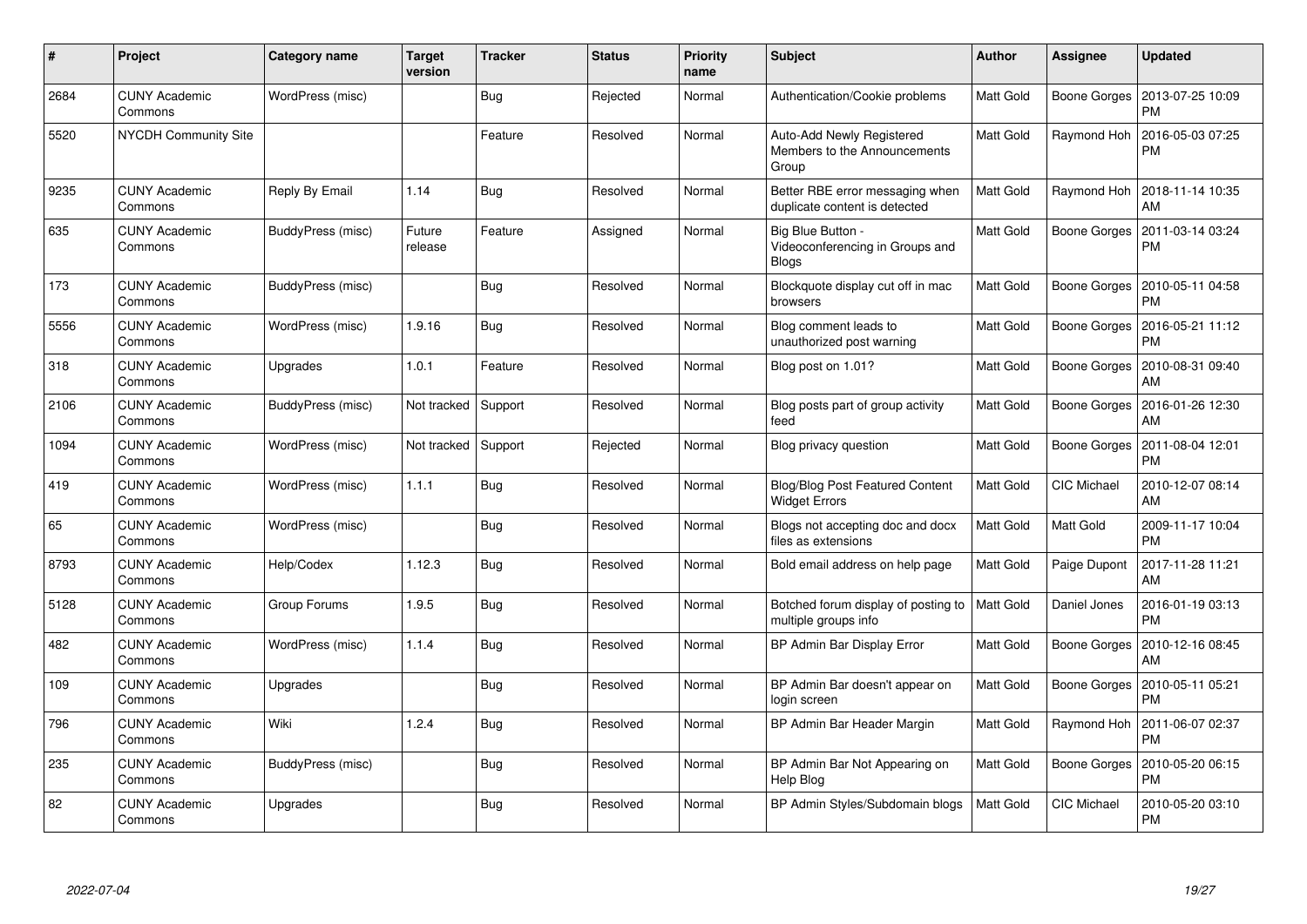| #              | Project                         | Category name           | <b>Target</b><br>version | <b>Tracker</b> | <b>Status</b> | Priority<br>name | Subject                                                                                | <b>Author</b>    | Assignee            | <b>Updated</b>                               |
|----------------|---------------------------------|-------------------------|--------------------------|----------------|---------------|------------------|----------------------------------------------------------------------------------------|------------------|---------------------|----------------------------------------------|
| 1321           | <b>CUNY Academic</b><br>Commons | BuddyPress (misc)       | 1.2.5                    | Bug            | Duplicate     | Normal           | BP Doc Comment Doesn't Show<br>Up on Doc (but does appear in<br>group stream)          | Matt Gold        | <b>Boone Gorges</b> | 2011-11-04 08:04<br>AM                       |
| 2651           | NYCDH Community Site            |                         |                          | <b>Bug</b>     | Rejected      | Normal           | BP Doc save button returns users<br>to doc directory instead of to group               | Matt Gold        | Boone Gorges        | 2013-08-02 12:47<br>PМ                       |
| 735            | <b>CUNY Academic</b><br>Commons | BuddyPress (misc)       | 1.2.5                    | Feature        | Resolved      | Normal           | BP Docs - Include Check-Box to<br>Avoid Email Notifications of Minor<br><b>Edits</b>   | <b>Matt Gold</b> | Boone Gorges        | 2011-07-24 11:34<br>AM                       |
| 992            | <b>CUNY Academic</b><br>Commons | BuddyPress (misc)       | 1.2.5                    | <b>Bug</b>     | Resolved      | Normal           | BP Docs comments show up on<br><b>WP Dashboard</b>                                     | <b>Matt Gold</b> | Boone Gorges        | 2011-07-19 02:17<br><b>PM</b>                |
| 806            | <b>CUNY Academic</b><br>Commons | BuddyPress (misc)       | 1.2.4                    | <b>Bug</b>     | Resolved      | Normal           | <b>BP Docs Notification Throttling</b><br>Issues                                       | Matt Gold        | Boone Gorges        | 2011-06-08 12:17<br><b>PM</b>                |
| 3289           | NYCDH Community Site            |                         |                          | <b>Bug</b>     | Resolved      | Normal           | BP Docs revision overflowing div<br>containers                                         | <b>Matt Gold</b> | Raymond Hoh         | 2014-06-26 05:19<br><b>PM</b>                |
| 3265           | <b>CUNY Academic</b><br>Commons | Reply By Email          | Not tracked              | Bug            | Resolved      | Normal           | BPE Duplicate message issue                                                            | <b>Matt Gold</b> | Matt Gold           | 2014-06-11 10:59<br><b>PM</b>                |
| 783            | <b>CUNY Academic</b><br>Commons | BuddyPress (misc)       | 1.2.4                    | <b>Bug</b>     | Resolved      | Normal           | <b>Broken Avatar Images</b>                                                            | Matt Gold        |                     | Boone Gorges   2011-06-06 02:49<br><b>PM</b> |
| 138            | <b>CUNY Academic</b><br>Commons | BuddyPress (misc)       |                          | <b>Bug</b>     | Resolved      | Normal           | Broken Links in Forum Notification<br>Emails                                           | Matt Gold        | Boone Gorges        | 2010-03-02 07:59<br>РM                       |
| 15228          | <b>CUNY Academic</b><br>Commons | BuddyPress (misc)       | 1.19.3                   | <b>Bug</b>     | Resolved      | Normal           | Broken site icon in "Sites Across<br><b>CUNY Listing</b>                               | <b>Matt Gold</b> | Raymond Hoh         | 2022-01-26 07:48<br>PМ                       |
| 3042           | <b>CUNY Academic</b><br>Commons | <b>Public Portfolio</b> | Future<br>release        | Feature        | Assigned      | Normal           | Browsing member interests                                                              | Matt Gold        | Boone Gorges        | 2015-03-21 09:04<br><b>PM</b>                |
| 3581           | <b>CUNY Academic</b><br>Commons | <b>BuddyPress Docs</b>  | 1.7.1                    | <b>Bug</b>     | Resolved      | Normal           | BuddyPress Docs Line Break issue                                                       | Matt Gold        | Boone Gorges        | 2014-10-20 02:56<br><b>PM</b>                |
| 623            | <b>CUNY Academic</b><br>Commons | BuddyPress (misc)       | 1.2                      | Feature        | Resolved      | Normal           | <b>BuddyPress Docs: Move</b><br>Paste-from-Word Icon Into Top<br>Row of Tiny-MCE icons | <b>Matt Gold</b> | Boone Gorges        | 2011-02-28 06:33<br>РM                       |
| 3809           | <b>CUNY Academic</b><br>Commons | BuddyPress (misc)       | 1.7.17                   | Bug            | Resolved      | Normal           | BuddyPress member filters not<br>working correctly                                     | Matt Gold        | Matt Gold           | 2015-03-22 01:03<br>AM                       |
| 2622           | NYCDH Community Site            |                         |                          | Support        | Resolved      | Normal           | BuddyPress Members Widget on<br>Homepage doesn't show new<br>members                   | Matt Gold        | Raymond Hoh         | 2013-06-19 09:37<br>AM                       |
| $\overline{7}$ | <b>CUNY Academic</b><br>Commons | BuddyPress (misc)       |                          | Bug            | Resolved      | Normal           | BuddyPress theme error on iPhone   Matt Gold                                           |                  |                     | Boone Gorges   2009-09-15 07:39<br>PM        |
| 5989           | <b>NYCDH Community Site</b>     |                         |                          | Support        | Resolved      | Normal           | Buddypress/WP question                                                                 | Matt Gold        |                     | Raymond Hoh   2018-02-21 07:16<br><b>PM</b>  |
| 1487           | <b>CUNY Academic</b><br>Commons | BuddyPress (misc)       | 1.3.3                    | Feature        | Resolved      | Normal           | Bug when using Featured Widget<br>to display a page                                    | Matt Gold        | Boone Gorges        | 2012-01-10 10:05<br>PM                       |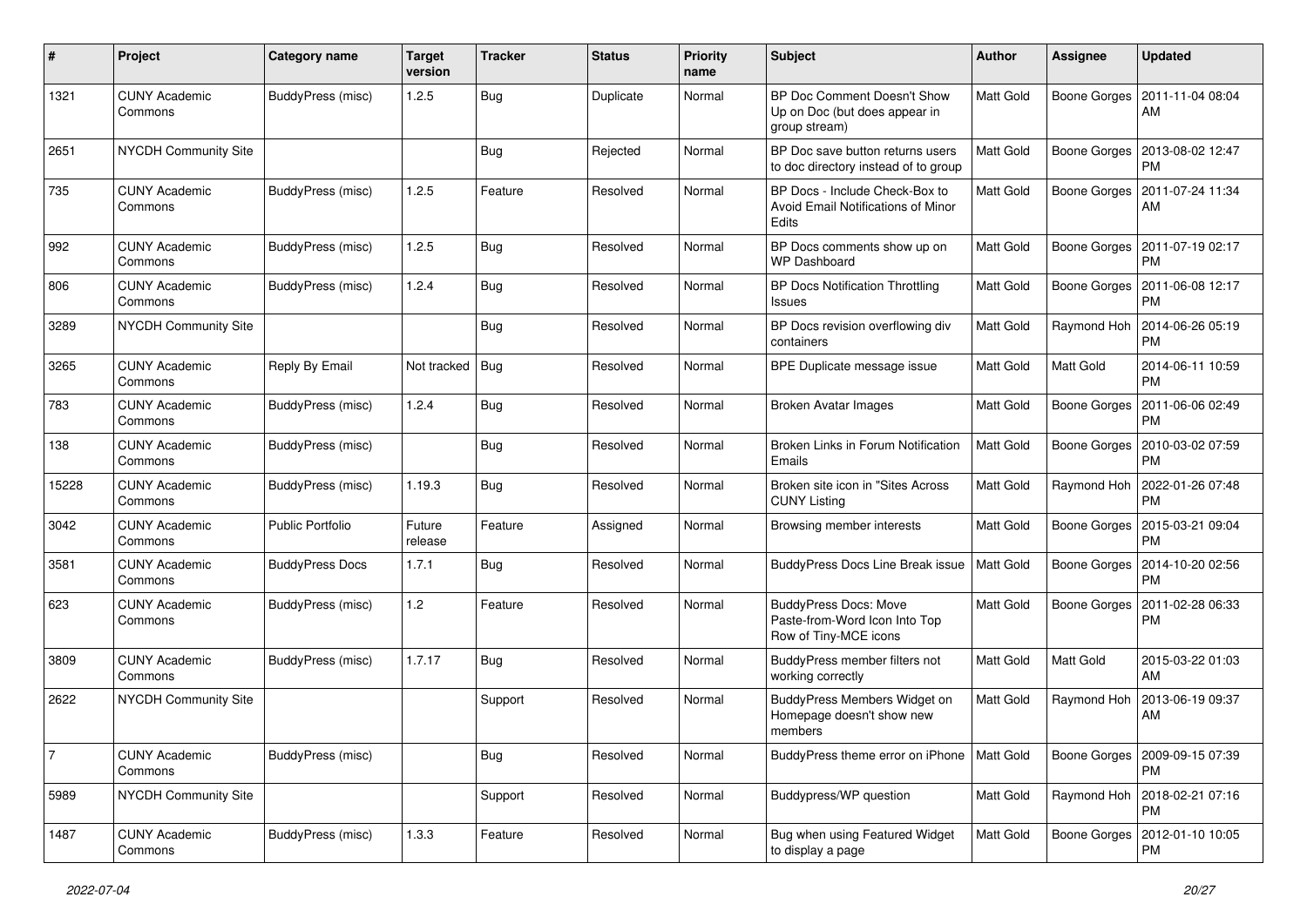| $\#$  | Project                         | Category name             | <b>Target</b><br>version | <b>Tracker</b> | <b>Status</b> | <b>Priority</b><br>name | <b>Subject</b>                                                             | <b>Author</b>    | Assignee     | <b>Updated</b>                |
|-------|---------------------------------|---------------------------|--------------------------|----------------|---------------|-------------------------|----------------------------------------------------------------------------|------------------|--------------|-------------------------------|
| 1134  | <b>CUNY Academic</b><br>Commons | WordPress (misc)          | 1.3                      | Feature        | Resolved      | Normal                  | <b>Build Flexibility for Image Choices</b><br>into Featured Content Widget | <b>Matt Gold</b> | Boone Gorges | 2011-11-30 02:27<br>AM        |
| 2293  | <b>CUNY Academic</b><br>Commons | commonsinabox.org         |                          | <b>Bug</b>     | Resolved      | Normal                  | Building community on<br>commonsinabox.org - add<br>members page           | Matt Gold        | Chris Stein  | 2012-11-25 03:43<br><b>PM</b> |
| 5097  | <b>CUNY Academic</b><br>Commons | Registration              | Not tracked              | Support        | Resolved      | Normal                  | Bulk account creation                                                      | Matt Gold        | Boone Gorges | 2016-04-07 11:14<br>AM        |
| 364   | <b>CUNY Academic</b><br>Commons | <b>WordPress Plugins</b>  | Future<br>release        | Feature        | <b>New</b>    | Normal                  | <b>Bulletin Board</b>                                                      | Matt Gold        |              | 2015-01-05 08:50<br><b>PM</b> |
| 4980  | <b>CUNY Academic</b><br>Commons | Home Page                 | Future<br>release        | Feature        | Assigned      | Normal                  | CAC Featured Content -- Adding<br>Randomization                            | Matt Gold        | Boone Gorges | 2016-12-12 03:01<br><b>PM</b> |
| 9148  | <b>CUNY Academic</b><br>Commons | Layout                    | 1.12.11                  | <b>Bug</b>     | Resolved      | Normal                  | CAC on Microsoft Edge                                                      | Matt Gold        | Matt Gold    | 2018-03-27 11:34<br>AM        |
| 1657  | <b>CUNY Academic</b><br>Commons | BuddyPress (misc)         | 1.3.10                   | Bug            | Resolved      | Normal                  | Caching Issues                                                             | Matt Gold        |              | 2012-04-04 10:17<br>AM        |
| 4802  | <b>CUNY Academic</b><br>Commons | Events                    | Not tracked              | Feature        | Resolved      | Normal                  | Calendar Display                                                           | Matt Gold        | Boone Gorges | 2015-10-25 01:38<br><b>PM</b> |
| 6143  | <b>CUNY Academic</b><br>Commons | Events                    | 1.10.1                   | Documentation  | Resolved      | Normal                  | Calendar Embed documentation                                               | Matt Gold        | scott voth   | 2016-11-11 11:02<br>AM        |
| 11864 | <b>CUNY Academic</b><br>Commons | Events                    | Not tracked              | Support        | Resolved      | Normal                  | Calendar notification question                                             | Matt Gold        | Boone Gorges | 2019-09-16 05:39<br>PM        |
| 3654  | <b>CUNY Academic</b><br>Commons | Group Forums              | 1.7.4                    | Bug            | Resolved      | Normal                  | can only attached one file to a<br>forum post                              | Matt Gold        | Boone Gorges | 2014-11-21 10:42<br>AM        |
| 9107  | <b>CUNY Academic</b><br>Commons | Non-CUNY sign up<br>codes | 1.12.7                   | Bug            | Resolved      | Normal                  | Can't add group to non-CUNY<br>sign-up code                                | Matt Gold        | Boone Gorges | 2018-01-23 04:15<br><b>PM</b> |
| 1841  | <b>CUNY Academic</b><br>Commons | WordPress (misc)          | Not tracked              | Support        | Resolved      | Normal                  | Can't find network admin menu                                              | Matt Gold        | Boone Gorges | 2012-04-19 10:30<br><b>PM</b> |
| 810   | <b>CUNY Academic</b><br>Commons | BuddyPress (misc)         | 1.2.4                    | <b>Bug</b>     | Resolved      | Normal                  | Can't see all blogs in "My Blogs"                                          | Matt Gold        | Boone Gorges | 2011-07-12 10:51<br><b>PM</b> |
| 315   | <b>CUNY Academic</b><br>Commons | WordPress (misc)          | 1.0.3                    | <b>Bug</b>     | Resolved      | Normal                  | Can't upload images to gallery                                             | Matt Gold        | Boone Gorges | 2010-09-08 02:24<br><b>PM</b> |
| 4057  | <b>CUNY Academic</b><br>Commons | <b>BuddyPress Docs</b>    | 1.8.1                    | Bug            | Resolved      | Normal                  | Canceling edit mode of BP Doc<br>reloads editing screen                    | Matt Gold        | Boone Gorges | 2015-06-01 03:08<br><b>PM</b> |
| 2274  | <b>CUNY Academic</b><br>Commons | commonsinabox.org         | Not tracked              | Bug            | Rejected      | Normal                  | CBOX - group names on group<br>pages                                       | Matt Gold        | Boone Gorges | 2012-11-20 02:05<br><b>PM</b> |
| 2694  | <b>CUNY Academic</b><br>Commons | commonsinabox.org         | Not tracked              | Feature        | Resolved      | Normal                  | CBOX - Redirect to previous page<br>on login                               | <b>Matt Gold</b> | Boone Gorges | 2013-08-11 12:32<br><b>PM</b> |
| 2383  | <b>CUNY Academic</b><br>Commons | commonsinabox.org         | Not tracked              | Documentation  | Resolved      | Normal                  | CBOX documentation: site features                                          | <b>Matt Gold</b> | scott voth   | 2014-03-01 09:46<br>AM        |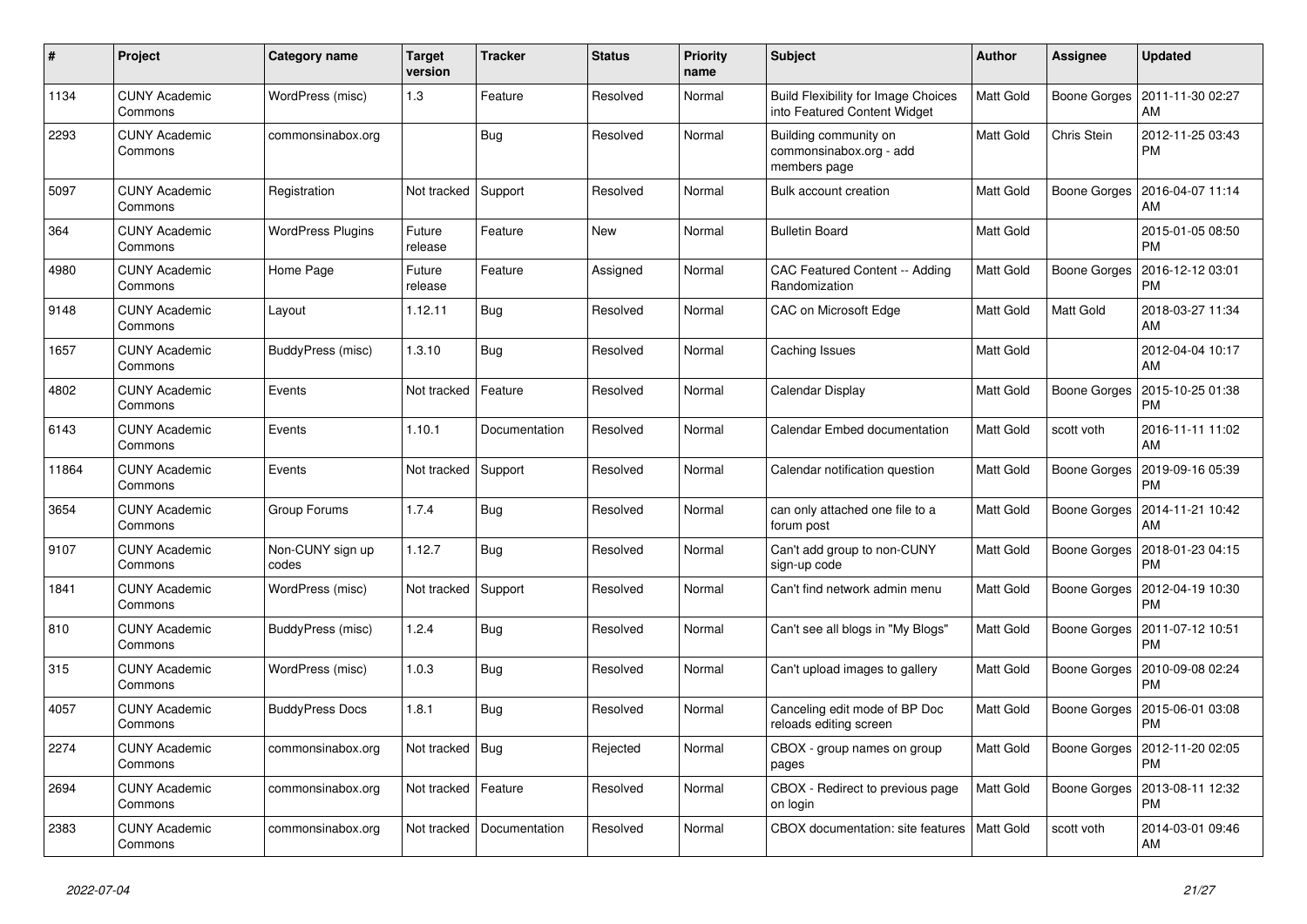| #    | Project                         | <b>Category name</b>       | <b>Target</b><br>version | <b>Tracker</b> | <b>Status</b> | <b>Priority</b><br>name | <b>Subject</b>                                                     | <b>Author</b>    | Assignee            | <b>Updated</b>                        |
|------|---------------------------------|----------------------------|--------------------------|----------------|---------------|-------------------------|--------------------------------------------------------------------|------------------|---------------------|---------------------------------------|
| 2271 | <b>CUNY Academic</b><br>Commons | commonsinabox.org          | Not tracked              | Feature        | Resolved      | Normal                  | CBOX forum posts include "notify<br>by email" checkbox             | Matt Gold        |                     | Boone Gorges   2016-01-26 12:33<br>AM |
| 2270 | <b>CUNY Academic</b><br>Commons | commonsinabox.org          | Not tracked              | Bug            | Rejected      | Normal                  | CBOX group sign up - default email<br>setting                      | Matt Gold        | Boone Gorges        | 2012-11-20 03:51<br><b>PM</b>         |
| 3706 | <b>CUNY Academic</b><br>Commons | commonsinabox.org          | Not tracked              | Feature        | Resolved      | Normal                  | CBOX nav bar                                                       | Matt Gold        | scott voth          | 2016-01-26 05:26<br><b>PM</b>         |
| 2389 | <b>CUNY Academic</b><br>Commons | commonsinabox.org          | Not tracked              | Documentation  | Resolved      | Normal                  | <b>CBOX</b> slider documentation                                   | Matt Gold        | scott voth          | 2019-09-23 03:03<br><b>PM</b>         |
| 3823 | <b>CUNY Academic</b><br>Commons | commonsinabox.org          | Not tracked              | Bug            | Resolved      | Normal                  | CBOX styling issue                                                 | Matt Gold        | Boone Gorges        | 2015-02-23 03:33<br><b>PM</b>         |
| 2275 | <b>CUNY Academic</b><br>Commons | commonsinabox.org          | Not tracked              | Bug            | Resolved      | Normal                  | CBOX support requests                                              | Matt Gold        | Boone Gorges        | 2012-11-20 02:05<br><b>PM</b>         |
| 2971 | JustPublics@365<br>MediaCamp    |                            |                          | <b>Bug</b>     | Resolved      | Normal                  | <b>CBOX Theme Error</b>                                            | <b>Matt Gold</b> | Raymond Hoh         | 2014-01-24 09:00<br><b>PM</b>         |
| 2625 | <b>CUNY Academic</b><br>Commons | commonsinabox.org          | Not tracked              | Support        | Resolved      | Normal                  | <b>CBOX Widget Documentation</b><br>Page                           | Matt Gold        | scott voth          | 2013-06-23 12:50<br><b>PM</b>         |
| 2284 | <b>CUNY Academic</b><br>Commons | commonsinabox.org          |                          | <b>Bug</b>     | Rejected      | Normal                  | cbox.org forum link error from<br>profile page                     | <b>Matt Gold</b> | <b>Boone Gorges</b> | 2012-11-20 08:02<br><b>PM</b>         |
| 1853 | <b>CUNY Academic</b><br>Commons | WordPress (misc)           | Not tracked              | Bug            | Resolved      | Normal                  | CDev public?                                                       | Matt Gold        |                     | 2012-04-24 06:20<br><b>PM</b>         |
| 1902 | <b>CUNY Academic</b><br>Commons | WordPress (misc)           | Not tracked              | Bug            | Resolved      | Normal                  | CF access to home page slide<br>creation                           | Matt Gold        | <b>Boone Gorges</b> | 2012-05-22 09:04<br>AM                |
| 2029 | <b>CUNY Academic</b><br>Commons | WordPress (misc)           | 1.4.11                   | <b>Bug</b>     | Resolved      | Normal                  | CForms error                                                       | Matt Gold        | Dominic Giglio      | 2012-11-17 02:15<br><b>PM</b>         |
| 2267 | <b>CUNY Academic</b><br>Commons |                            |                          | <b>Bug</b>     | Resolved      | Normal                  | Change "Cbox" to "CBOX" in<br>Dashboard Menu                       | <b>Matt Gold</b> | Boone Gorges        | 2012-11-18 11:01<br><b>PM</b>         |
| 2206 | <b>CUNY Academic</b><br>Commons | BuddyPress (misc)          | 1.4.9                    | Support        | Resolved      | Normal                  | Change anchor location for "Post<br>New Topic" in group forums     | Matt Gold        | Dominic Giglio      | 2012-11-01 11:16<br>AM                |
| 2771 | <b>CUNY Academic</b><br>Commons | BuddyPress (misc)          | 1.5.2                    | Feature        | Resolved      | Normal                  | <b>Change Brief Descriptor Text Color</b><br>Again                 | <b>Matt Gold</b> | Boone Gorges        | 2013-09-10 06:07<br>AM                |
| 4404 | <b>CUNY Academic</b><br>Commons | <b>Public Portfolio</b>    | Future<br>release        | Design/UX      | Assigned      | Normal                  | Change color of permissions info<br>on portfolio editing interface | Matt Gold        | Samantha<br>Raddatz | 2015-08-11 05:28<br><b>PM</b>         |
| 426  | <b>CUNY Academic</b><br>Commons | WordPress (misc)           | Not tracked              | Feature        | Resolved      | Normal                  | Change default blog theme once<br>WooThemes are installed          | <b>Matt Gold</b> | <b>Matt Gold</b>    | 2010-12-21 12:42<br><b>PM</b>         |
| 5222 | <b>CUNY Academic</b><br>Commons | <b>Email Notifications</b> | Not tracked              | Feature        | Resolved      | Normal                  | Change email address in the footer<br>of email notifications       | <b>Matt Gold</b> | <b>Matt Gold</b>    | 2016-04-08 11:49<br>AM                |
| 510  | <b>CUNY Academic</b><br>Commons | BuddyPress (misc)          | 1.2                      | Feature        | Resolved      | Normal                  | Change group slug placement on<br>group admin menu                 | Matt Gold        | <b>Boone Gorges</b> | 2011-02-21 04:51<br><b>PM</b>         |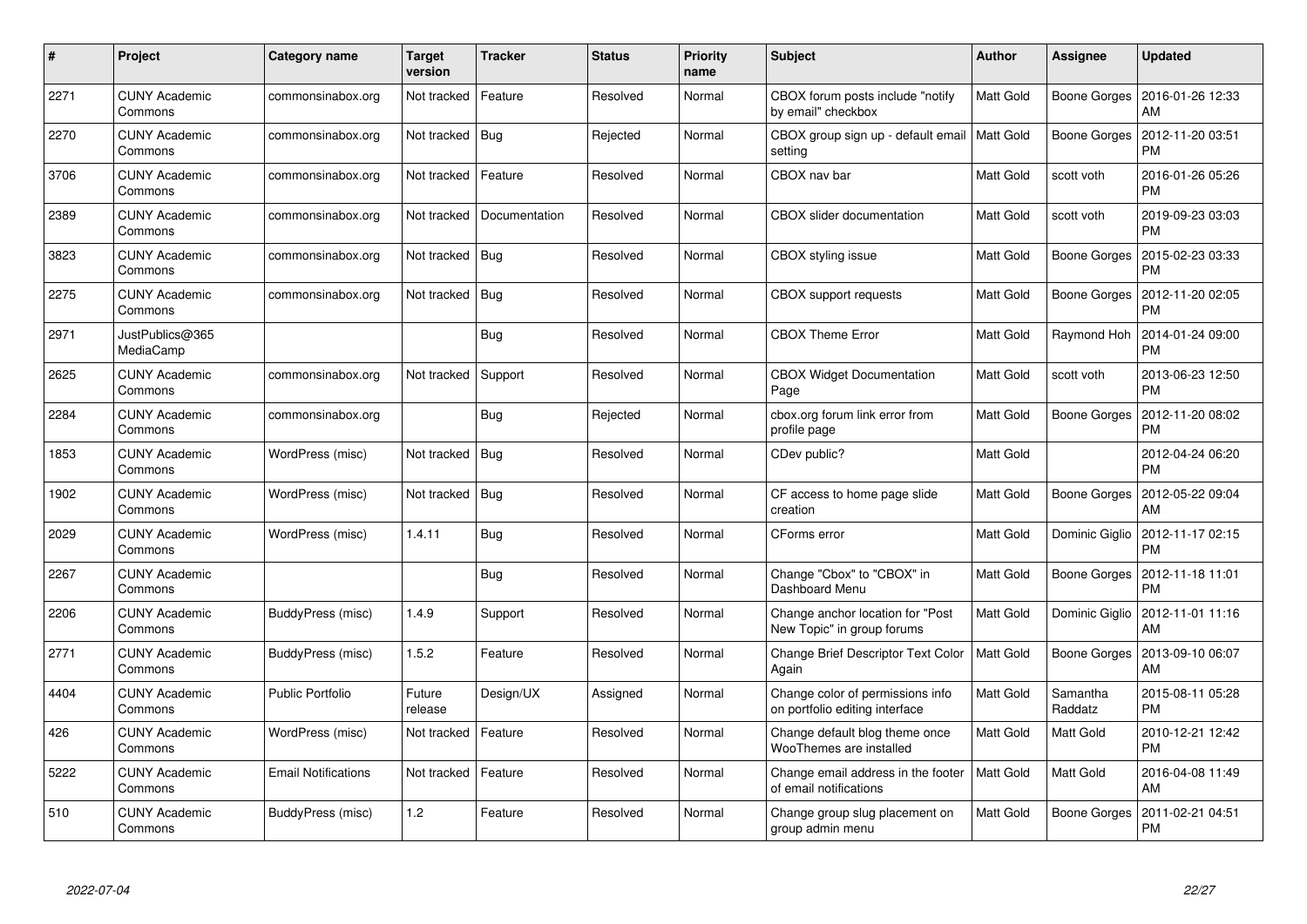| $\pmb{\#}$ | Project                         | Category name           | <b>Target</b><br>version | <b>Tracker</b> | <b>Status</b> | <b>Priority</b><br>name | <b>Subject</b>                                                  | <b>Author</b>    | Assignee            | <b>Updated</b>                |
|------------|---------------------------------|-------------------------|--------------------------|----------------|---------------|-------------------------|-----------------------------------------------------------------|------------------|---------------------|-------------------------------|
| 4079       | <b>CUNY Academic</b><br>Commons | Events                  | 1.8.6                    | Bug            | Resolved      | Normal                  | Change ical label for Events<br>Calendar                        | <b>Matt Gold</b> | Raymond Hoh         | 2015-07-22 04:16<br><b>PM</b> |
| 1324       | <b>CUNY Academic</b><br>Commons | WordPress (misc)        | 1.2.5                    | Feature        | Resolved      | Normal                  | Change link on main nav bar for<br>"Help"                       | Matt Gold        | Boone Gorges        | 2011-11-04 12:08<br><b>PM</b> |
| 2776       | <b>CUNY Academic</b><br>Commons | BuddyPress (misc)       | 1.5.2                    | Bug            | Resolved      | Normal                  | Change Name of SPS in College<br>list                           | Matt Gold        | Boone Gorges        | 2013-09-11 08:19<br><b>PM</b> |
| 129        | <b>CUNY Academic</b><br>Commons | Wiki                    |                          | Feature        | Resolved      | Normal                  | Change wiki admin                                               | Matt Gold        | Lucas<br>Thurston   | 2010-05-11 09:57<br><b>PM</b> |
| 361        | <b>CUNY Academic</b><br>Commons | BuddyPress (misc)       | 1.1                      | Feature        | Resolved      | Normal                  | Change Wording of Options on<br><b>Friend Request Responses</b> | Matt Gold        | Chris Stein         | 2010-11-24 01:42<br><b>PM</b> |
| 314        | <b>CUNY Academic</b><br>Commons | BuddyPress (misc)       | 1.0.2                    | Bug            | Resolved      | Normal                  | Changing Blog Title in BuddyPress<br>Menus                      | Matt Gold        | Boone Gorges        | 2010-09-02 10:59<br>AM        |
| 1117       | <b>CUNY Academic</b><br>Commons | BuddyPress (misc)       | 1.2.5                    | Bug            | Resolved      | Normal                  | Character Display Error in Feed                                 | Matt Gold        | Boone Gorges        | 2011-09-12 06:29<br><b>PM</b> |
| 147        | <b>CUNY Academic</b><br>Commons | Group Forums            |                          | Bug            | Resolved      | Normal                  | <b>Character Limit on Forum Post</b><br><b>Titles</b>           | Matt Gold        | Boone Gorges        | 2009-12-22 10:38<br><b>PM</b> |
| 285        | <b>CUNY Academic</b><br>Commons | WordPress (misc)        | Not tracked              | Bug            | Rejected      | Normal                  | <b>Check Commons mailserver</b><br>configuration                | <b>Matt Gold</b> |                     | 2010-12-21 11:58<br>AM        |
| 91         | <b>CUNY Academic</b><br>Commons | Upgrades                |                          | <b>Bug</b>     | Resolved      | Normal                  | Check Plugin Styling                                            | Matt Gold        | Chris Stein         | 2010-05-11 05:02<br><b>PM</b> |
| 1951       | <b>CUNY Academic</b><br>Commons | WordPress (misc)        | Not tracked              | <b>Bug</b>     | Resolved      | Normal                  | Check RSS feed of GCDI site                                     | Matt Gold        | <b>Boone Gorges</b> | 2012-07-19 10:00<br><b>PM</b> |
| 456        | <b>CUNY Academic</b><br>Commons | BuddyPress (misc)       | Not tracked              | Bug            | Resolved      | Normal                  | <b>Check Sitewide Plugins</b>                                   | Matt Gold        | Boone Gorges        | 2010-12-21 12:31<br><b>PM</b> |
| 5411       | <b>CUNY Academic</b><br>Commons | <b>WordPress Themes</b> | 1.10                     | Feature        | Resolved      | Normal                  | Child theme for the MALS program                                | Matt Gold        | Daniel Jones        | 2016-05-09 08:51<br><b>PM</b> |
| 174        | <b>CUNY Academic</b><br>Commons | BuddyPress (misc)       |                          | Bug            | Resolved      | Normal                  | College names no longer active<br>links on profiles             | Matt Gold        | Boone Gorges        | 2010-05-11 05:00<br><b>PM</b> |
| 2044       | <b>CUNY Academic</b><br>Commons | WordPress (misc)        | 1.4.7                    | Bug            | Resolved      | Normal                  | Comment field asks for name info<br>when user logged in         | Matt Gold        | Dominic Giglio      | 2012-10-11 08:34<br><b>PM</b> |
| 4923       | <b>CUNY Academic</b><br>Commons | WordPress (misc)        | Not tracked              | Support        | Resolved      | Normal                  | Comment posting censoring                                       | Matt Gold        | Boone Gorges        | 2015-11-20 10:37<br><b>PM</b> |
| 1901       | <b>CUNY Academic</b><br>Commons | WordPress (misc)        | Not tracked              | Bug            | Rejected      | Normal                  | Commons Down                                                    | <b>Matt Gold</b> |                     | 2012-05-22 09:59<br>AM        |
| 14951      | <b>CUNY Academic</b><br>Commons |                         | Not tracked              | Bug            | Resolved      | Normal                  | Commons down                                                    | Matt Gold        | Boone Gorges        | 2021-11-23 04:21<br><b>PM</b> |
| 8380       | <b>CUNY Academic</b><br>Commons | commonsinabox.org       | Not tracked              | Support        | Resolved      | Normal                  | Commons In a Box login issue                                    | Matt Gold        | Raymond Hoh         | 2017-06-29 03:44<br><b>PM</b> |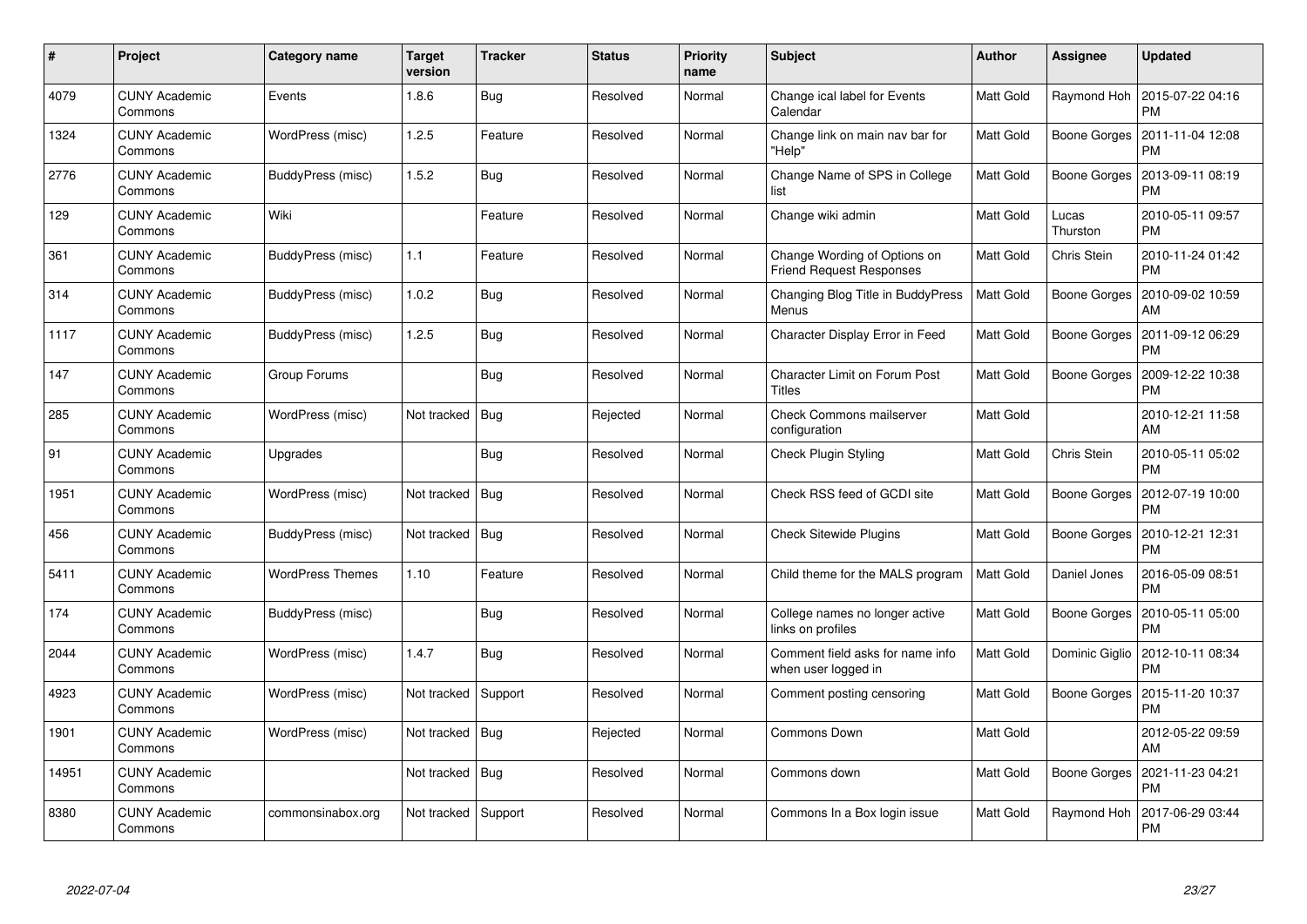| #     | Project                         | <b>Category name</b>    | <b>Target</b><br>version | <b>Tracker</b> | <b>Status</b> | <b>Priority</b><br>name | <b>Subject</b>                                                                      | <b>Author</b>    | Assignee     | <b>Updated</b>                |
|-------|---------------------------------|-------------------------|--------------------------|----------------|---------------|-------------------------|-------------------------------------------------------------------------------------|------------------|--------------|-------------------------------|
| 3075  | <b>CUNY Academic</b><br>Commons | Server                  | Not tracked              | Bug            | Rejected      | Normal                  | Commons running slow?                                                               | <b>Matt Gold</b> | Boone Gorges | 2014-05-06 01:45<br><b>PM</b> |
| 5890  | <b>CUNY Academic</b><br>Commons | <b>Commons Profile</b>  | 1.9.24                   | Bug            | Resolved      | Normal                  | Commons user profile erroneously<br>indicates a group for a member                  | Matt Gold        | Boone Gorges | 2016-08-11 11:53<br><b>PM</b> |
| 3769  | <b>CUNY Academic</b><br>Commons | <b>Public Portfolio</b> | 1.7.12                   | Bug            | Resolved      | Normal                  | Completion mouseover on editing<br>version of profile is blank                      | Matt Gold        | Boone Gorges | 2015-02-12 09:13<br>AM        |
| 10658 | <b>CUNY Academic</b><br>Commons | Design                  | 1.14.8                   | Design/UX      | Resolved      | Normal                  | Condense sitewide footer                                                            | Matt Gold        | Sonja Leix   | 2019-03-12 11:20<br>AM        |
| 157   | <b>CUNY Academic</b><br>Commons | BuddyPress (misc)       | Not tracked              | Feature        | Rejected      | Normal                  | Conduct a review of BuddyPress<br>plugins                                           | Matt Gold        | Boone Gorges | 2016-01-26 12:16<br>AM        |
| 305   | <b>CUNY Academic</b><br>Commons | WordPress (misc)        | Not tracked              | Bug            | Resolved      | Normal                  | Confirmation emails not received                                                    | Matt Gold        | Boone Gorges | 2010-09-08 11:00<br>AM        |
| 1557  | <b>CUNY Academic</b><br>Commons | WordPress (misc)        | 1.4                      | Feature        | Resolved      | Normal                  | Confirmation Message on Adding<br>New Users to Blog                                 | Matt Gold        | Boone Gorges | 2012-05-31 01:53<br>AM        |
| 440   | <b>CUNY Academic</b><br>Commons | WordPress (misc)        | 1.1.1                    | <b>Bug</b>     | Resolved      | Normal                  | Conflict between Image Uploader<br>and CAC Featured Content Plugin                  | Matt Gold        | CIC Michael  | 2010-12-08 02:25<br><b>PM</b> |
| 16306 | <b>CUNY Academic</b><br>Commons | Messages                | 2.0.2                    | Bug            | Resolved      | Normal                  | Confusing messaging on send<br>message page                                         | Matt Gold        | Raymond Hoh  | 2022-06-29 11:31<br>AM        |
| 8756  | <b>CUNY Academic</b><br>Commons | Group Blogs             | Future<br>release        | Feature        | Hold          | Normal                  | Connect multiple blogs to one<br>group?                                             | Matt Gold        | Boone Gorges | 2017-09-30 10:42<br>AM        |
| 1132  | <b>CUNY Academic</b><br>Commons | WordPress (misc)        | 1.3                      | Feature        | Rejected      | Normal                  | Consider adding a forum plugin for<br>blogs                                         | <b>Matt Gold</b> | Boone Gorges | 2011-11-17 10:51<br><b>PM</b> |
| 1345  | <b>CUNY Academic</b><br>Commons | BuddyPress (misc)       | 1.3                      | Bug            | Resolved      | Normal                  | <b>Consider Adding BuddyPress</b><br>Group for Community Admins and<br>Mods Plugin  | Matt Gold        | Boone Gorges | 2011-11-28 03:17<br><b>PM</b> |
| 428   | <b>CUNY Academic</b><br>Commons | BuddyPress (misc)       | $1.2$                    | Feature        | Resolved      | Normal                  | Consider adding Log Out button to<br><b>BP Admin Bar</b>                            | <b>Matt Gold</b> | Boone Gorges | 2010-12-22 12:12<br><b>PM</b> |
| 120   | <b>CUNY Academic</b><br>Commons | BuddyPress (misc)       | 1.4                      | Feature        | Resolved      | Normal                  | <b>Consider Adding Privacy Options</b><br>Plugin for Profiles                       | <b>Matt Gold</b> | Boone Gorges | 2015-11-12 01:02<br>AM        |
| 599   | <b>CUNY Academic</b><br>Commons | BuddyPress (misc)       | Future<br>release        | Feature        | Assigned      | Normal                  | Consider adding rating plugins for<br><b>BuddyPress/BBPress</b>                     | <b>Matt Gold</b> | Boone Gorges | 2011-08-22 06:50<br><b>PM</b> |
| 176   | <b>CUNY Academic</b><br>Commons | Documentation           | Not tracked              | Feature        | Rejected      | Normal                  | Consider adding submenu to Help<br>section                                          | <b>Matt Gold</b> | Matt Gold    | 2016-01-26 05:12<br><b>PM</b> |
| 774   | <b>CUNY Academic</b><br>Commons | BuddyPress (misc)       | 1.3                      | Feature        | Resolved      | Normal                  | Consider Allowing Email to Be Sent   Matt Gold<br><b>Between Unfriended Members</b> |                  | Boone Gorges | 2011-06-16 04:06<br><b>PM</b> |
| 1215  | <b>CUNY Academic</b><br>Commons | <b>WordPress Themes</b> |                          | Feature        | Rejected      | Normal                  | <b>Consider Buying Viva Themes</b><br>Pack                                          | <b>Matt Gold</b> | Matt Gold    | 2016-10-24 11:41<br>AM        |
| 3564  | <b>CUNY Academic</b><br>Commons | User Experience         |                          | Design/UX      | Rejected      | Normal                  | Consider repositioning Forum link<br>in group nav                                   | <b>Matt Gold</b> | Chris Stein  | 2015-04-13 04:32<br><b>PM</b> |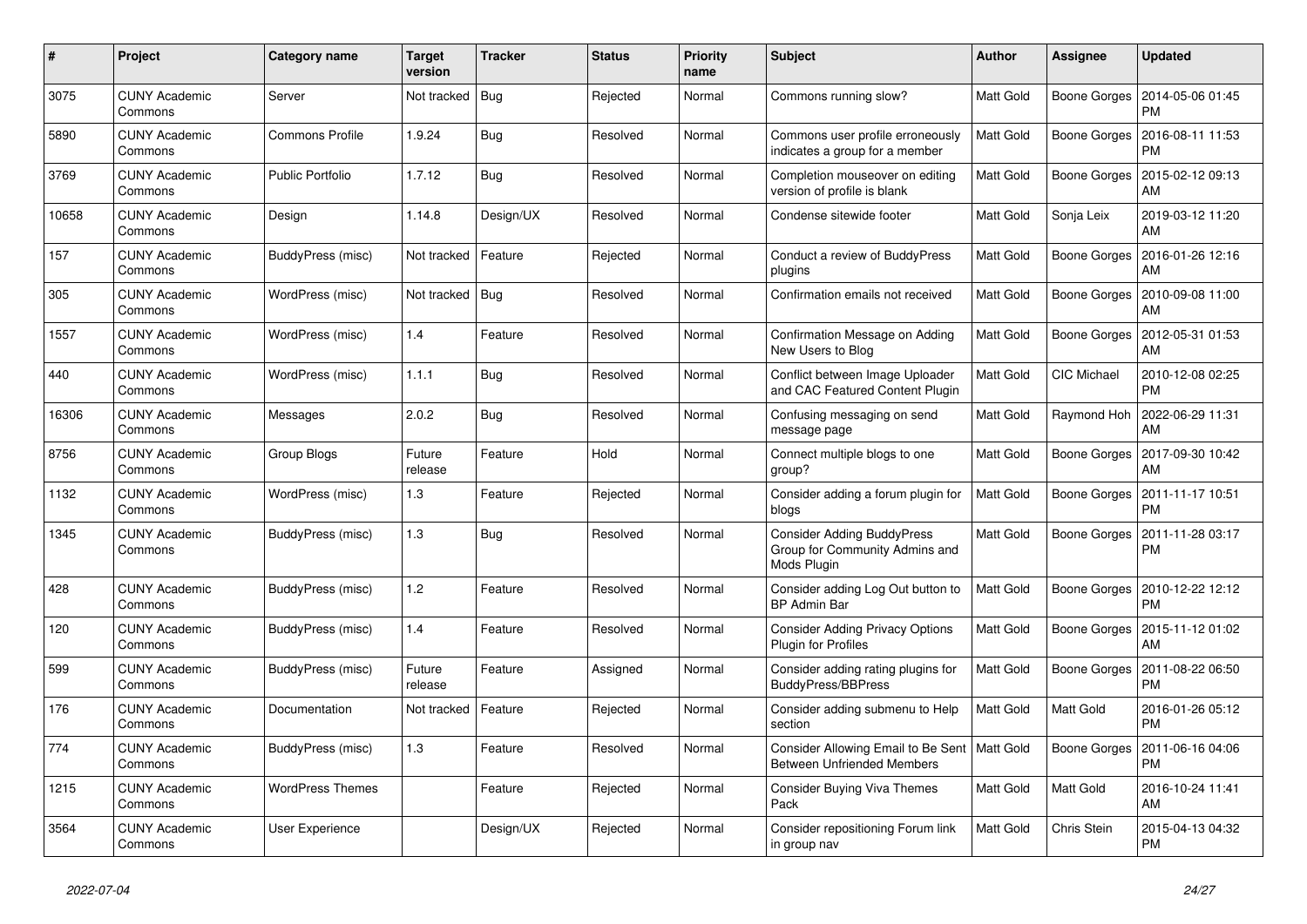| #     | Project                         | <b>Category name</b>    | <b>Target</b><br>version | <b>Tracker</b> | <b>Status</b> | <b>Priority</b><br>name | <b>Subject</b>                                                                        | <b>Author</b>    | Assignee            | <b>Updated</b>                        |
|-------|---------------------------------|-------------------------|--------------------------|----------------|---------------|-------------------------|---------------------------------------------------------------------------------------|------------------|---------------------|---------------------------------------|
| 3176  | <b>CUNY Academic</b><br>Commons | Group Library           | 1.17.0                   | Design/UX      | Resolved      | Normal                  | Consolidate Doc/File/Forum<br>Attachment interface                                    | <b>Matt Gold</b> | Boone Gorges        | 2020-07-14 01:06<br><b>PM</b>         |
| 8161  | <b>CUNY Academic</b><br>Commons |                         |                          | <b>Bug</b>     | Rejected      | Normal                  | Contact form info sent to Commons<br>email                                            | <b>Matt Gold</b> | Boone Gorges        | 2017-05-21 10:52<br><b>PM</b>         |
| 13949 | <b>CUNY Academic</b><br>Commons |                         | Not tracked              | <b>Bug</b>     | New           | Normal                  | Continued debugging of runaway<br>MySQL connections                                   | <b>Matt Gold</b> | Boone Gorges        | 2021-09-14 10:42<br>AM                |
| 8463  | <b>CUNY Academic</b><br>Commons | <b>Public Portfolio</b> | 1.11.9                   | Bug            | Resolved      | Normal                  | Continued issues with portfolio<br>view on mobile device                              | <b>Matt Gold</b> | Daniel Jones        | 2017-08-13 07:44<br><b>PM</b>         |
| 3152  | <b>CUNY Academic</b><br>Commons | WordPress (misc)        |                          | Bug            | Rejected      | Normal                  | Cookie/Session weirdness                                                              | Matt Gold        | Boone Gorges        | 2014-04-27 02:41<br><b>PM</b>         |
| 4238  | <b>CUNY Academic</b><br>Commons | Events                  | Future<br>release        | Feature        | Assigned      | Normal                  | Copy Events to Other Groups?                                                          | Matt Gold        | Boone Gorges        | 2015-07-02 10:08<br>AM                |
| 561   | <b>CUNY Academic</b><br>Commons | BuddyPress (misc)       |                          | Bug            | Resolved      | Normal                  | Copyright Violation                                                                   | Matt Gold        | Matt Gold           | 2011-02-05 03:10<br><b>PM</b>         |
| 3045  | <b>CUNY Academic</b><br>Commons | <b>Public Portfolio</b> | 1.7                      | Feature        | Resolved      | Normal                  | Create 'clear formatting' button for<br>profile editor                                | <b>Matt Gold</b> | Boone Gorges        | 2014-10-08 03:53<br><b>PM</b>         |
| 2757  | <b>CUNY Academic</b><br>Commons | <b>Group Files</b>      | 1.7                      | Feature        | Resolved      | Normal                  | Create "Download All" Capabilities<br>for Files in a Folder                           | <b>Matt Gold</b> | Boone Gorges        | 2014-10-14 03:09<br><b>PM</b>         |
| 1459  | <b>CUNY Academic</b><br>Commons | WordPress (misc)        | 1.3.1                    | Feature        | Resolved      | Normal                  | Create "no image" option for<br>featured blog posts on featured<br>homepage widget    | Matt Gold        | Boone Gorges        | 2011-12-19 11:25<br>AM                |
| 8935  | <b>CUNY Academic</b><br>Commons | <b>Public Portfolio</b> | 1.13                     | Feature        | Resolved      | Normal                  | Create a better-looking null state<br>for Portfolios without About You<br>sections    | Matt Gold        | <b>Boone Gorges</b> | 2018-03-23 04:37<br><b>PM</b>         |
| 81    | <b>CUNY Academic</b><br>Commons | Upgrades                |                          | Bug            | Resolved      | Normal                  | Create a blog template                                                                | Matt Gold        | CIC Michael         | 2009-12-02 08:17<br><b>PM</b>         |
| 8837  | <b>CUNY Academic</b><br>Commons |                         | Not tracked              | Feature        | Assigned      | Normal                  | Create a form to request info from<br>people requesting premium themes<br>and plugins | <b>Matt Gold</b> | Marilyn Weber       | 2017-11-14 03:35<br><b>PM</b>         |
| 1920  | <b>CUNY Academic</b><br>Commons | WordPress (misc)        | Not tracked              | Feature        | Resolved      | Normal                  | Create A Page on the Commons --<br>Landing Page for email                             | <b>Matt Gold</b> | scott voth          | 2012-06-08 11:02<br><b>PM</b>         |
| 504   | <b>CUNY Academic</b><br>Commons | WordPress (misc)        | Not tracked              | Feature        | Resolved      | Normal                  | Create a page on the news blog to<br>highlight stories about the<br>Commons           | <b>Matt Gold</b> | scott voth          | 2011-03-14 10:07<br><b>PM</b>         |
| 1981  | <b>CUNY Academic</b><br>Commons | WordPress (misc)        |                          | Feature        | Rejected      | Normal                  | Create a WordPress-based<br>alternative to UserVoice                                  | Matt Gold        |                     | Boone Gorges   2015-11-09 02:50<br>PM |
| 3178  | <b>CUNY Academic</b><br>Commons | Group Forums            | $1.8$                    | Design/UX      | Resolved      | Normal                  | Create ability to repost forums<br>posts to other forums                              | Matt Gold        | Daniel Jones        | 2015-05-21 12:55<br><b>PM</b>         |
| 498   | <b>CUNY Academic</b><br>Commons | BuddyPress (misc)       |                          | Feature        | Duplicate     | Normal                  | Create ability to respond to forum<br>posts by email                                  | Matt Gold        | Boone Gorges        | 2010-12-20 11:34<br>AM                |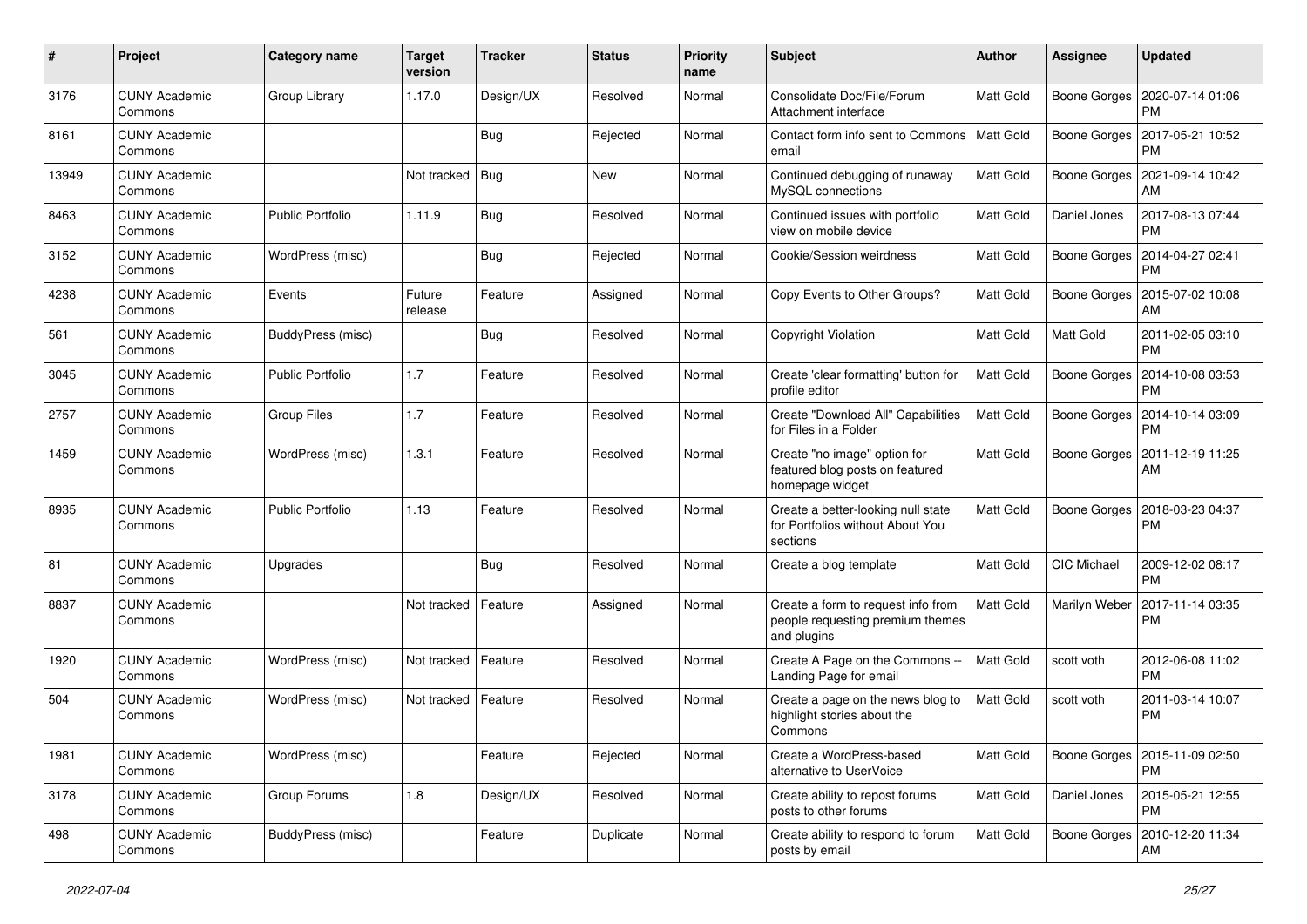| $\#$ | Project                         | <b>Category name</b> | <b>Target</b><br>version | <b>Tracker</b> | <b>Status</b> | <b>Priority</b><br>name | <b>Subject</b>                                                                     | Author           | Assignee            | <b>Updated</b>                |
|------|---------------------------------|----------------------|--------------------------|----------------|---------------|-------------------------|------------------------------------------------------------------------------------|------------------|---------------------|-------------------------------|
| 2770 | <b>CUNY Academic</b><br>Commons | WordPress (misc)     |                          | Bug            | Resolved      | Normal                  | <b>Create Access to Network Admin</b><br>from new Admin Bar                        | <b>Matt Gold</b> | Boone Gorges        | 2013-09-10 12:31<br><b>PM</b> |
| 3657 | <b>CUNY Academic</b><br>Commons | WordPress (misc)     | Not tracked              | Feature        | New           | Normal                  | Create alert for GC email<br>addresses                                             | <b>Matt Gold</b> | <b>Matt Gold</b>    | 2016-04-14 11:29<br><b>PM</b> |
| 2787 | <b>CUNY Academic</b><br>Commons |                      | Not tracked              | Bug            | Resolved      | Normal                  | Create annotated screenshot for<br>portfolio codex page                            | Matt Gold        | scott voth          | 2014-02-08 02:38<br><b>PM</b> |
| 5342 | <b>CUNY Academic</b><br>Commons | Registration         | 1.10                     | Feature        | Resolved      | Normal                  | Create auto-emails to people on<br>Unconfirmed list to nudge towards<br>completion | <b>Matt Gold</b> | <b>Boone Gorges</b> | 2016-10-31 01:48<br><b>PM</b> |
| 5955 | <b>CUNY Academic</b><br>Commons | Outreach             | Future<br>release        | Feature        | Assigned      | Normal                  | Create auto-newsletter for<br>commons members                                      | <b>Matt Gold</b> | Luke Waltzer        | 2016-08-30 10:34<br>AM        |
| 446  | <b>CUNY Academic</b><br>Commons | WordPress (misc)     | 1.8                      | Feature        | Resolved      | Normal                  | Create better account activation<br>error messages                                 | Matt Gold        | Daniel Jones        | 2015-03-05 11:23<br>AM        |
| 491  | <b>CUNY Academic</b><br>Commons | WordPress (misc)     | Not tracked              | Support        | Resolved      | Normal                  | Create better/more visible<br>documentation for WooThemes                          | Matt Gold        | scott voth          | 2011-03-12 12:27<br><b>PM</b> |
| 75   | <b>CUNY Academic</b><br>Commons | Upgrades             |                          | Feature        | Resolved      | Normal                  | Create buttons for join/login/tour                                                 | Matt Gold        | <b>CIC Michael</b>  | 2009-12-03 04:29<br><b>PM</b> |
| 909  | <b>CUNY Academic</b><br>Commons | BuddyPress (misc)    |                          | Feature        | Duplicate     | Normal                  | Create Calendar Feature for<br>Groups                                              | Matt Gold        | Boone Gorges        | 2012-07-16 12:38<br><b>PM</b> |
| 1200 | <b>CUNY Academic</b><br>Commons | WordPress (misc)     | Not tracked              | Feature        | Rejected      | Normal                  | Create Changelog for the<br>Commons                                                | Matt Gold        | Boone Gorges        | 2017-11-15 05:06<br><b>PM</b> |
| 1395 | <b>CUNY Academic</b><br>Commons | WordPress (misc)     | Not tracked              | Feature        | Resolved      | Normal                  | Create Commons Buzz Post about<br>Digital Campus Episode                           | <b>Matt Gold</b> | scott voth          | 2012-06-08 10:31<br><b>PM</b> |
| 649  | <b>CUNY Academic</b><br>Commons | BuddyPress (misc)    | 1.3                      | Feature        | Resolved      | Normal                  | Create Copy All button for<br><b>BuddyPress Docs</b>                               | Matt Gold        | <b>Boone Gorges</b> | 2011-09-13 11:59<br>AM        |
| 2090 | <b>CUNY Academic</b><br>Commons | BuddyPress (misc)    |                          | Feature        | Rejected      | Normal                  | Create Course Group Template<br>that includes notifications of new<br>blog posts   | <b>Matt Gold</b> | Boone Gorges        | 2012-12-18 10:59<br>AM        |
| 829  | <b>CUNY Academic</b><br>Commons | WordPress (misc)     | Not tracked              | Feature        | Resolved      | Normal                  | Create CUNY Job Postings Blog                                                      | <b>Matt Gold</b> | scott voth          | 2011-07-04 11:20<br>AM        |
| 2942 | <b>CUNY Academic</b><br>Commons | WordPress (misc)     | Not tracked              | Feature        | Resolved      | Normal                  | Create cuny.is redirect for Digital<br>GC site                                     | <b>Matt Gold</b> | Boone Gorges        | 2013-12-20 08:54<br>AM        |
| 6115 | <b>CUNY Academic</b><br>Commons | Publicity            | Not tracked              | Feature        | Assigned      | Normal                  | create digital signage for GC                                                      | Matt Gold        | scott voth          | 2016-10-11 10:09<br>PM        |
| 121  | <b>CUNY Academic</b><br>Commons | Upgrades             |                          | Feature        | Resolved      | Normal                  | Create Domain Aliasing for<br>UserVoice Account                                    | Matt Gold        |                     | 2010-03-01 12:34<br>PM        |
| 2039 | <b>CUNY Academic</b><br>Commons | BuddyPress (misc)    | 1.4.3                    | Support        | Resolved      | Normal                  | Create Failure function for RBE                                                    | Matt Gold        | Raymond Hoh         | 2012-08-27 09:44<br>AM        |
| 6584 | <b>CUNY Academic</b><br>Commons | cuny.is              | Not tracked              | Feature        | Resolved      | Normal                  | Create form for requesting cuny.is<br>links                                        | Matt Gold        | scott voth          | 2018-09-12 02:07<br>PM        |